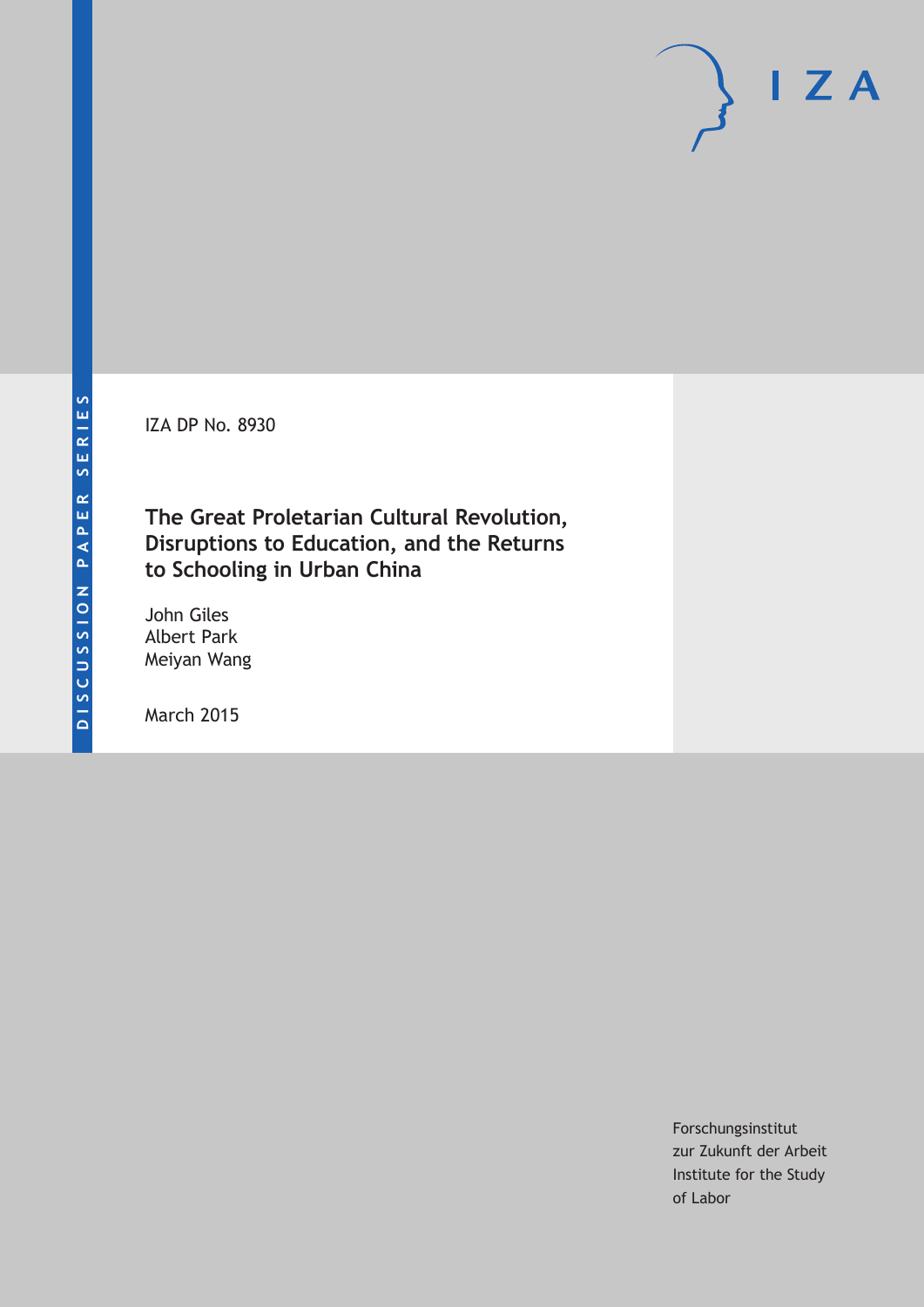# **The Great Proletarian Cultural Revolution, Disruptions to Education, and the Returns to Schooling in Urban China**

# **John Giles**

*World Bank and IZA*

### **Albert Park**

*HKUST, CEPR and IZA*

## **Meiyan Wang**

*IPLE, Chinese Academy of Social Sciences*

Discussion Paper No. 8930 March 2015

IZA

P.O. Box 7240 53072 Bonn **Germany** 

Phone: +49-228-3894-0 Fax: +49-228-3894-180 E-mail: iza@iza.org

Any opinions expressed here are those of the author(s) and not those of IZA. Research published in this series may include views on policy, but the institute itself takes no institutional policy positions. The IZA research network is committed to the IZA Guiding Principles of Research Integrity.

The Institute for the Study of Labor (IZA) in Bonn is a local and virtual international research center and a place of communication between science, politics and business. IZA is an independent nonprofit organization supported by Deutsche Post Foundation. The center is associated with the University of Bonn and offers a stimulating research environment through its international network, workshops and conferences, data service, project support, research visits and doctoral program. IZA engages in (i) original and internationally competitive research in all fields of labor economics, (ii) development of policy concepts, and (iii) dissemination of research results and concepts to the interested public.

<span id="page-1-0"></span>IZA Discussion Papers often represent preliminary work and are circulated to encourage discussion. Citation of such a paper should account for its provisional character. A revised version may be available directly from the author.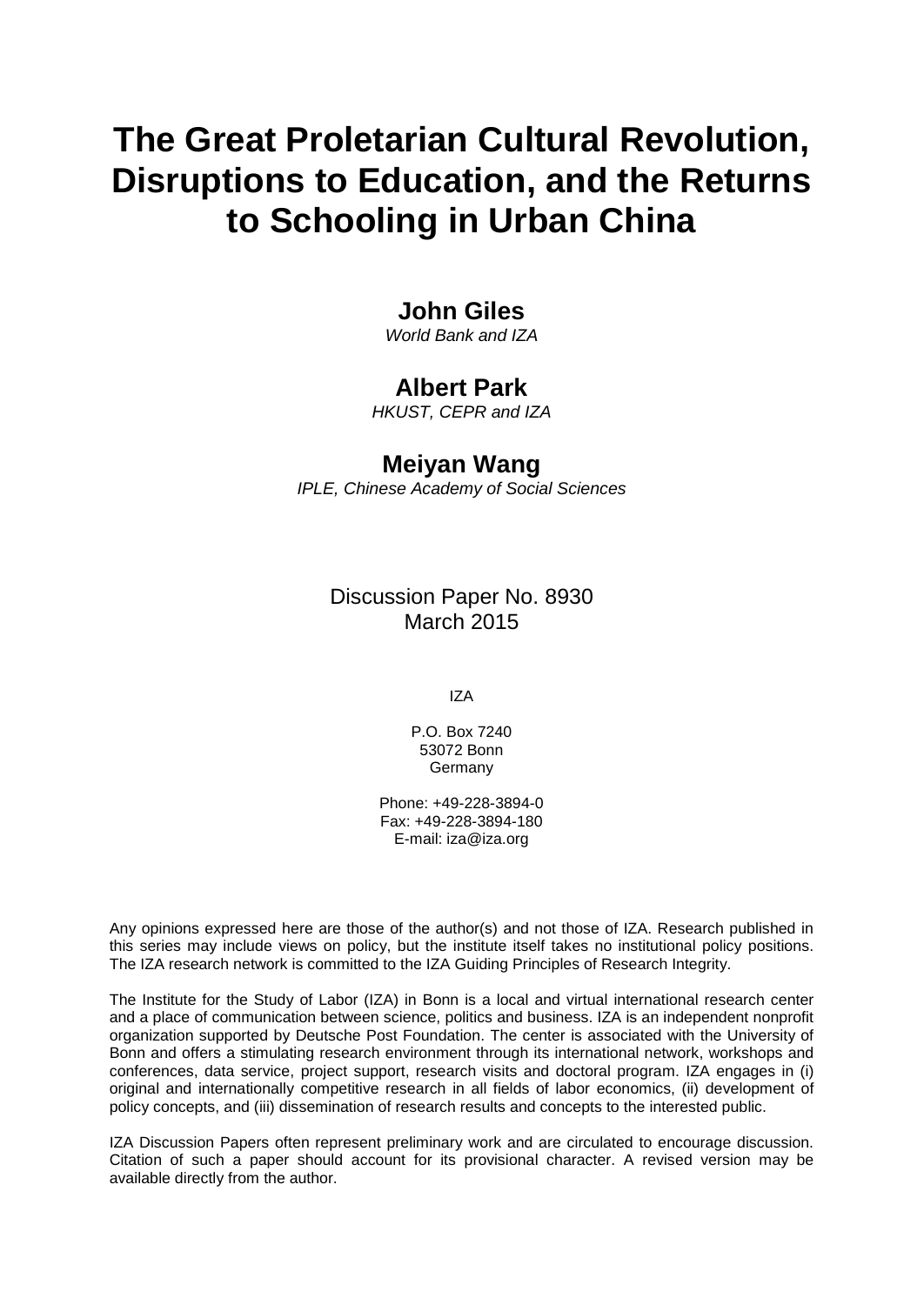IZA Discussion Paper No. 8930 March 2015

# **ABSTRACT**

# **The Great Proletarian Cultural Revolution, Disruptions to Education, and the Returns to Schooling in Urban China[1](#page-1-0)**

This paper provides new evidence on educational disruptions caused by the Cultural Revolution and identifies the returns to schooling in urban China by exploiting individual-level variation in the effects of city-wide disruptions to education. The return to college is estimated at 49.8% using a conventional Mincer-type specification and averages 37.1% using supply shocks as instruments and controlling for proxies for ability and school quality, suggesting that high-ability students select into higher education. Additional tests show that the results are unlikely to be driven by sample selection bias associated with migration or alternative pathways through which the Cultural Revolution influenced adult productivity.

JEL Classification: I20, J24, J30, O15, O53

Keywords: returns to schooling, wages, education, China

Corresponding author:

John Giles The World Bank 1818 H Street NW Washington, DC 20433 USA E-mail: [jgiles@worldbank.org](mailto:jgiles@worldbank.org)

 $<sup>1</sup>$  We are grateful for useful conversations with Xin Meng and Fang Cai, and for helpful comments on</sup> earlier drafts from Belton Fleisher, Steven Haider, John Strauss, Jan Svejnar, Jeffrey Wooldridge, Dean Yang and Dennis Yang. The authors acknowledge grants to support field research from Michigan State University (Intramural Research Grants Program), the Chinese Academy of Social Sciences, The Ford Foundation (Beijing), the University of Michigan (Rackham Faculty Research Grant), the International Centre for the Study of East Asian Development (ICSEAD), the Australian Research Council and the World Bank (Beijing), and support for follow-up research from the Knowledge for Change Program at the World Bank.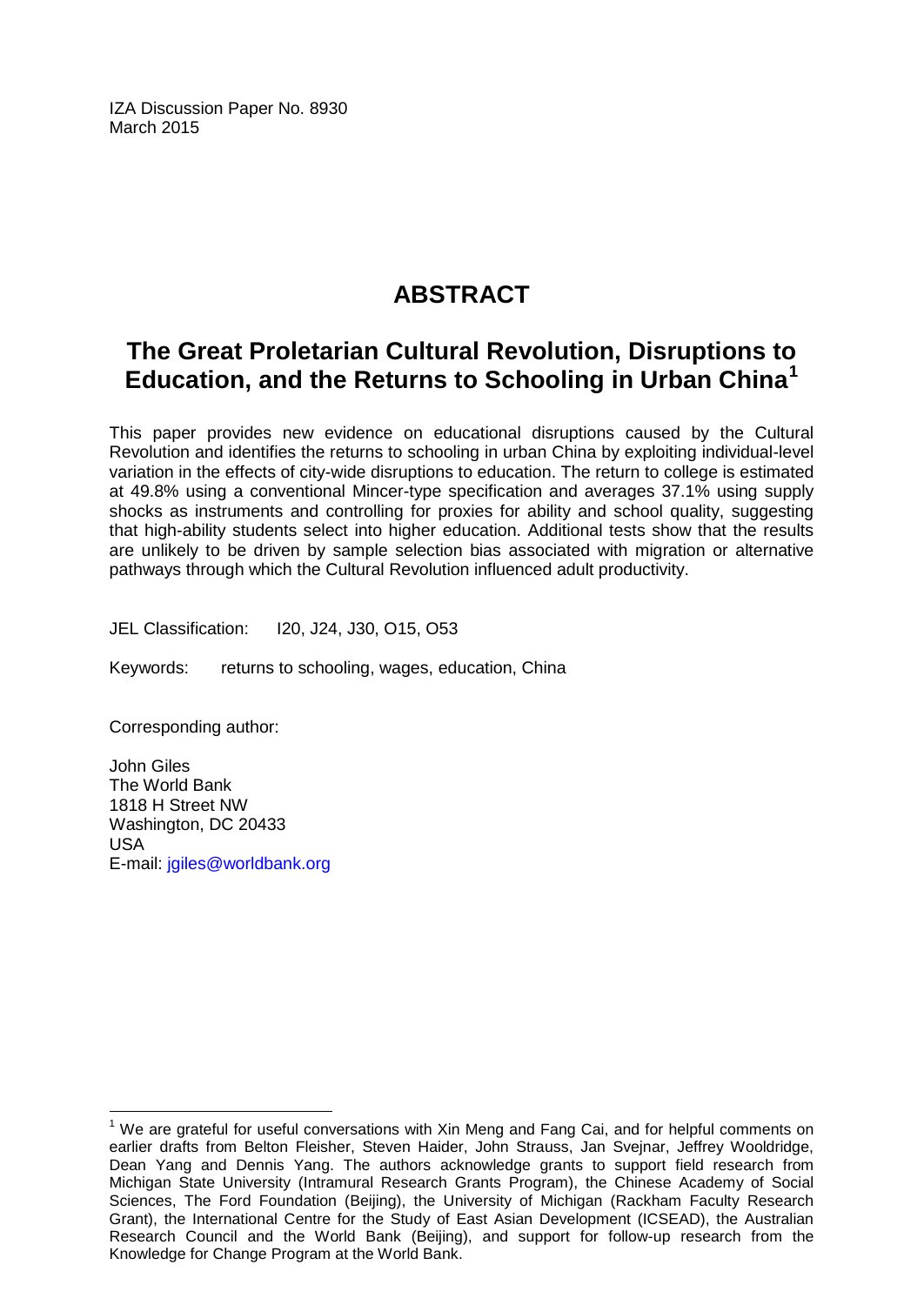#### **The Great Proletarian Cultural Revolution, Disruptions to Education, and Returns to Schooling in Urban China**

#### **1. Introduction**

One consequence of the Great Proletarian Cultural Revolution, a radical political campaign initiated by Chairman Mao Zedong in 1966, was the widespread disruption to China's educational system from 1966 to 1976. This disruption had a negative impact on the human capital accumulation of affected cohorts, with long-term consequences for labor productivity, inequality, and intergenerational mobility. The extent of the disruptions differed across cohorts, across time, and across cities, depending on how zealously new policies were interpreted and implemented locally.<sup>2</sup> As a result, for no other reason than the unlucky location and timing of their birth, the schooling of many Chinese citizens was delayed or cut short.

In this paper, we first provide new empirical evidence on the extent and nature of educational disruptions caused by the Cultural Revolution, taking advantage of detailed information on educational histories, parental characteristics, whether respondents were sent to the countryside during the Cultural Revolution, and contemporary hourly wages, and physical and psychosocial health enumerated in the 2001 China Urban Labor Survey. The rich data enable a more systematic assessment than in previous studies. Meng and Gregory (2002b) estimate that the Cultural Revolution reduced college completion rates of affected cohorts from 10.6 to 4.5 percent, but their data lack detailed enrolment histories and contains only limited information on parental characteristics. Deng and Treiman (1997) point out that the Cultural Revolution sharply reduced the intergenerational correlation in educational attainment, but can only examine patterns for sons and fathers who reside in the same households.

<sup>&</sup>lt;sup>2</sup>See Pepper (1996) for case studies that describe differences across localities.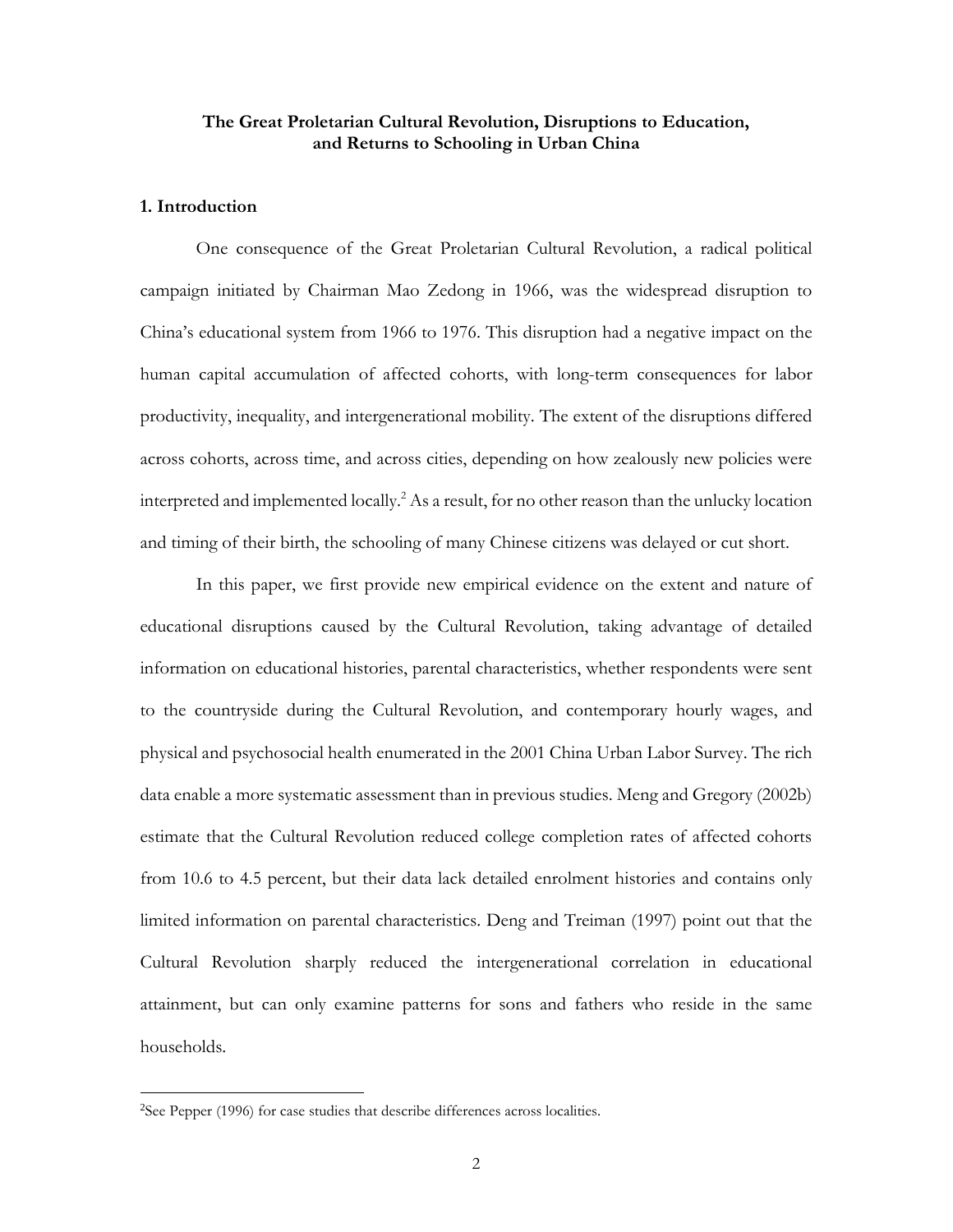We estimate that the Cultural Revolution reduced high school and college completion rates by age 25 by 7.1 and 6.3 percentage points from rates predicted by pre- and post-Cultural Revolution trends (56.2 and 10 percent, respectively). We also find that the Cultural Revolution was a great equalizer of educational access. Prior to and after the Cultural Revolution, children's educational attainment in urban China was highly correlated with the educational attainment of their parents--a nearly universal finding throughout the world. However, among city-cohorts affected during the Cultural Revolution years, children's educational attainment became much *less* correlated with that of their parents and *more* correlated with whether parents held administrative positions.

After documenting these impacts of the Cultural Revolution on educational attainment, we then exploit changes in the correlation between parental characteristics and educational attainment to develop an instrumental variables approach to more accurately estimate the returns to schooling in urban China. In post-reform China, rising private returns to university education, especially during the 1990s, contributed to keen competition for entrance to university, and motivated an unprecedented expansion of higher education during the 2000s as well as earlier reforms that shifted the burden of financing education from the government budget to household tuition payments (Du and Giles, 2006). These policy changes can be justified if the measured private returns to education accurately reflect productivity gains from completing tertiary education. However, part of the measured returns could be picking up differences in the unobserved ability of college versus high school graduates. The inability of large numbers of college graduates to find work from the mid-2000s onward raises questions as to whether families received accurate signals of the true returns to a college education in China.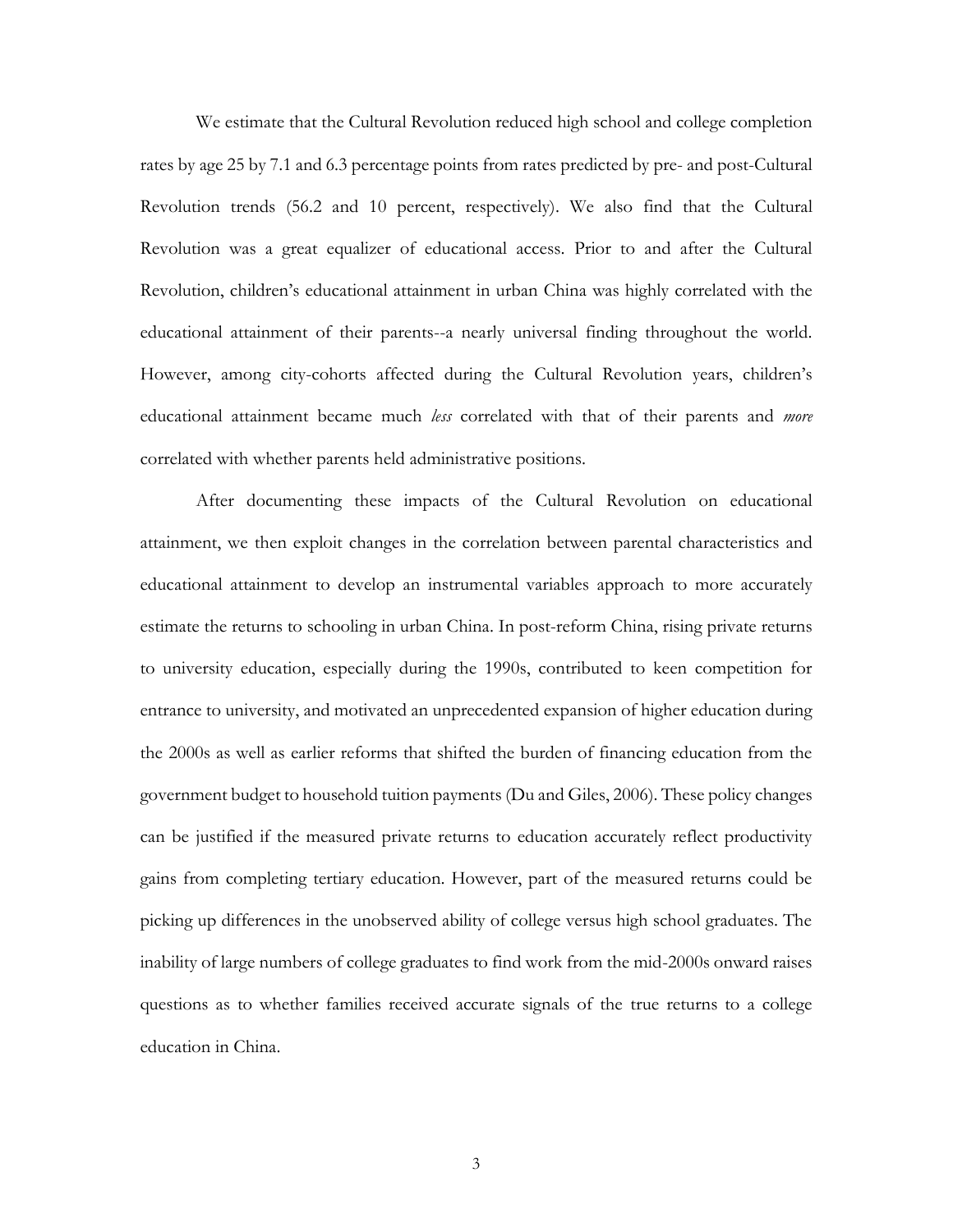An attractive feature of our IV approach is that the combination of exogenous citycohort specific disruptions to education and variation in parental education produces individual-level variation in schooling shocks, which enables us to control explicitly for unobserved characteristics of each birth cohort in each city through the inclusion of citycohort fixed effects. We thus avoid a potential weakness of studies that identify the variation in years of schooling solely by cohort differences, such as Ichino and Winter-Ebmer's (2004) study of World War II educational disruptions affecting the 1930-35 birth cohorts in Austria and Germany and Meng and Gregory's (2002a) study of cohorts whose education were affected by the Cultural Revolution. In these studies, the authors are unable to control for unobserved cohort differences that are correlated with both schooling shocks and later productivity, such as those associated with differences in school quality, demographic or policy changes, or major political, social, or economic eventsthat may affect the productivity of entire cohorts.

The analysis of the returns to education contributes to a literature summarized by Card (2001) in which measurement of the causal effect of education on labor earnings is facilitated using eligibility rules and supply-side factors as exogenous determinants of schooling outcomes. Instruments used in previous studies of the returns to education include quarter of birth (Angrist and Krueger, 1991; Staiger and Stock, 1997), geographic proximity to schools (Kane and Rouse, 1993; Card, 1995), changes in school systems or school leaving age (Harmon and Walker, 1995), special education subsidies for veterans (Lemieux and Card, 1998), and a national school expansion program (Duflo, 2002). In contrast to Duflo's paper which focuses on expansion of primary schools, this paper focuses on shocks that primarily influenced high school and college attainment. Using instrumental variables to identify the true returns to higher levels of educational attainment in developing countries is of particular interest because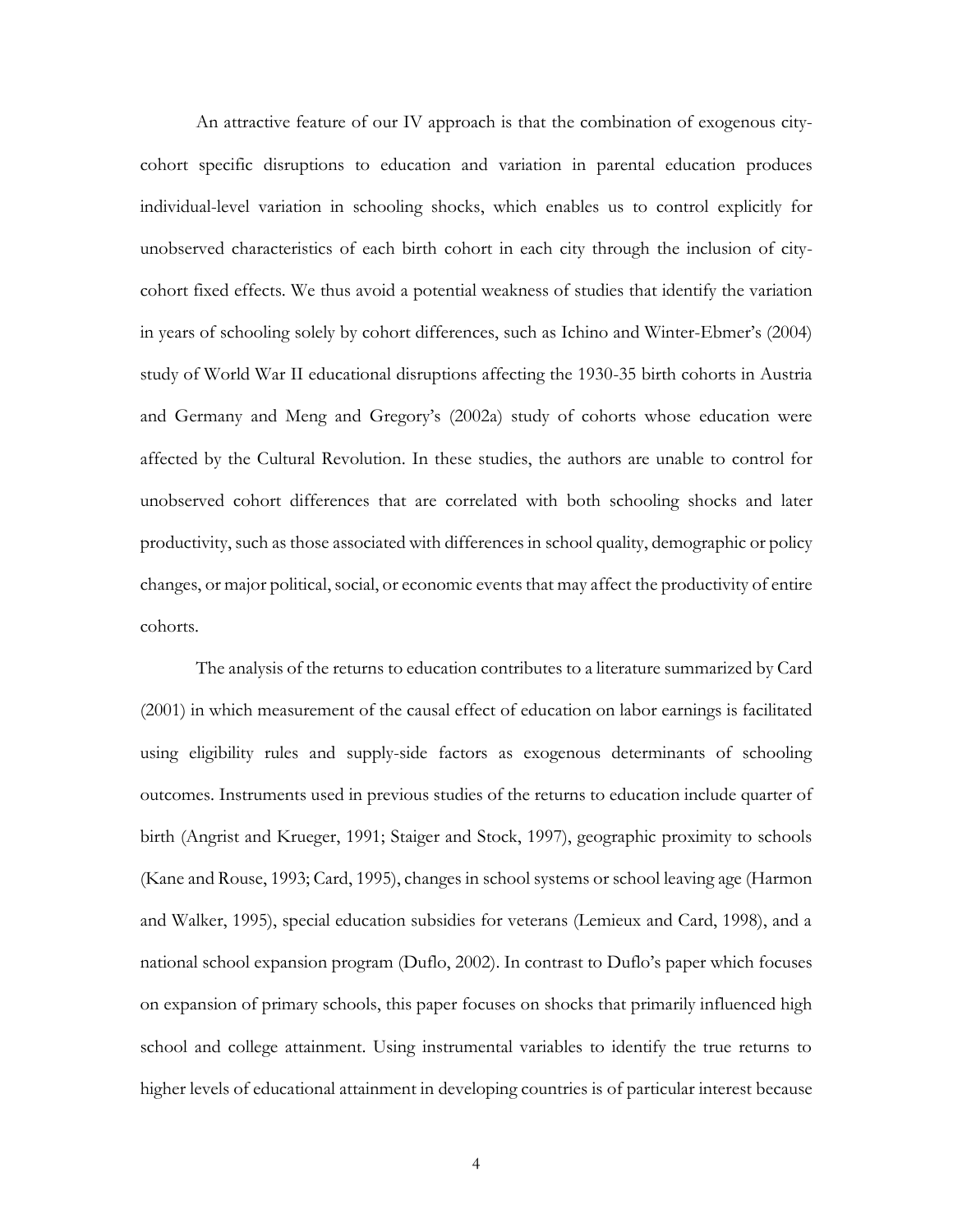ability bias in such settings is likely to be substantial given the highly selective procedures often used to allocate scarce entrance slots in institutions of higher education to large pools of potential students. Developing country governments facing severe resource constraints must make difficult choices between investing in higher education or primary and secondary education. Accurate information on the true private returns to different levels of schooling can better inform such choices.

Studies that have estimated the returns to schooling in urban China using Mincer-type specifications generally have found that the returns to schooling remained very low by international standards well into the reform period (e.g., Byron and Manaloto, 1990), which began in 1978, but that starting in the mid-1990s there was a steady and dramatic increase in the returns to schooling, reaching very high levels even in comparison to other countries. The best set of consistent estimates over time uses repeated cross-sectional urban survey data collected by the National Bureau of Statistics (NBS) from 6 provinces in different regions from 1988 to 2001 and finds that over this period the increase in annual wages in urban China associated with an additional year of schooling grew from 4 percent to over 10 percent (Zhang et al., 2005). In 2001, the return to high school education compared to middle school was 21 percent, and the return to college education compared to high school was 37 percent (Zhang et al., 2005). <sup>3</sup> A more recent study finds that the returns to a year of education remained relatively stable at just less than 10 percent from 2001 to 2009, while the returns to college continued to grow slowly after 2001, reaching 49 percent by 2009 (Li et al., 2012). All of these studies use annual wage income; the returns to education have been found to be noticeably

<sup>3</sup> Similarly, using NBS urban survey data on annual wages in 6 provinces in 2000, Heckman and Li (2004) find an OLS return to college of 34.4% in their basic specification. They find much higher returns using parental characteristics as an IV for college attendance.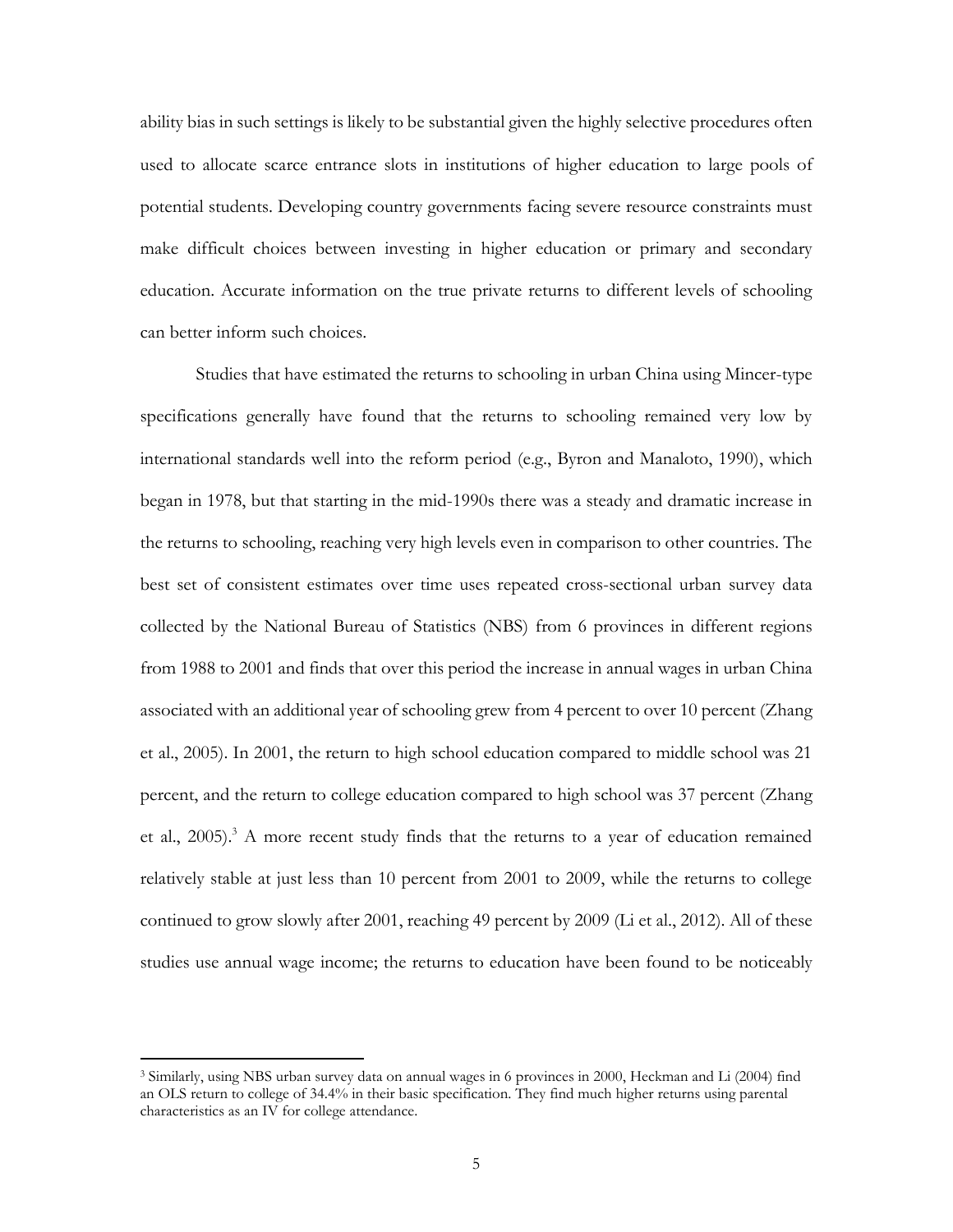higher using hourly wages in both urban and rural China (Li, 2003; de Brauw and Rozelle, 2008). 4

These simple estimates of the returns to schooling in urban China are subject to several sources of potential bias, including measurement error in self-reported educational attainment and unobserved ability or school quality. A recent paper by Li, Liu, and Zhang (2012) attempts to deal with these problems by comparing earnings differences between identical twins with different levels of educational attainment to reduce bias caused by unobserved ability. Analyzing data from five Chinese cities in 2002, the estimated returns to a year of schooling in terms of log monthly wages are only 2.7 percent (and 3.8% after using sibling reports as an instrument to correct for measurement error) compared to an OLS estimate of 8.4 percent. Although twins studies are not without potential problems<sup>5</sup>, they reveal a much greater degree of ability bias in China than has been found in twins studies in the U.S.

Previewing our main findings, taking the means of our preferred IV estimates, we find that the returns to a year of schooling for hourly wages in urban China in 2001 are 8.0 percent compared to 9.6 percent using OLS with a standard set of covariates. The rich detail on school types and locations and parent occupation allows for OLS estimates with additional controls for ability, and these yield a return to schooling of 8.3 percent. The returns to college education versus high school range from 36.2 to 37.9 percent compared to 49.8 and 42 percent using OLS with standard and extended covariates, respectively. Thus, consistent with ability bias, IV estimates of the overall returns and the returns to college are lower than the OLS estimates, and significantly below the returns using a conventional set of covariates. Further, we find that

<sup>4</sup>The downward bias in returns using annual income is driven by the fact that, on average, workers with less education tend to work more hours each week, month and year than workers with higher levels of educational attainment.

<sup>5</sup> As has been pointed out by others, schooling differences between twins are unlikely to be random, so that twins-based estimates will still be subject to endogeneity bias (Bound and Solon, 1999; Neumark, 1999).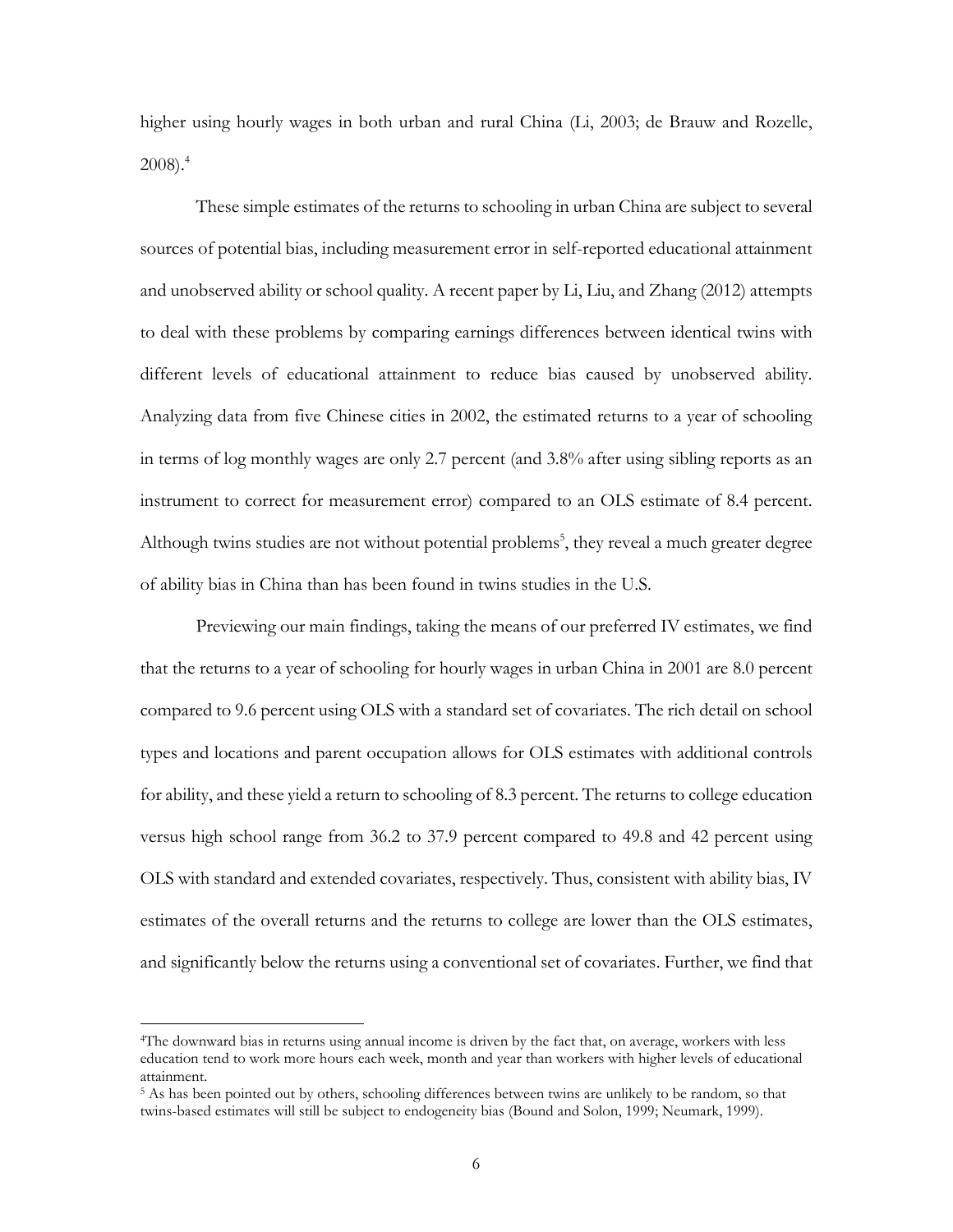the IV estimates of the return to high school are higher than OLS estimates, which is consistent with selection into college creating a negative ability bias for those who complete only high school. We show that it is unlikely that our results are driven by sample selection bias associated with migration, or by alternative pathways through which the Cultural Revolution could have affected adult productivity.

The rest of the paper is organized as follows. In section 2, we describe the data and key variables used in the estimation. In section 3, we provide evidence on the disruptive effects of the Cultural Revolution on educational attainment. Section 4 presents the estimating equations for the determinants of log wages and discusses our identification strategy. In section 5, we present and discuss our estimation results, and section 6 concludes.

#### **2. Data and measurement**

The China Urban Labor Survey (CULS) was conducted at year-end 2001 by the Institute for Population and Labor Economics at the Chinese Academy of Social Sciences (CASS-IPLE), working with provincial and municipal government offices of the National Bureau of Statistics. The authors collaborated in the design and execution of the survey. The CULS was conducted in five cities: Fuzhou, Shanghai, Shenyang, Wuhan, and Xian. The cities were chosen to be broadly representative of China's different regions. Fuzhou and Shanghai are coastal cities, Shenyang is in the northeast, Wuhan is in central China, and Xian is in western China. Three of the cities are among China's six largest cities by population, and another ranks tenth. In each of the five cities, a representative sample of 700 households whose members were urban permanent residents (holding urban resident permits of the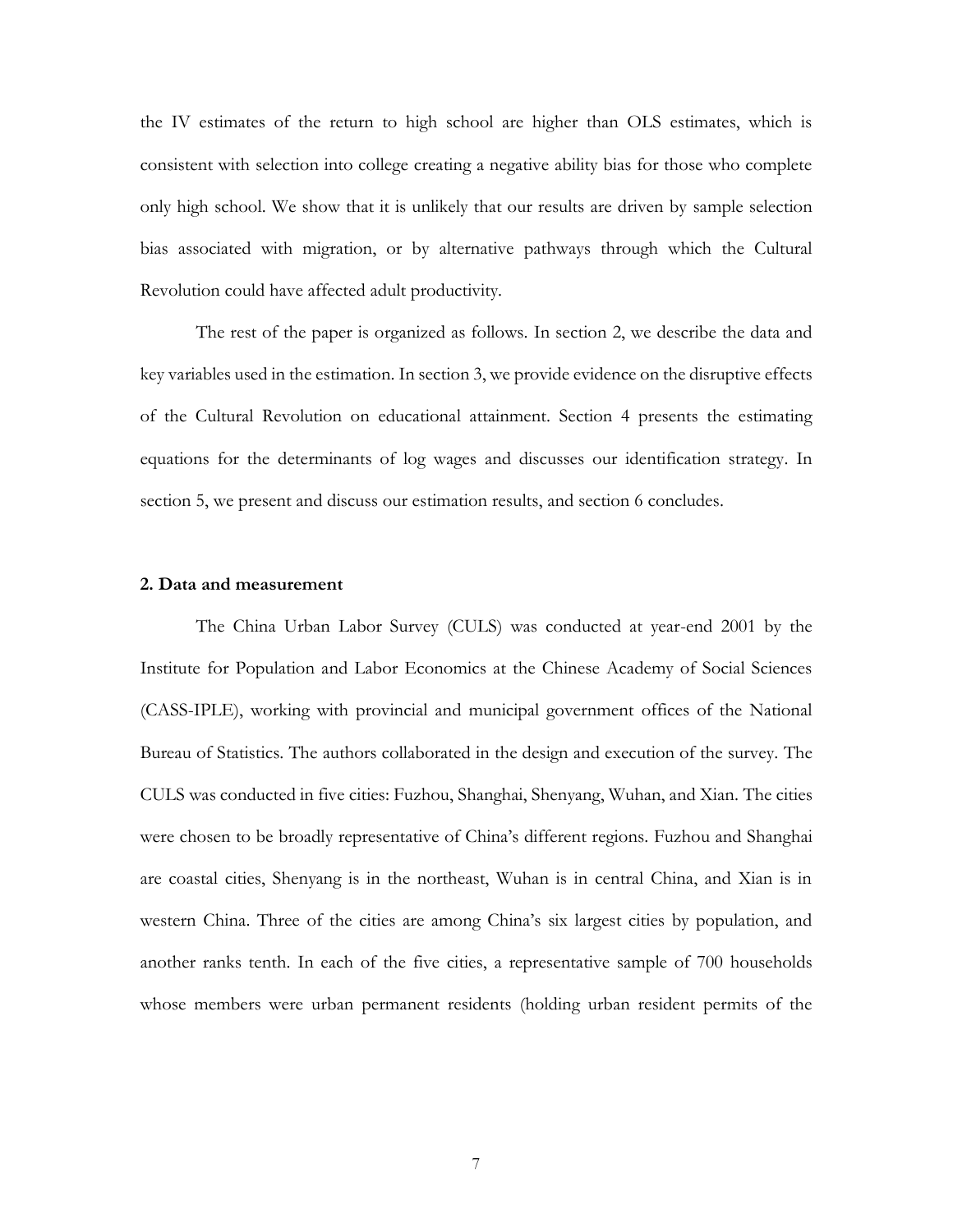surveyed city) were surveyed.<sup>6</sup> Each household head was asked questions about the household, and then all household members above age 16 and no longer in school were interviewed individually. This resulted in 8109 individual observations. Of these 8109 individuals, 5787 were younger than mandatory retirement age, and 4076 were employed or reported labor earnings at the time of the survey. We exclude self-employed workers because their reported earnings reflect returns to capital as well as labor. We also exclude individuals born after 1978, because many could have still been in school at the time of the survey in 2001. This leaves us with 3614 observations of urban resident adults between the ages of 23 and 60 who were employed in November 2001.

One advantage of the CULS survey is that unlike the urban household surveys conducted by the National Bureau of Statistics, information was collected on hours worked per day and days worked per month, making it possible to examine hourly wages rather than monthly or annual incomes that do not account for hours worked. As noted earlier, using hourly rather than monthly or annual income is expected to increase the estimated returns to education.

By focusing on urban permanent residents, the survey excludes those with temporary residence permits or with no registration status, a group consisting primarily of rural migrants. China maintains a household registration (*hukou*) system, which discriminates against non-local residents in access to many public services and benefits as well as employment opportunities. Migrants tend to be much younger than urban residents, are likely to have attended schools of

<sup>6</sup>Within each city, a three-stage proportional population sampling approach was used to sample an average of 15 registered urban households in each of 70 neighborhood clusters (for details, see Giles, Park, and Cai, 2006). The survey had a non-response rate of 16.5 percent, of which 6.5 percent of households could not be found, 4.9 percent had moved, and 5.1 percent refused to be interviewed. This refusal rate compares favorably with the first round refusal rates of two influential surveys from developing countries: the Indonesia Family Life Survey (IFLS) and the China Health and Retirement Longitudinal Study (CHARLS).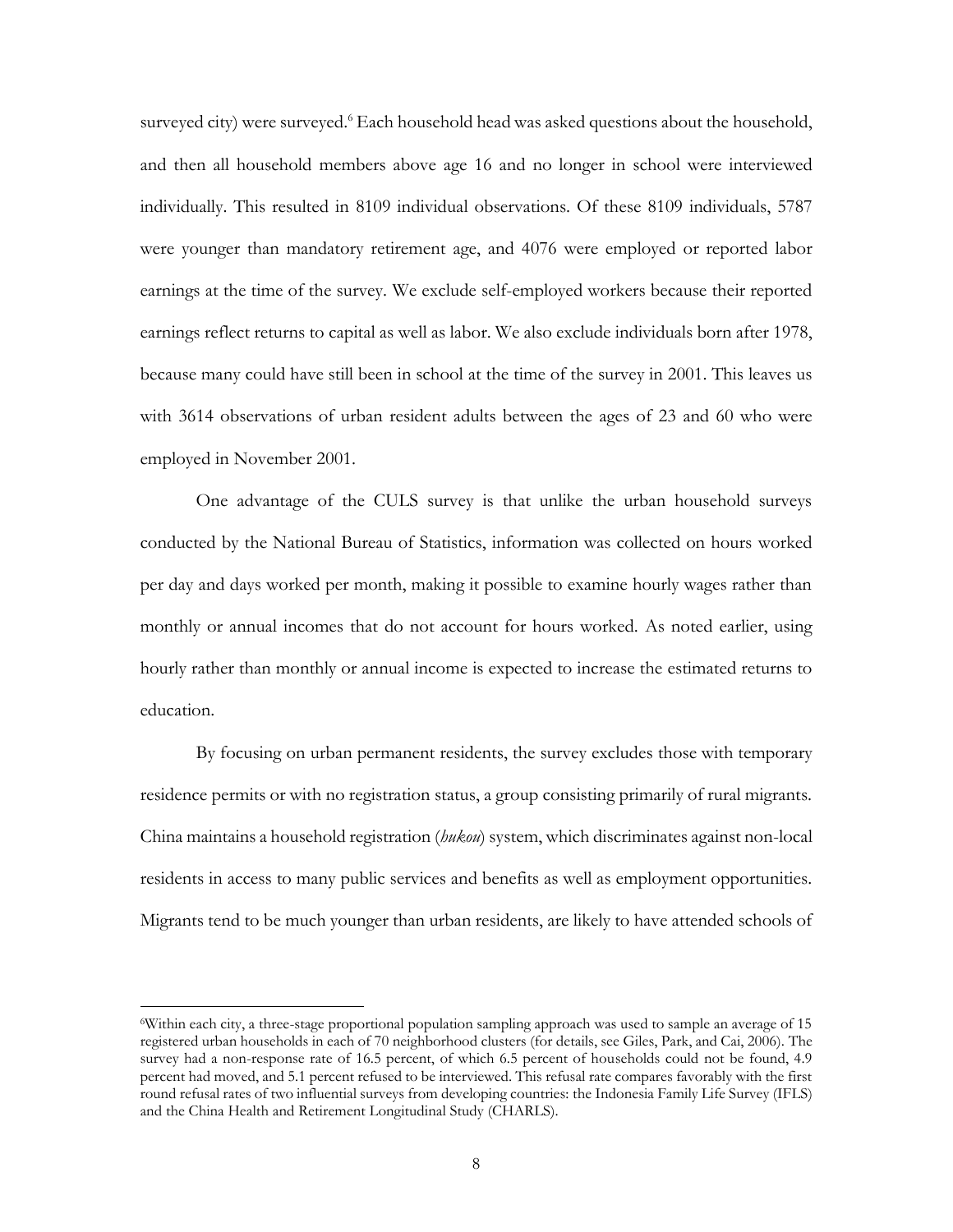poorer quality in rural areas, are more likely to be self-employed, and are a self-selected group who earn lower wages than urban residents even after controlling for observable characteristics (Meng and Zhang, 2001), either due to discrimination or other unobserved differences (e.g., school quality, ability, etc.). For all of these reasons, we focus only on the returns to schooling of urban permanent residents even though the CULS included a separate survey of migrants in each city. According to the 2000 population census, registered urban households comprised 76 percent of those living in the five sample cities.

The CULS survey instrument asks detailed questions about workers' educational histories. It records the year in which each level of schooling began (primary, lower secondary, upper secondary, vocational high school, college, vocational college, three-year college, graduate school) and the years of schooling completed at each level, including information on repeated grades. From this detailed information, we calculate multiple education disruption variables discussed in section 3 below.

The questionnaire also included questions about the schools attended at each level, which reflect both school quality and early assessments of individual ability that would be otherwise unobserved. These questions include location (city, county, town, or village); the school's province; and whether the student was in a magnet school, an accelerated class in a regular public school, a regular public school class, or a private school. Detailed questions also were asked about the parents of the respondent, including educational attainment whether present and alive or not, primary industry of employment, occupation, and technical and administrative status.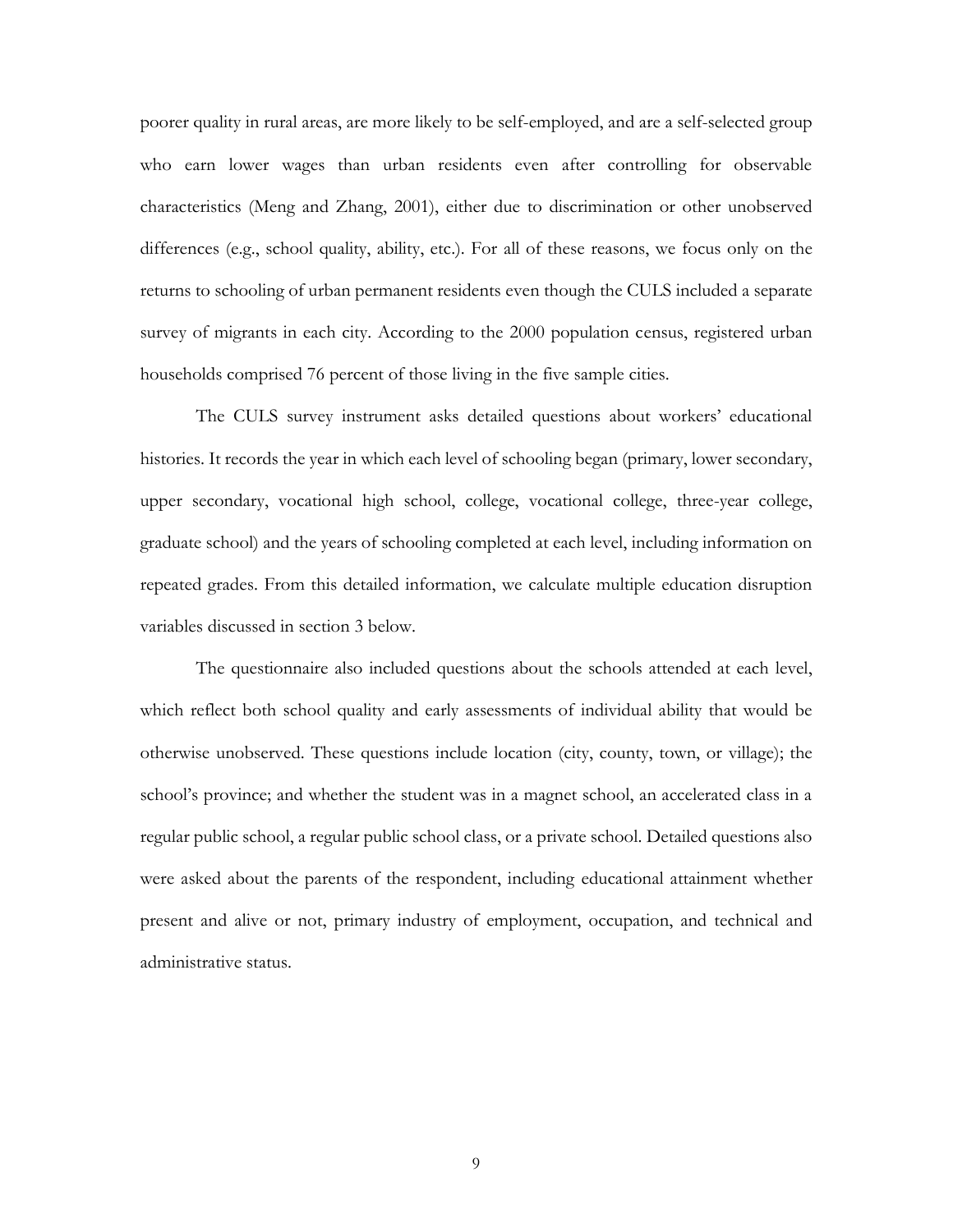#### **3. Education Disruptions and the Great Proletarian Cultural Revolution.**

In 1966, Mao Zedong initiated a radical political campaign that incited millions of Chinese citizens to revolutionary struggle against corrupt cadres deemed to have betrayed China's Communist revolution. During this tumultuous period, the system of formal education in China's cities was thrown into chaos, while rural schooling was less affected (Meng and Gregory, 2002b). Urban elementary and secondary education was disrupted for at least six years, and for much of the period from 1966 to 1968 schools in many urban areas were closed altogether. Most 4-year universities and 3-year colleges (which often provide vocational training) were closed for six years. Upon re-opening, family political class background status served as an important eligibility criteria for college admission. Educational disruptions were worse for children with parents who had a bad political class background, and even those with a "middle" background could have been constrained by quotas favoring children of "poor farmers", "workers" and those with "revolutionary" backgrounds, especially at higher levels of education (Pepper, 1996). Universities did not return to merit-based enrollment of students until 1977.

The shock to post-secondary education is evident in Figure 1, which plots administrative data on enrollments in institutions of higher education by year. The figure shows that there were no new entrants to institutions of higher education, including 4-year universities and 3-year colleges, from 1967 through 1970, and a sharp drop in total enrollments during the Cultural Revolution. These disruptions are not nearly as evident when we plot the share of individuals with higher education degrees by birth cohort using data from the 2000 census (Figure 2). This may be due to the preponderance of correspondence schools and parttime degree programs in the 1980s and 1990s, which enabled individuals to obtain higher education degrees later in life, and the relatively low overall college enrollment rates as a share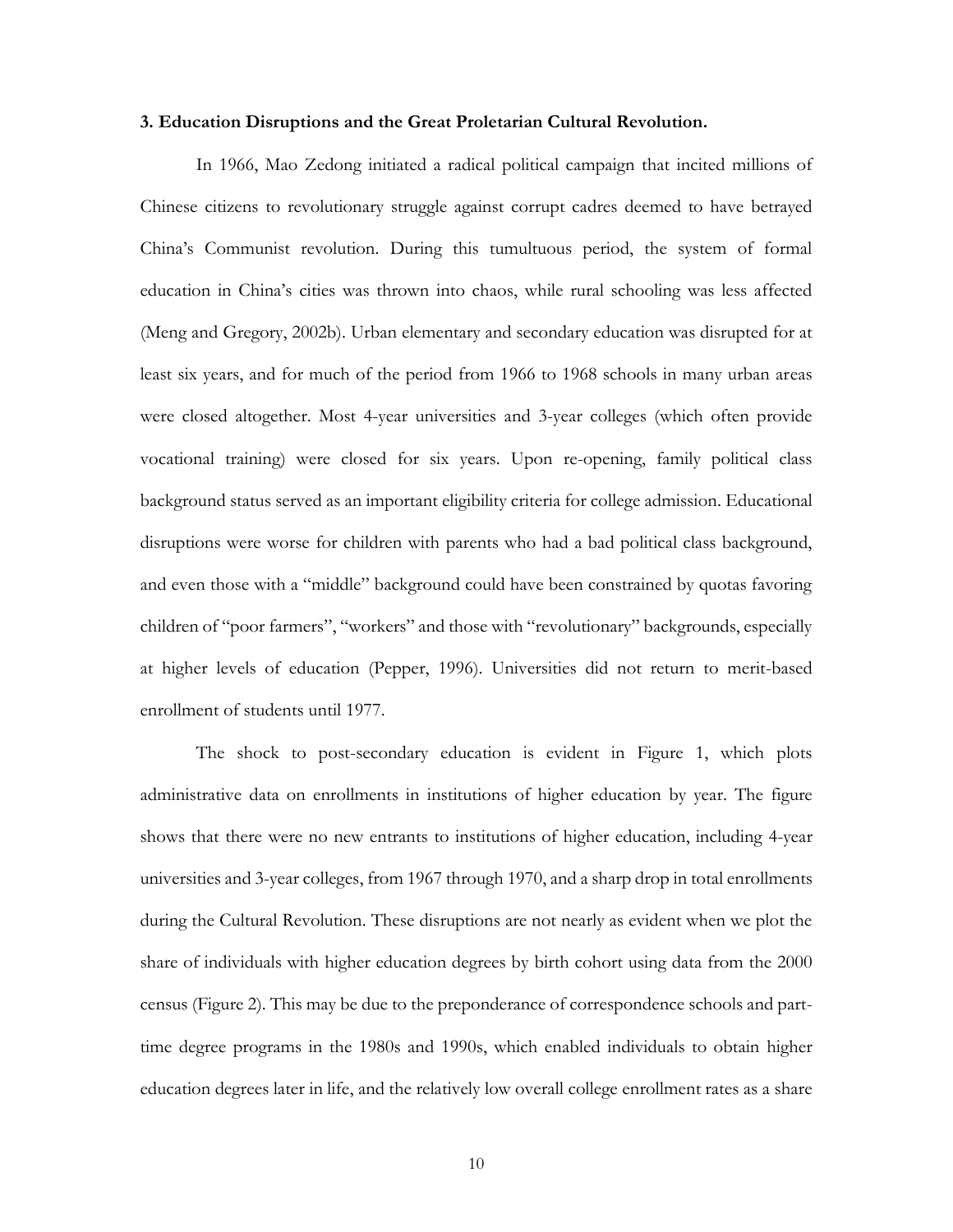of the total population. Also, entering classes contain students from multiple birth cohorts, so that cohort differences in educational attainment will be less obvious than time differences in enrollment. In contrast, the census data plotted in Figure 2 does show clearly the shock to high school completion for Cultural Revolution cohorts.

Reinforcing disruptions created by closure of high schools and universities early in the Cultural Revolution was the "sent-down youth" program (also known as the "rusticated youth" program), under which youth from urban areas were sent to the countryside to live in rural communities. The stated ideological motivation for the program was to help young people get in touch with the revolutionary origins of the Party and to contribute to the country's rural development. However, the program also has been viewed as a pragmatic response to social unrest and unemployment in urban areas created by a vast youth population that was neither employed nor in school and stirred to revolutionary furor at the start of the Cultural Revolution (Meisner, 1986). Starting in 1968 large numbers of urban youth of high school and early college ages were dispatched to rural areas, guided by education officials and local revolutionary committees established during the Cultural Revolution. Families were typically allowed to choose one child to keep in the city, but all other children of appropriate age were sent to the countryside. As the Cultural Revolution progressed, students were sent to the country at progressively later ages and some students with favorable class backgrounds were allowed to defer service in the countryside. While rusticated youth were initially expected to spend two years in the countryside, many spent much longer periods of time there because of the lack of available urban jobs. Return from the countryside could be facilitated by college admission, which until reforms in 1978 required a favorable class background, by joining the military, or by using the connections of a parent, relative, or acquaintance with high enough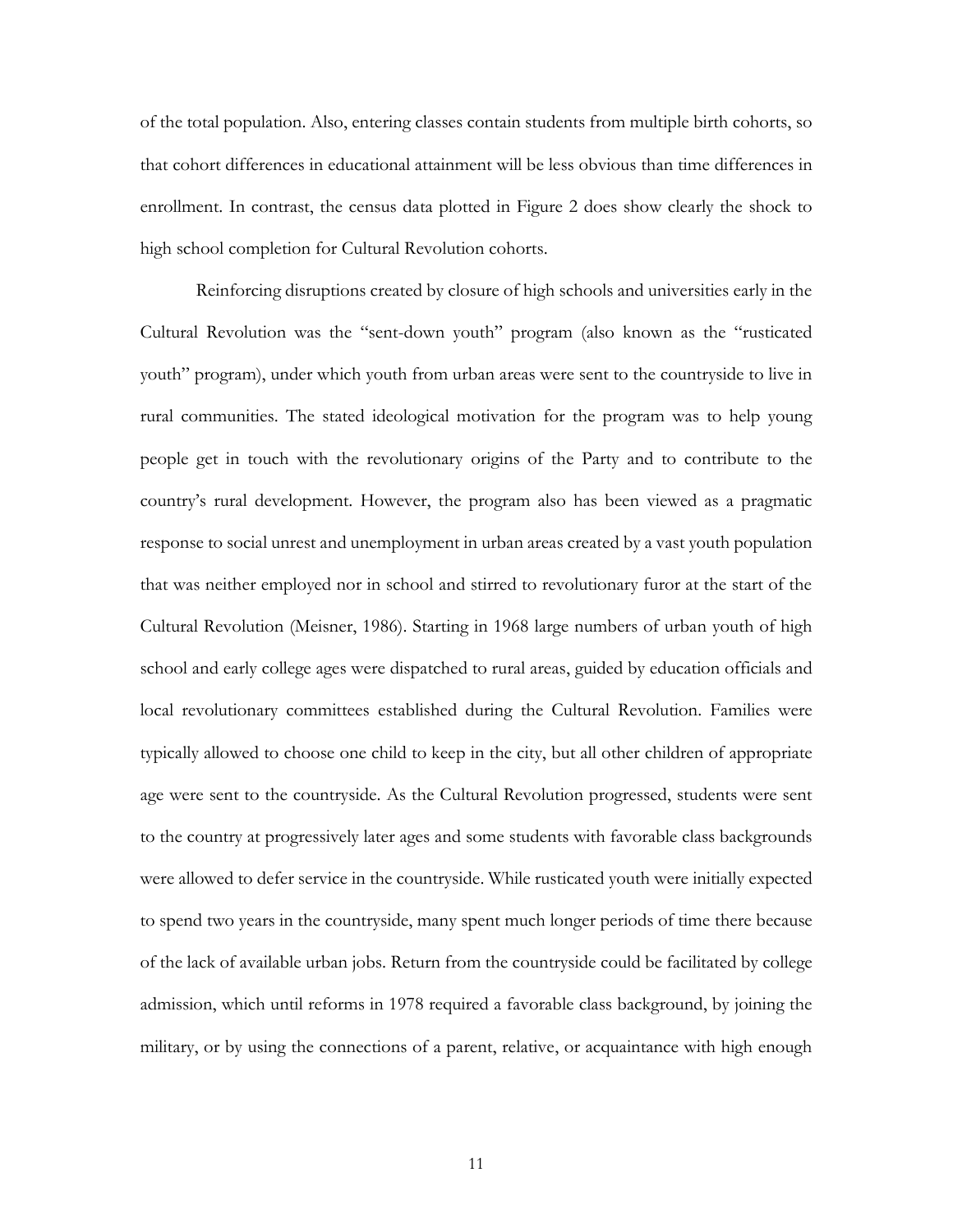administrative status to arrange reassignment to an urban job. Most but not all sent down youth were able to return to urban areas after the onset of economic reforms in 1978.

Being sent down may have disrupted education through multiple channels. In addition to the direct impacts of not attending school for two or more years, the delay in schooling increased the opportunity cost of continuing in school because children were older, prior learning depreciated with time out of school, and returning students faced increased competition for placement in the educational system because of accumulated cohorts of students competing for a limited number of slots. Li, Rosenzweig, and Zhang (2010) find a negative relationship between years sent down and years of education. In addition, the sent down youth program targeted those with bad class backgrounds (i.e., children of intellectuals) and was thus an equalizing shock to children of parents with different levels of education, which is distinct from the shock to the average level of educational attainment.<sup>7</sup>

In Table 1, we present descriptive statistics for the sample used in our analyses. We divide individuals into three cohort groups—those whose education was likely to be completed before the Cultural Revolution began (pre-Cultural Revolution cohorts), those whose education was potentially affected by the Cultural Revolution (Cultural Revolution cohorts, born from 1948 to 1963), and those who did not reach school age until after the Cultural Revolution ended (post-Cultural Revolution cohorts).<sup>8</sup> As seen in Table 1, the average share of individuals completing high school and college by age 25 were lower for Cultural Revolution cohorts (55 and 3.6 percent) than for pre-Cultural Revolution cohorts (59 and 6.2

<sup>7</sup> The size of each city's sent-down youth population also could have been a consequence of school closures in urban areas, in which case it still acts as an effective proxy for school disruption. Other factors influencing the quantity of the sent down youth in a specific city-cohort (such as contemporaneous city unemployment rates) will not bias our estimates unless they independently affect the same city-cohorts future labor productivity in a correlated fashion and do so differently for children whose fathers have more or less education.

<sup>8</sup> These cutoff years correspond to those whose high school education was likely to have been affected by the Cultural Revolution (see below).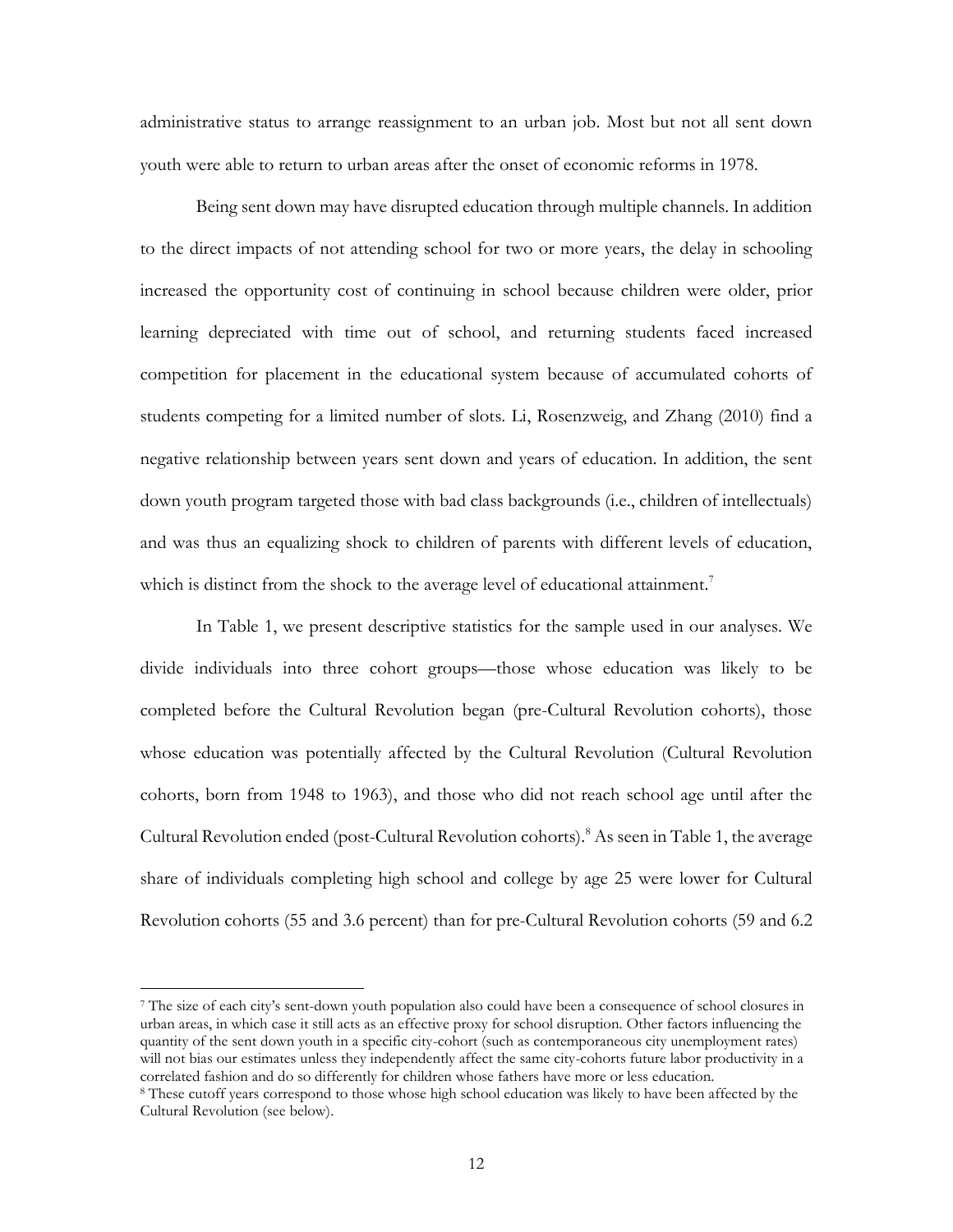percent) and post-Cultural Revolution cohorts (74 and 18.9 percent). Further, the modest increase in average years of education was less than that predicted by pre- and post-crisis trends. Finally, the decline in educational attainment of the Cultural Revolution cohort occurred even as the educational attainment of fathers and mothers increased in comparison to the pre-Cultural Revolution cohorts (Table 1).

We construct three measures of educational disruptions caused by the Cultural Revolution which are specific to each birth cohort in each city. First, separately for each city, we measure cohort shocks to high school and college education by calculating the deviation of the actual share of each Cultural Revolution cohort that completed each level of schooling from the cohort trend in these shares calculated from the educational attainment levels of preand post-Cultural Revolution cohorts. We calculate shocks to the completion of high school and to the completion of three- or four-year post-secondary degrees by age 25 conditional on graduating from middle school. We restrict the age of college completion to avoid the influence of degrees acquired later in life on our measure of disruptions during the Cultural Revolution period.<sup>9</sup>

In defining which cohorts experienced disruption to high school and college, we follow the definitions of Meng and Gregory (2002b). For high school, cohorts born prior to 1950 would have completed their high school degrees when the Cultural Revolution started. Those born in 1956 or later would have had access to all years of primary and secondary school. For each individual, the shock to high school faced by individual *i* in city *j* and birth cohort *t*, *hshockijt*, is calculated as:

$$
hshock_{ijt} = h trend_{jt} - hmean_{-ijt}
$$
 (1)

<sup>9</sup>When calculating educational shocks we make use of all available observations, and thus include information on individuals of working age who were not employed during the previous year.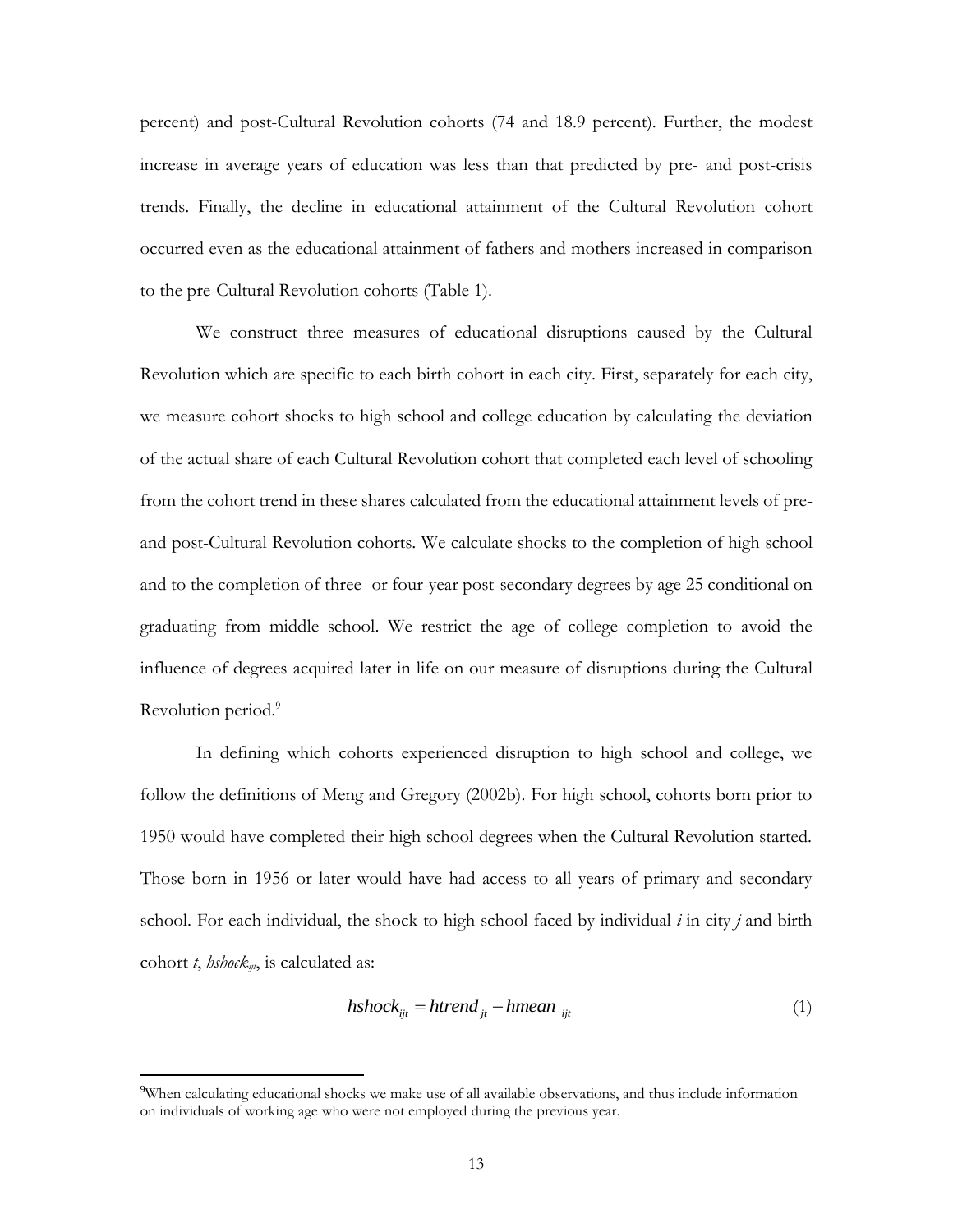where *htrend<sub>it</sub>* is the trend share of middle school graduates from birth cohort *t* in city *j* completing high school and *hmean*<sub>-ijt</sub> is the actual share of middle school graduates who completed high school.<sup>10</sup> When calculating the value of *hmean*-ijt for each individual *i*, we exclude *i*'s own report out of concern that mis-measurement of *i*'s shock could be correlated with unobservables. In addition, out of concern that city-cohort sizes may be small for some years and introduce noise or spurious correlations, *hmean*-ijt is calculated using individuals who completed middle school from the  $t-1$ ,  $t$  and  $t+1$  birth cohorts.<sup>11</sup> We calculate shocks to postsecondary completion ( $\mathit{psback}_{\text{iii}}$ ) in a similar fashion, except that the birth cohorts potentially affected by the Cultural Revolution are from 1948 to 1963 instead of 1950 to 1955 as for high school. $12$ 

A simple way to illustrate the extent of educational disruption is to compare the mean attainment of the Cultural Revolution cohort with the predicted attainment levels based on the fitted trend line linking pre- and post-Cultural Revolution cohorts (htrend). According to this calculation, if the Cultural Revolution had not occurred, the percentage of adults completing high school and college by age 25 would have been 56.2 and 10.0 percent, or 7.1 and 6.3 percentage points higher than actual attainment rates. Particularly striking is that the share completing college would have been twice as great in the absence of the Cultural Revolution.

<sup>10</sup>Specifically, the trend line is calculated as:

 $h trend_{ii} = hmean_{i47} + [((hmean_{i64} + hmean_{i65} + hmean_{i66})/3 - (hmean_{i45} + hmean_{i46} + hmean_{i47})/3)/17] \times (byear - 47)$ where *hmean*<sub>jt</sub> is the share of the birth cohort born in year *t* and city *j* who completed high school. <sup>11</sup>We find that the results of our analysis are robust to using education shocks for year *t* cohorts as an alternative

to the three cohort average. <sup>12</sup>Regular college enrollment was affected for a longer period because competitive examinations were not

reinstituted for college admission until 1977 for the class entering in 1978, and those individuals leaving school after 1966 were allowed to sit for college entrance examinations through 1981.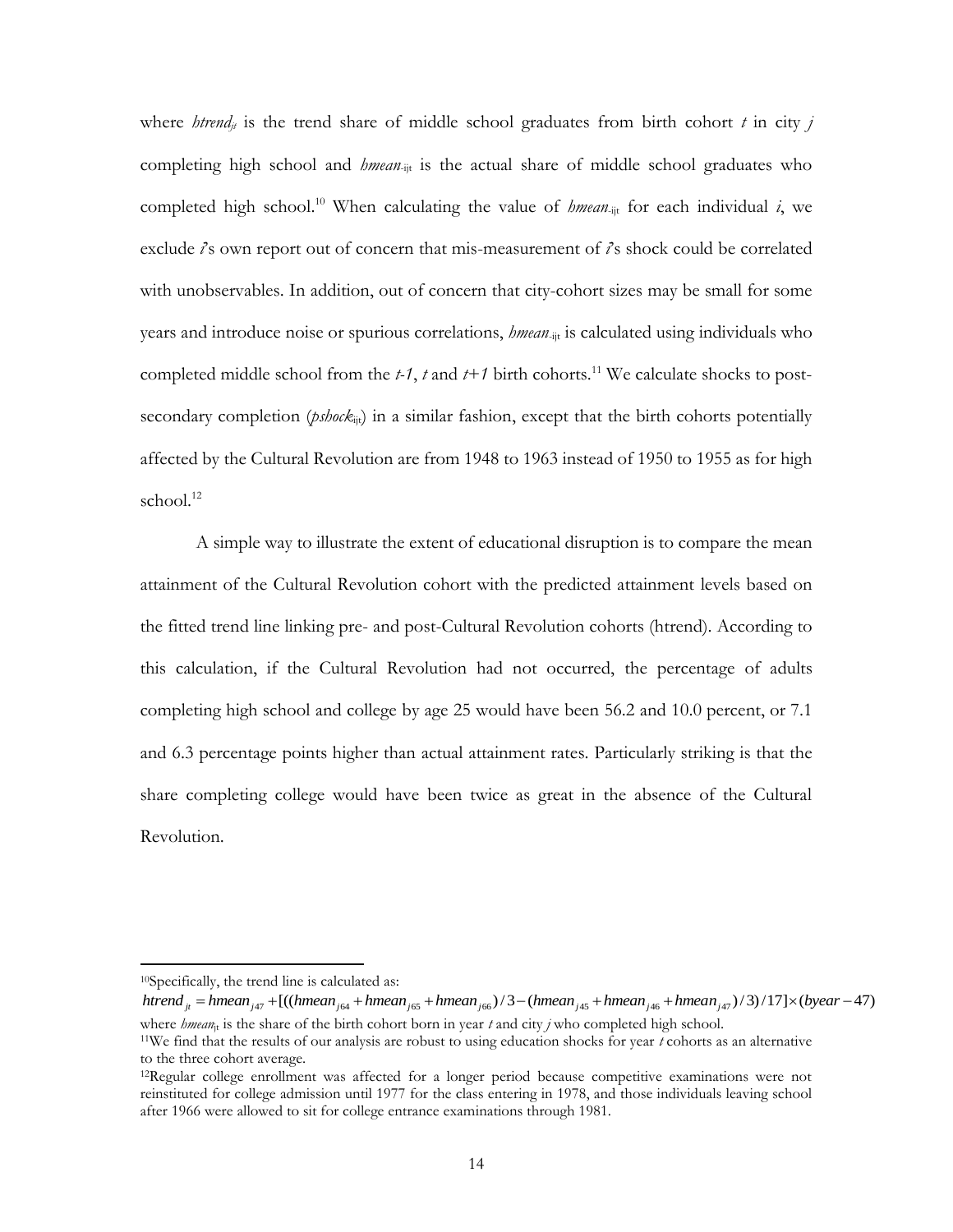Our third education disruption variable measures the scope of the sent down youth program for each cohort in each city. For individual *i* in city *j* from birth cohort *t*, *sdshock*-ijt is calculated as the share of individuals other than *i* participating in the program over the *t-1*, *t*, and *t+1* birth cohorts. Out of concern that urban residents might be sent to the countryside for a number of reasons other than the sent down youth program, the CULS carefully enumerated seven reasons adolescents and young adults may have been sent to the country.<sup>13</sup>

We plot average values of these three disruption variables for different birth cohorts in Figure 3. Positive values reflect greater disruption (lower educational attainment relative to trend or greater share of individuals affected by the sent down youth program). The negative disruption for high school completion for cohorts born after 1956 reflects the expansion of high school education that occurred during the latter half of the Cultural Revolution.<sup>14</sup> Perhaps most striking is the significance of the sent down youth program. For each cohort born from 1948 through 1958, 30 percent or more were sent to the countryside. The peak birth cohort was 1951, of which 50 percent were sent down youth.

As noted earlier, our identification strategy focuses on how educational disruptions altered the relationship between parental characteristics and educational attainment to create individual, within city-cohort variation, in the effects of the Cultural Revolution on educational attainment. Relative to pre-Cultural Revolution cohorts, we expect that parental education mattered less in determining children's educational attainment during the Cultural Revolution years. The children of elites (those with *bad* class backgrounds) likely had a harder time gaining access to education than the children of non-elites, but our identification approach works as

<sup>13</sup>Apart from the "rusticated youth" (or sent down youth) program, other possibilities included *reform through labor*, *sent with parents engaged in reform through labor*, *family persuaded to return to rural area*, *repatriated with family to rural area*, *hukou is in rural area*, and *other.*

<sup>14</sup>Pepper (1996) notes that after 1972 there were efforts to expand high school graduation rates which were later scaled back.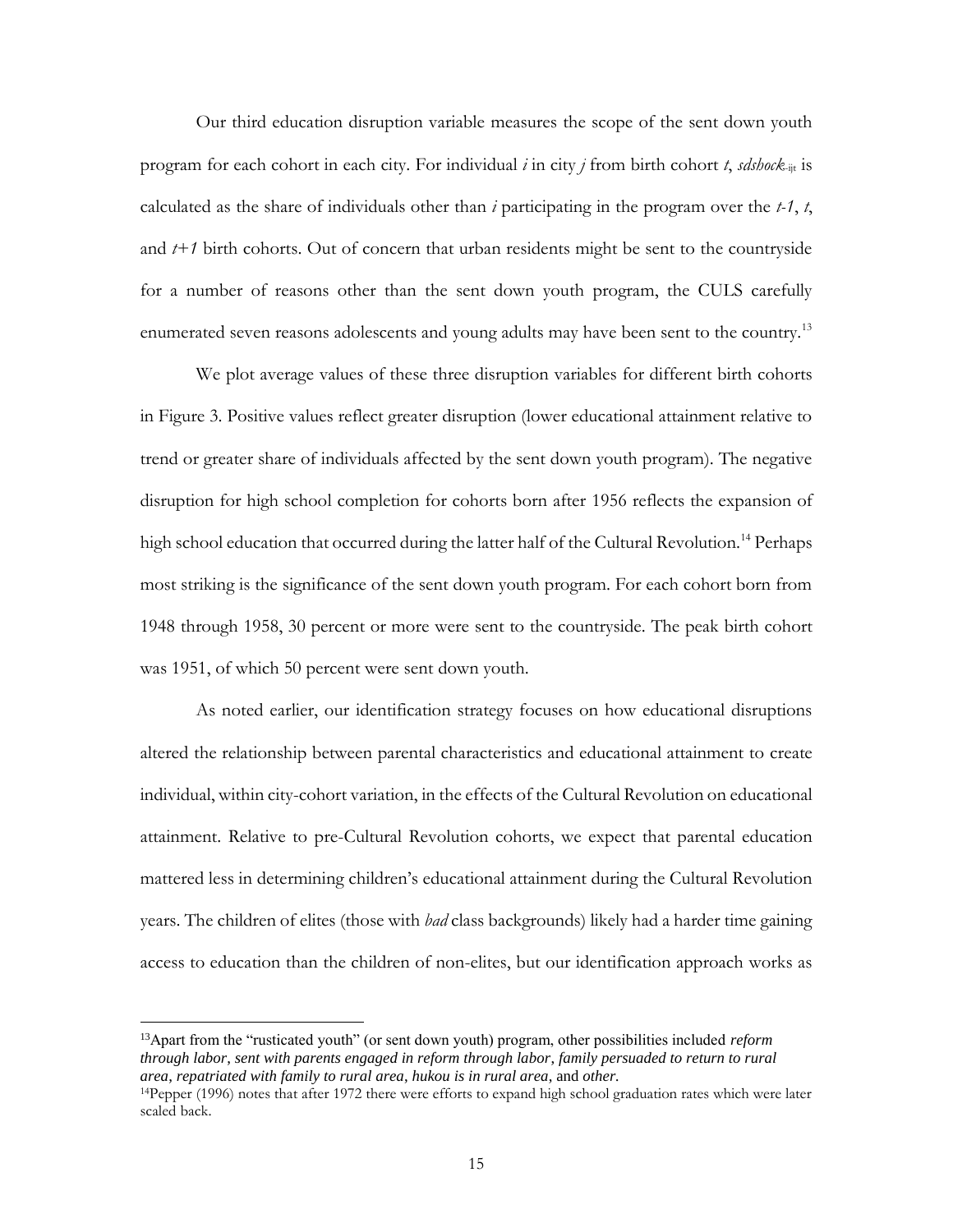long as relative access to education of the children of educated parents was reduced during the Cultural Revolution period relative to other periods. This would have happened, for instance, if the Cultural Revolution made educational attainment more universally accessible, even if it did not discriminate against children of elites, or if overall access to higher education contracted and this had a larger effect on the educational attainment of children of elites.

We also hypothesize that parental administrative status became more important for educational attainment during the Cultural Revolution. We follow evidence suggesting that during the Cultural Revolution parents in high administrative positions could influence whether and where their children were sent to the countryside, reduce their time spent in the countryside as rural sent-down youth, or increase their chances of getting into college. Zhou and Hou (1999) find that children whose parents were cadres returned to cities earlier after being sent-down youths than children whose parents were not cadres. Students sent to better rural locations or who returned earlier to urban areas would have a better environment for self-study and thus increase their chances of passing the college entrance exam with the return of merit-based exams. In some cases, connected parents might even have been able to directly influence college admissions decisions during the period from 1972 to 1977 when such decisions were based on political, rather than academic, considerations. We define a parent to be a high administrator when his highest achieved administrative status was at the level of division manager (*chu*), bureau director (*ju*) or above.

To illustrate the changes in the intergenerational correlation of educational attainment associated with the Cultural Revolution for each city, we plot partial correlation coefficients for fathers' and children's years of schooling by birth cohort in Figure 4. <sup>15</sup> In each city, the correlation falls during the Cultural Revolution years and recovers thereafter, with the exact

<sup>&</sup>lt;sup>15</sup> The partial correlations control for differences in fathers' administrative status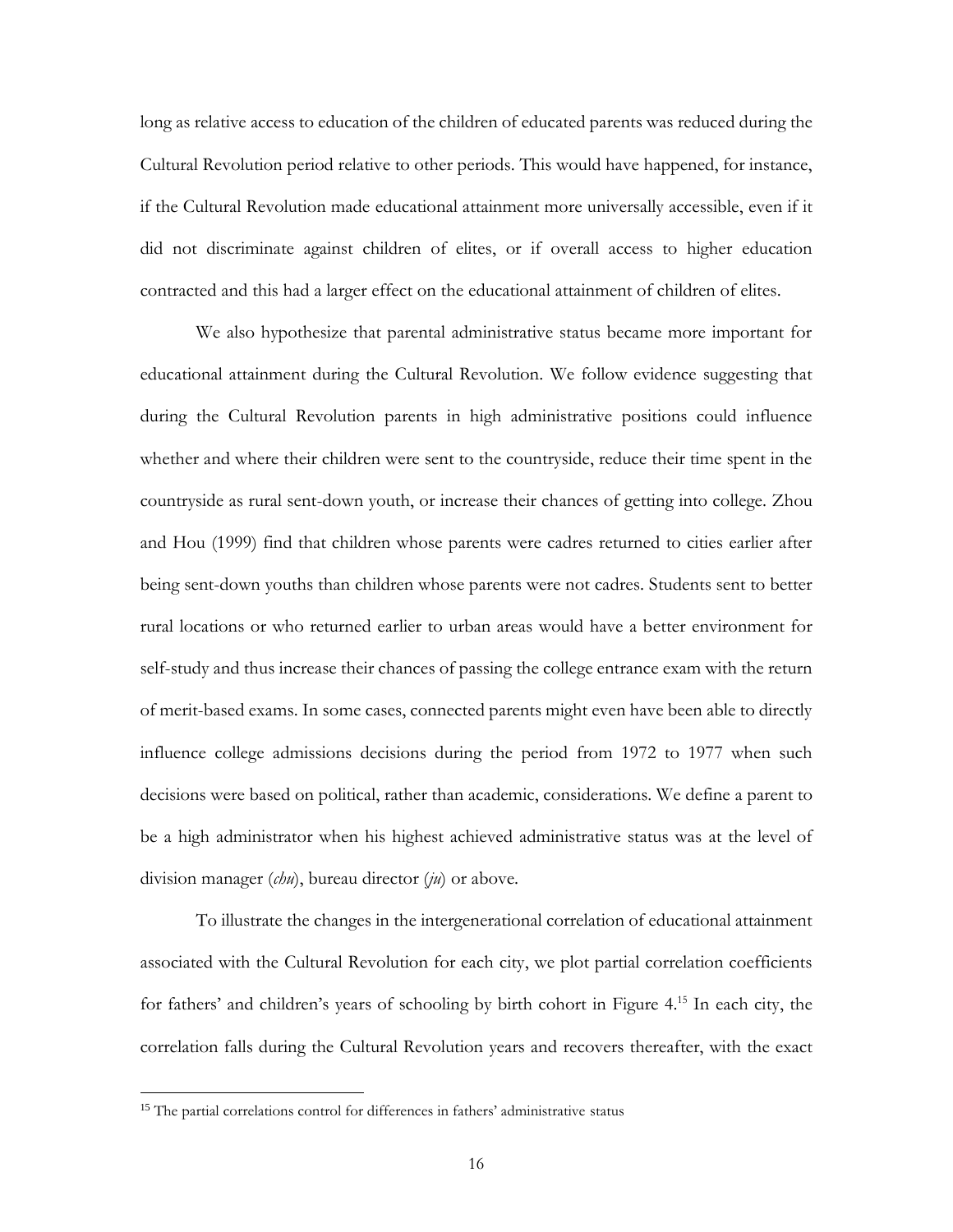timing and magnitude of these changes varying across cities. The Cultural Revolution thus appears to have succeeded in temporarily weakening the strong correlation between the educational attainment of fathers and their children that is found in most societies. This finding echoes that of Deng and Treiman (1997), who analyze census data to examine trends in the intergenerational correlation in educational attainment for households in which parents co-reside with their adult children.

To examine these relationships more rigorously, we estimate a binary response probit model, *G*() , where the determinants of the probability of individual *i* from city *j* and cohort *t* to complete a certain level of education, *ED*ijt, is modeled as follows: by properties a certain level of education,  $ED_{ijt}$ , is modeled as follows:<br>  $P(ED_{ijt} = 1) = G(\gamma_1 (fed_{ijt} \cdot eshock_{jt}) + \gamma_2 (fad_{ijt} \cdot eshock_{jt}) + \mathbf{X}_{ijt} \boldsymbol{\beta} + \text{cohort}_{jt})$  (2)

$$
P(ED_{ijt} = 1) = G(\gamma_1 (fed_{ijt} \cdot eshock_{jt}) + \gamma_2 (fad_{ijt} \cdot eshock_{jt}) + \mathbf{X}_{ijt} \mathbf{\beta} + \mathbf{cohort}_{jt})
$$
 (2)

Here *eshock*<sub>it</sub> is a city-cohort specific shock to education (alternatively *hshock*<sub>it</sub>, *pshock*<sub>it</sub> or *sdshock*jt) that is interacted with father's years of education, *fed*ijt, and also separately interacted with whether one's father held high administrative status, *fad*<sub>ij</sub>, <sup>16</sup> The interacted variables *fed*<sub>ijt</sub> and *fad*<sub>ijt</sub> are included among a vector of individual, family, and school characteristics,  $\mathbf{X}_{ijt}$ , to control for their direct relationship to child ability or home environment. Also included as controls are age and age-squared measured to the month as well as the school and ability variables described earlier. Finally, we include a vector of dummy variables for each citycohort, **cohort**jt. These dummies as well as other city-cohort level variables in our estimated probit models are defined for three-year city-cohorts.<sup>17</sup> Given this rich set of control variables,

<sup>16</sup> We do not include interactions with mother's education or mother's high administrative status because most mothers have low levels of education (4.7 years on average compared to 7.0 years for men) and very few are even administrators (2.7%) let alone administrators with high rank (in contrast 6.1% of fathers have high administrative status). So there is limited variation, and mother's characteristics are also strongly correlated with father's characteristics, making it impossible identify interaction terms with both parents' characteristics. <sup>17</sup>Specifically, cohorts are in the following three-year groupings at the city: 40-42, 43-45, 46-48, 49-51, 52-54, 55- 57, 58-60, 61-63, 64-66, 67-69, 70-72, 73-75, and 76-78. Using one-year cohorts leads to a model that is exactly

determined for some city-birth year cohorts. Nonetheless, estimated marginal effects do not differ qualitatively whether we use one-year or three-year cohorts.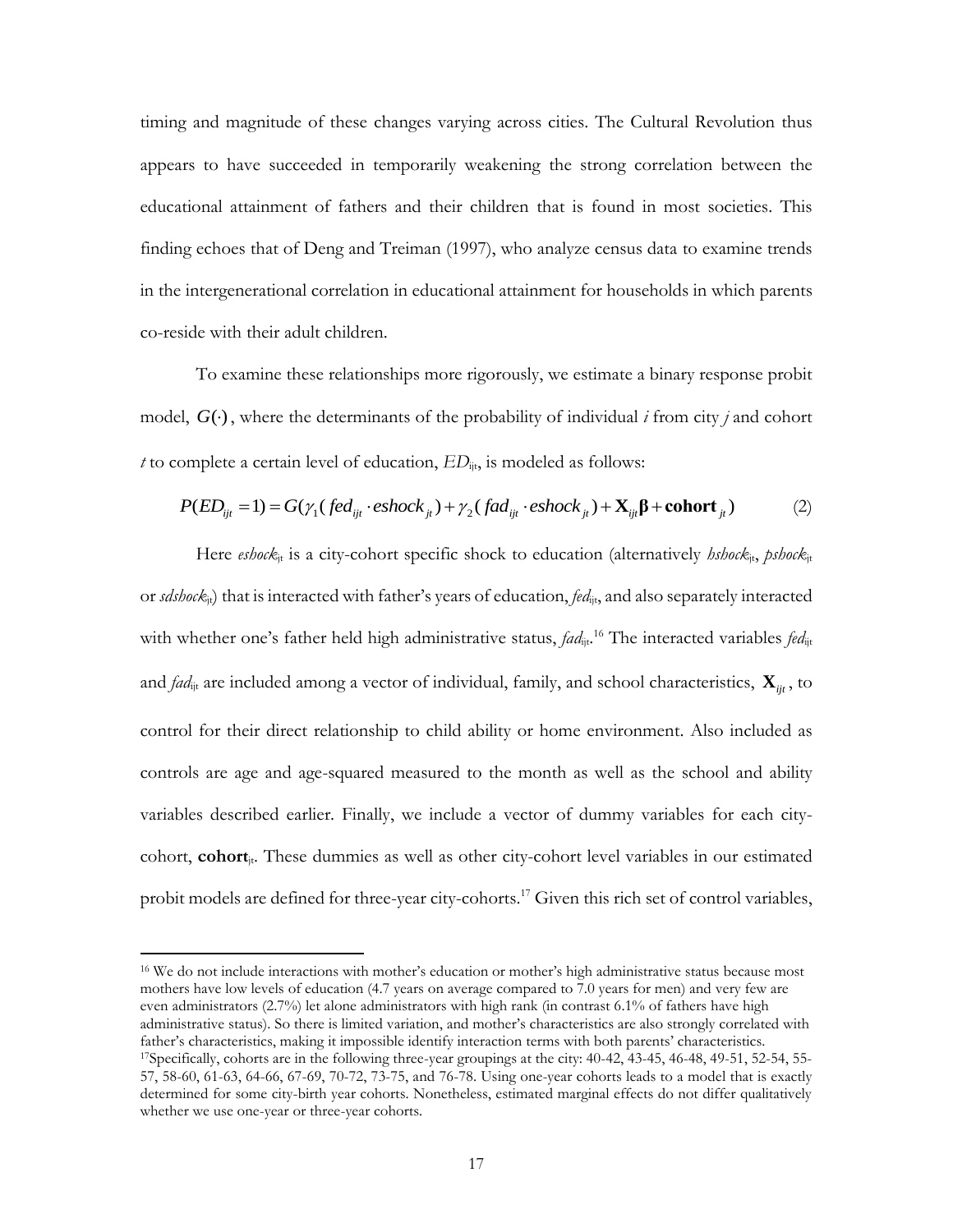the coefficients on the two interaction terms cleanly identify variation in the effects of education shocks on educational attainment associated with fathers' education and administrative status.

In Table 2, we present estimation results for the determinants of college and high school completion using equation (2) and different combinations of education shock variables. In the first four columns, we examine the effect of cohort shocks to education on the probability of completing college. We first look separately at the effects on college completion of shocks to college completion, shocks to high school completion, and shocks due to the sent down youth program. For each model, the coefficient on the interaction of the education shock variable with father's years of schooling carries a negative sign and the interaction with the dummy for whether the father has a high administrative position carries a positive sign. Moreover, in each of the models at least one of the two coefficients on the interaction terms is statistically significant (see results in columns 1, 2, and 3). The results suggest that a decline in the share of a cohort attending college or high school has a more pronounced negative effect on the probability of attending college for children with well-educated fathers, or alternatively, that fathers' education has less of a positive effect on children's educational attainment for cohorts subject to greater educational disruptions. We also find that if the father is a high administrator, children are relatively more likely to attend college if the education shock is greater in magnitude. In column (4), we present results for the case in which all three education shock variables are interacted with father's years of schooling and father's administrative status. In all models of college completion, the interaction terms are jointly statistically significant. When all three sets of interactions are included, they are statistically significant at the 99 percent confidence level.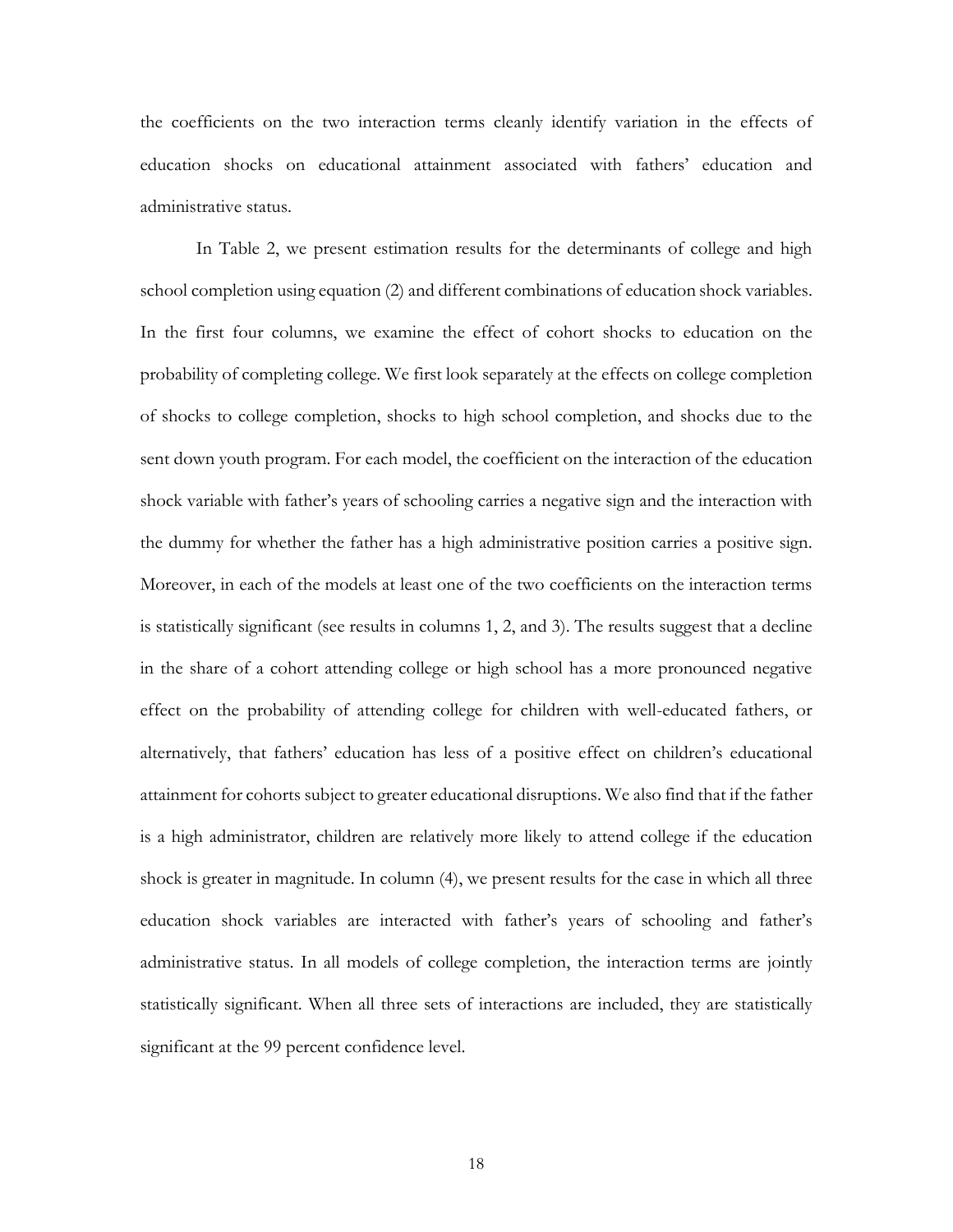In columns (5) through (7), we present the results for the determinants of high school completion using shocks to high school and shocks caused by the sent down youth program. Children with more educated fathers are relatively less likely to complete high school when the cohort shock to high school is greater, but there is a statistically and economically insignificant effect of father's administrative status (column 5). Similarly, a higher share of one's cohort participating in the sent down youth program is associated with lower probability of completing high school when father's have higher education (column 6). When both sets of interactions are included (column 7) the coefficients on the interactions are not independently significant, but they remain jointly significant at the 90 percent confidence level.

#### **4. Estimating the Returns to Schooling**

Starting with a standard Mincer-type wage regression, we model the log wage of individual *i* in birth cohort *t* in city *j* ( $w_{\text{tri}}$ ) to be a linear function of schooling ( $S_{iij}$ ), measured either in years or as levels of attainment (college, high school and middle school). To control for city and cohort effects created by unobserved differences in school quality and local policies, we first include vectors of city and cohort dummies separately, and then interactions of these dummies to allow cohort effects to vary across cities. We use ordinary least squares (OLS) to estimate the following equation:

e following equation:  
\n
$$
w_{ijt} = \beta_0 + \beta_1 \mathbf{S}_{ijt} + \mathbf{X}_{ijt} \mathbf{\beta}_2 + \sum_{j=2}^{J} \gamma_j + \sum_{t=2}^{T} \lambda_t + u_{ijt} + \varepsilon_{ijt}
$$
\n(3)

where  $\gamma_i$  and  $\lambda_i$  are city and birth cohort effects, and  $\mathbf{X}_{ijt}$  includes gender (dummy for female) age and age-squared (measured to the month). To highlight the likely endogeneity bias, we include an omitted variable,  $u_{ijt}$ , which is correlated with both  $S_{ijt}$  and  $w_{ijt}$  (e.g., unobserved ability).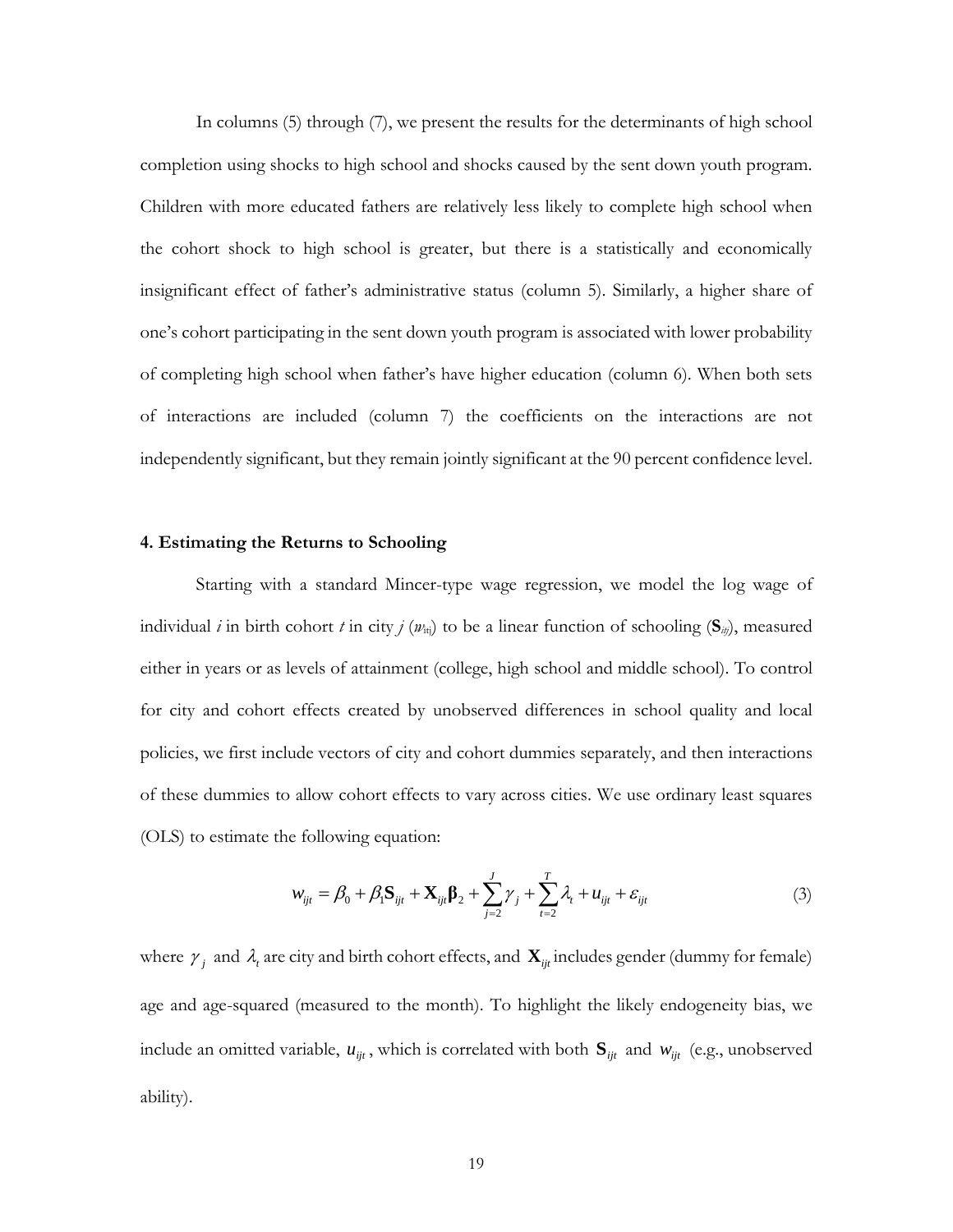After first estimating a simple Mincer equation, we gradually build up to our preferred

specification. We first add city-cohort dummies, which can be expressed as follows:  
\n
$$
w_{ijt} = \beta_0 + \beta_1 \mathbf{S}_{ijt} + \mathbf{X}_{ijt} \mathbf{B}_2 + \sum_{j=2}^{J} \sum_{t=2}^{T} \lambda_{jt} + u_{ijt} + \varepsilon_{ijt}.
$$
\n(4)

Including city-cohort fixed effects strengthens identification by controlling for many possibly confounding factors such as city-specific shocks to school quality or other unobserved policies that affect human capital or labor market outcomes of different cohorts in different cities. We next add to the set of control variables,  $\mathbf{X}_{ijt}$ , so that they include height, the z-score within gender, gender\*height, and parent and family background variables (father and mother's years of education, parent occupation dummy variables, whether father has a high administrative rank, number of siblings).<sup>18</sup> Finally, we add school quality and ability variables. We expect to observe a fall in the estimated coefficient on years of schooling as we introduce more variables that proxy for ability, family support, or school quality.<sup>19</sup>

China's selective educational system restricts access to higher levels of schooling to high ability students, so that  $u_{\text{it}}$  is likely to lead to upward bias in the estimated returns to schooling. Identifying the causal relationship between schooling and earnings requires a valid instrument that is correlated with  $S_{ijt}$  but uncorrelated with  $u_{ijt}$ . To implement the strategy described above, we first generate predicted probabilities for high school and college enrollment from the probit models (results in Table 2) and then use these predicted

<sup>&</sup>lt;sup>18</sup>Controlling for height, which is most heavily influenced by early childhood nutrition which predates educational disruptions, may be important because early childhood nutrition strongly predicts later educational attainment (Almond, 2006). Occupation categories include farmer, worker, technical worker, administrator or manager, self-employed, owner of private business.

<sup>19</sup>We have pooled men and women in this model. We have also estimated returns to educations separately for men and women, but find little difference in the patterns of returns and how they change using our IV strategy. We therefore pool the samples to take advantage of the larger sample size.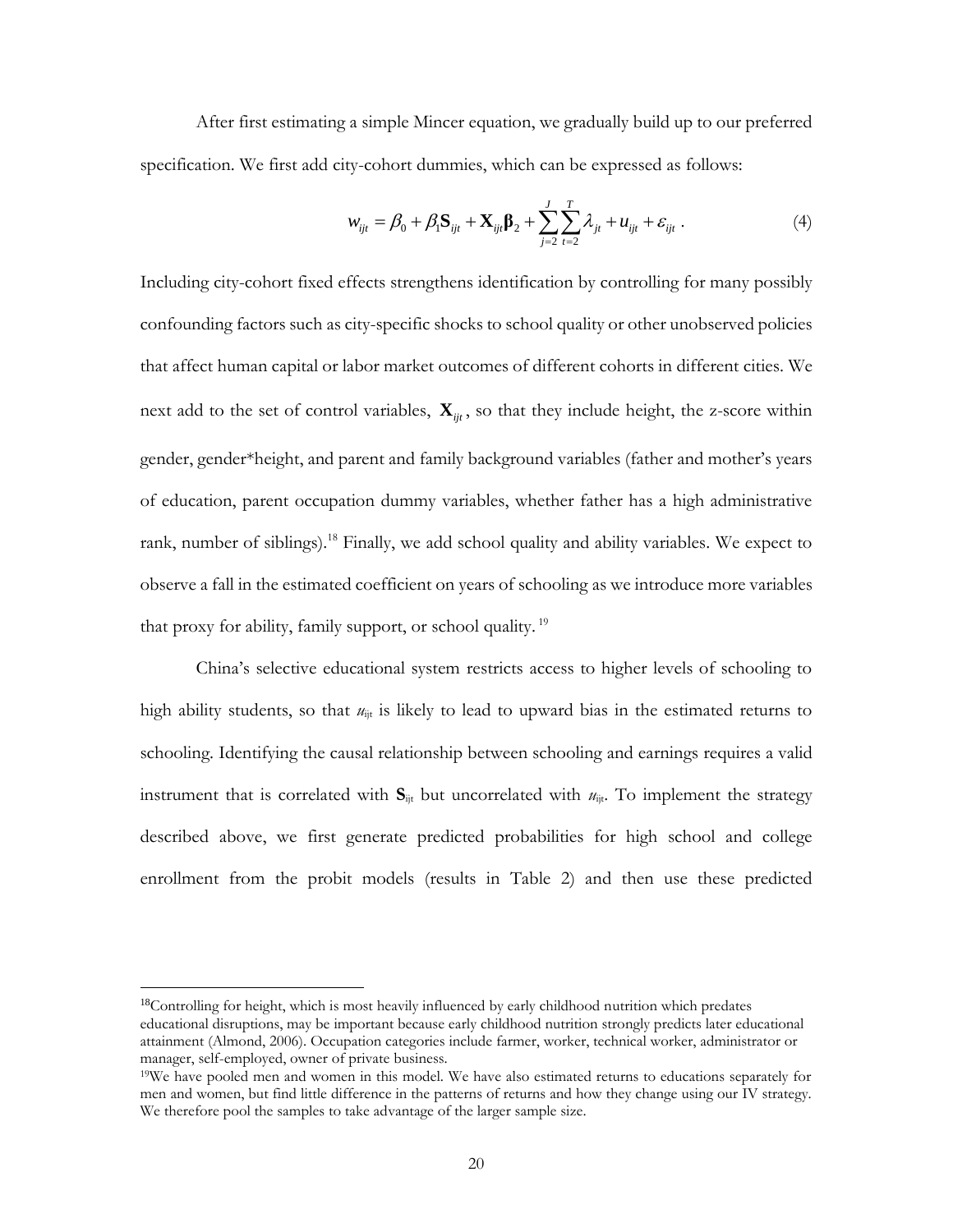probabilities as instruments.<sup>20</sup> Note that the models shown in Table 2 include the same rich set of covariates proxying for dimensions of unobserved ability that we include in the second stage of our IV models, and that identification comes from the interactions of cohort-specific education shocks with father's education and administrative status.

We first present three panels of results for OLS models (Table 3). In column (1) we estimate equation (3), regressing log of hourly wage on schooling as well as city and birth cohort dummy variables. Using this basic Mincer-type specification, we find that a year of schooling increases wages by 9.6 percent, and that the return to college education compared to high school is 49.8 percent.<sup>21</sup> In column (2) we estimate equation (4), including interactions of three-year birth cohort dummy variables and city dummy variables. This turns out not to have a major effect on the coefficient on schooling in any of the models estimated. In column (3), we add the additional covariates other than school quality. The estimated return to college falls from 49.8 to 47.1 percent, and the return to a year of education falls from 9.6 to 8.9 percent. In column (4) we add school quality and parent occupation and administrative status variables. The return to college education falls from 47.1 to 42.0 percent, while there is little appreciable change in the return to high school over middle school. The return to a year of schooling falls from 8.9 to 8.3 percent (Panel B). Finally, using piecewise linear spline models, we find that the return to a year of post-secondary schooling is 13.5 percent using the basic Mincer-type specification, and falls to 12.9 then 11.9 percent as we add additional covariates as well as birth cohort-city interactions. The returns to schooling before college also fall from 6.3 percent per year of schooling in the basic specification to 5.3 percent in the full OLS

<sup>20</sup>See Wooldridge (2002) pages 139-141 for a general discussion of the use of generated instruments and Chapter 18 for use of predicted probabilities from a *probit* model as instruments.

<sup>&</sup>lt;sup>21</sup> This is much higher than the estimated return to college in 2001 of 37 percent reported in Zhang et al. (2004), but the difference is less pronounced if we use annual wage income as they do. Using annual wages, our estimated return to schooling is 43.4 percent.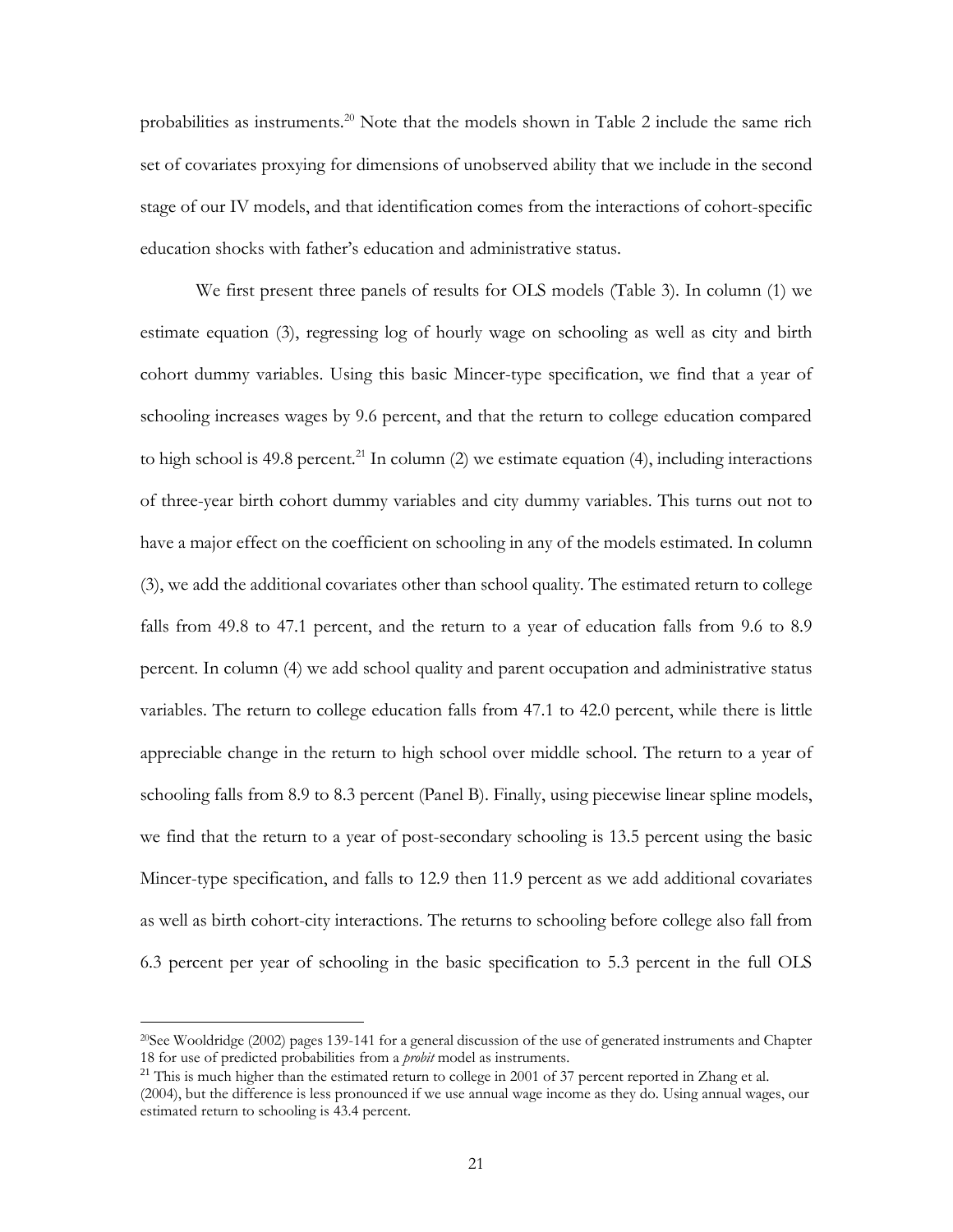specification. (Panel C). The greater decline in returns to post-secondary years of schooling suggests that upward ability bias may be more pronounced at higher levels of education.

We present the results from implementing our IV estimation strategy in Table 4. For reference purposes, OLS results from column (4) of Table 3 are reproduced in the first column of each panel. In Panel A, we use predicted probabilities from models (4) and (7) of Table 2 as instruments for college and high school, respectively. With probabilities from these models predicted by all available interacted cohort shocks affecting college and high school, our estimates in column (2) are exactly identified. Consistent with ability bias, IV estimates of the returns to college are lower than the OLS estimates. The return to college relative to high school falls by 12 percent from 42.0 percent to an average of 37.1 percent. This rate of return is 26% lower than the estimated return of 49.8 percent from a conventional Mincer-type specification with region and cohort fixed effects (Table 3 column 1). However, the return to high school relative to middle school rises from 20.9 to 28.2 percent when using the IVs. This contrasts with the findings of Li, Liu, and Zhang (2012) who report that for twins, the return to high school compared to not completing high school is not statistically different from zero. The higher IV estimate of the returns to high school compared to OLS is consistent with an ability bias story in which selection into college creates a negative ability bias for those who complete only high school. In column (3), we present IV estimates using predicted probabilities from pairs of interaction terms in columns (1), (2) and (3) of Table 2 for college, and columns (5) and (6) for high school. Our IV estimates of the returns to college and high school education are virtually unchanged. The instruments easily pass an over-identification test, suggesting that there is no statistical evidence against the validity of our instruments.

Overall, we observe a slight decline in the estimated return to a year of schooling from 8.3 percent to a range of 8.0 to 8.2 percent in our IV estimates (Panel B of Table 4). Examining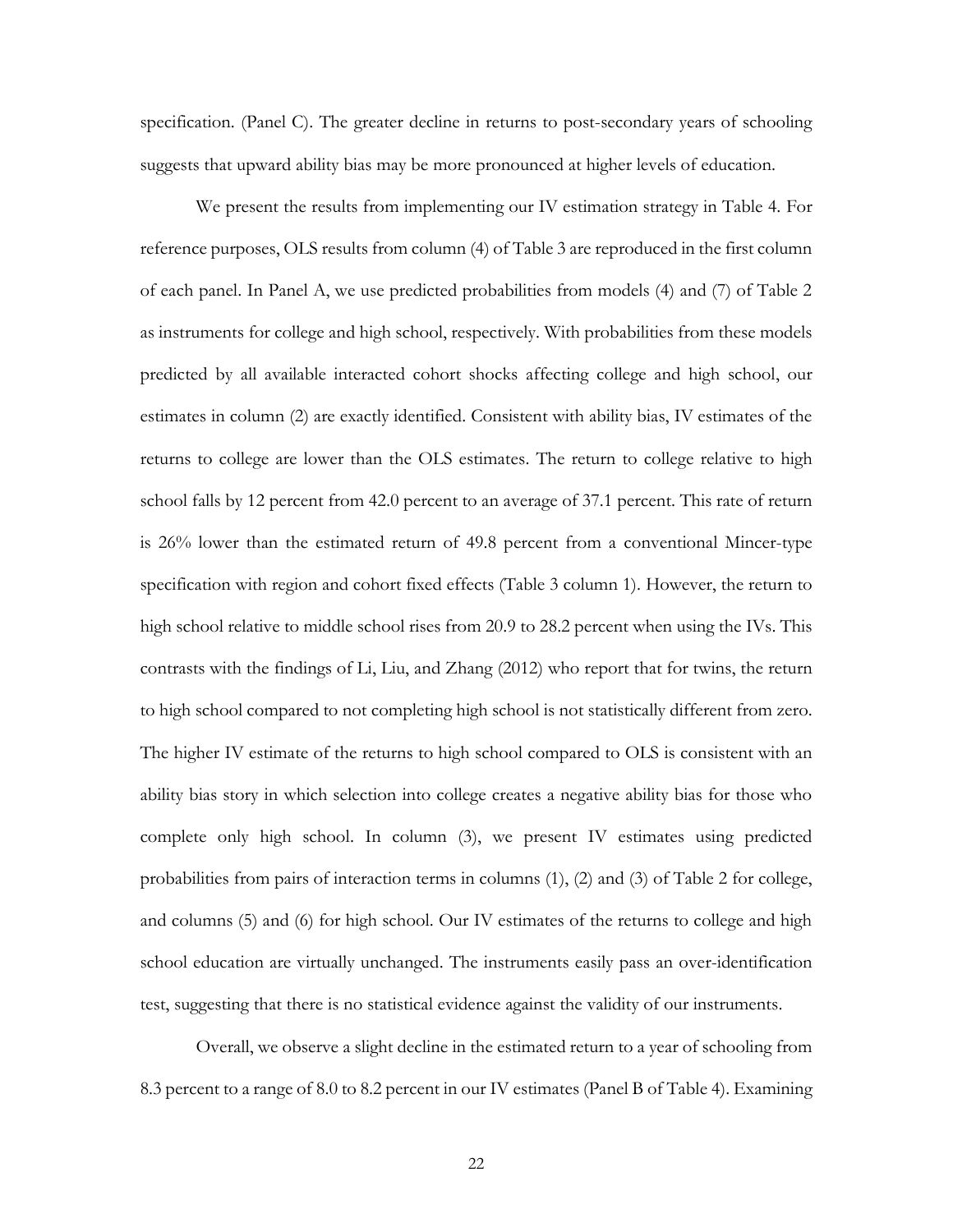the differences in the return to a year of post-secondary schooling relative to returns to a year of schooling for grades 1 through 12, we obtain results consistent with positive ability bias for college and negative ability bias for high school (Panel C). Comparing the results of OLS to IV, we find that the 11.9 percent per year return to college education falls to 9.9 percent per year when estimating the exactly identified IV regression reported in column 2, while the return to a year of high school education rises from 5.3 to 7.0 percent.<sup>22</sup>

#### **5. Robustness**

 $\overline{a}$ 

#### **5.1. Migration and sample selectivity**

One concern about our sample is that it consists of only individuals who were living in the sample cities at the time of the survey in November 2001. It is possible that a large number of individuals educated in each city had moved elsewhere, for example due to migration to other cities or because they were sent down youth who never returned to the city. If the extent and nature of sample selectivity varied across cohorts in a manner correlated with the magnitude of educational disruptions, this could introduce bias to our estimates. Changing selectivity could lead us not only to mis-measure the extent of disruptions caused by the Cultural Revolution for different cohorts, but also to misattribute changes in the correlations among variables (such as changing parent-child correlations in educational attainment) to educational shocks instead of changes in selectivity bias. Despite this potential, one would still require a specific story of how cohort specific selectivity bias is correlated with the magnitude of education disruptions for there to be a reason to suspect that our IV estimates are biased (we are unable to come up with one).

<sup>&</sup>lt;sup>22</sup> Like many studies in this literature, despite the large magnitude of the effects on the estimated returns to schooling, the IV estimates are not sufficiently precise to be statistically significantly different from the OLS estimates using Hausman tests.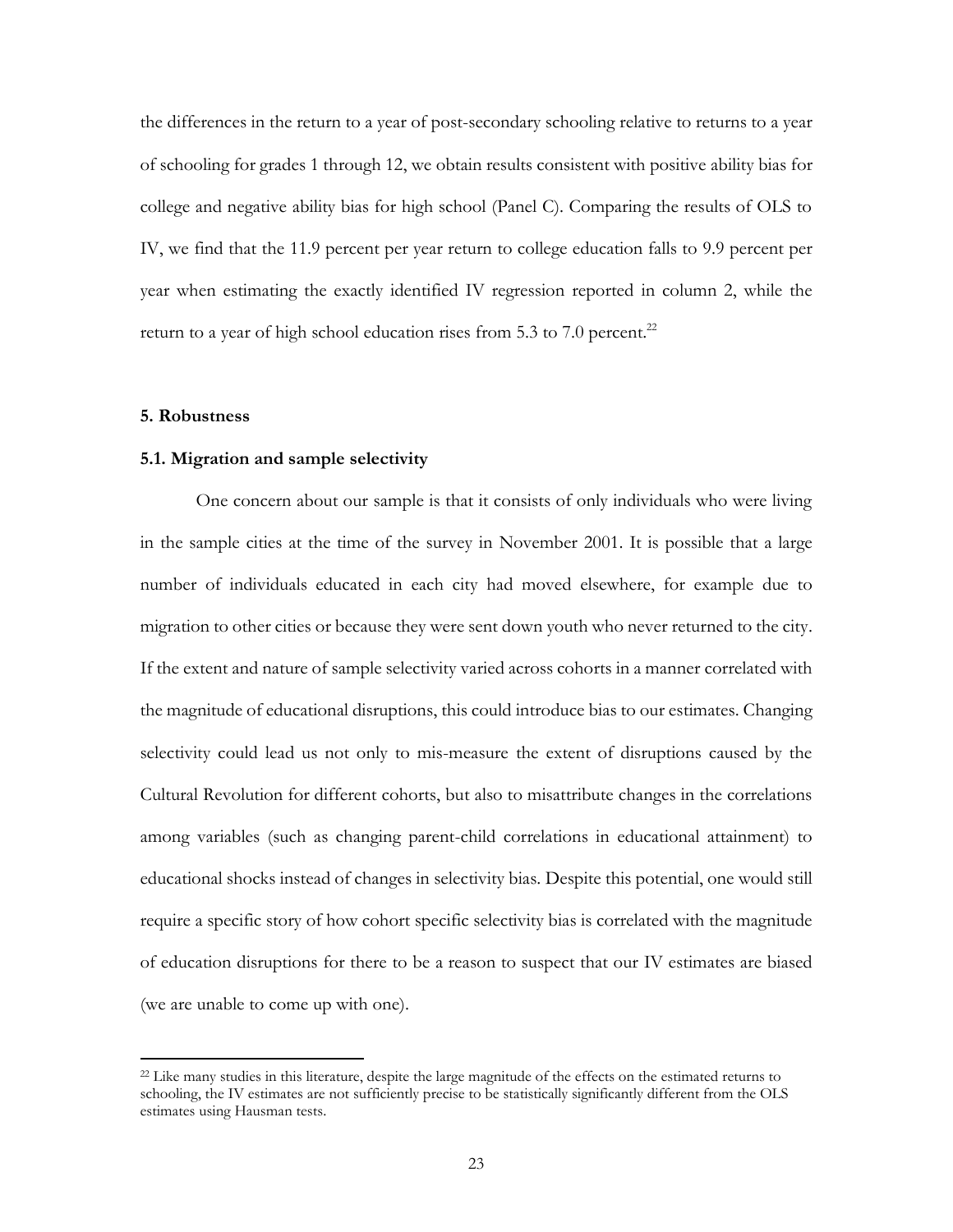Nonetheless, it is possible to study the magnitude of sample selection by analyzing data from the 2000 census, which asked about respondents' current place of residence, the province in which they were born, and their current residential registration status (agricultural or non-agricultural *hukou*). We can then examine, at the province level, educational attainment outcomes for individuals registered as urban residents and currently living in urban areas, for urban-registered individuals born in the province and continuing to reside in the province, and for urban-registered individuals born in the province and living anywhere in the country. In Figure 5, we present evidence on educational attainment for these three different groups for each CULS province.

The results for Shanghai are particularly instructive because Shanghai is both a city and a province, so that the census and CULS cover the same urban population. Shanghai is also a city that experienced very large educational disruptions. Figure 5 shows that in Shanghai the disruption to education was substantial and virtually indistinguishable for individuals born in Shanghai and still living in Shanghai (the solid black line) and for individuals born in Shanghai and living anywhere in China (the dotted gray line). For the other provinces where CULS cities are located, we also find that the patterns of educational attainment across cohorts are nearly identical for current urban residents born in the province and still residing in the province (solid black line) and for urban residents born in the province but residing anywhere in China (grey dotted lines). Overall, the evidence presented in Figure 5 suggests that selectivity bias associated with migration is very unlikely to be important.<sup>23</sup>

 $^{23}$  Figure 5 also shows that education disruptions due to the Cultural Revolution are not as apparent for provinces other than Shanghai. This could be driven by two factors: reporting of correspondence degrees as actual degrees and the fact that disruptions to education were not as great in smaller cities as in large cities. As the power base of the *Gang of Four*, who were viewed as responsible for many of the excesses of the Cultural Revolution, Shanghai was far more strident in promoting revolutionary policies during the Revolution.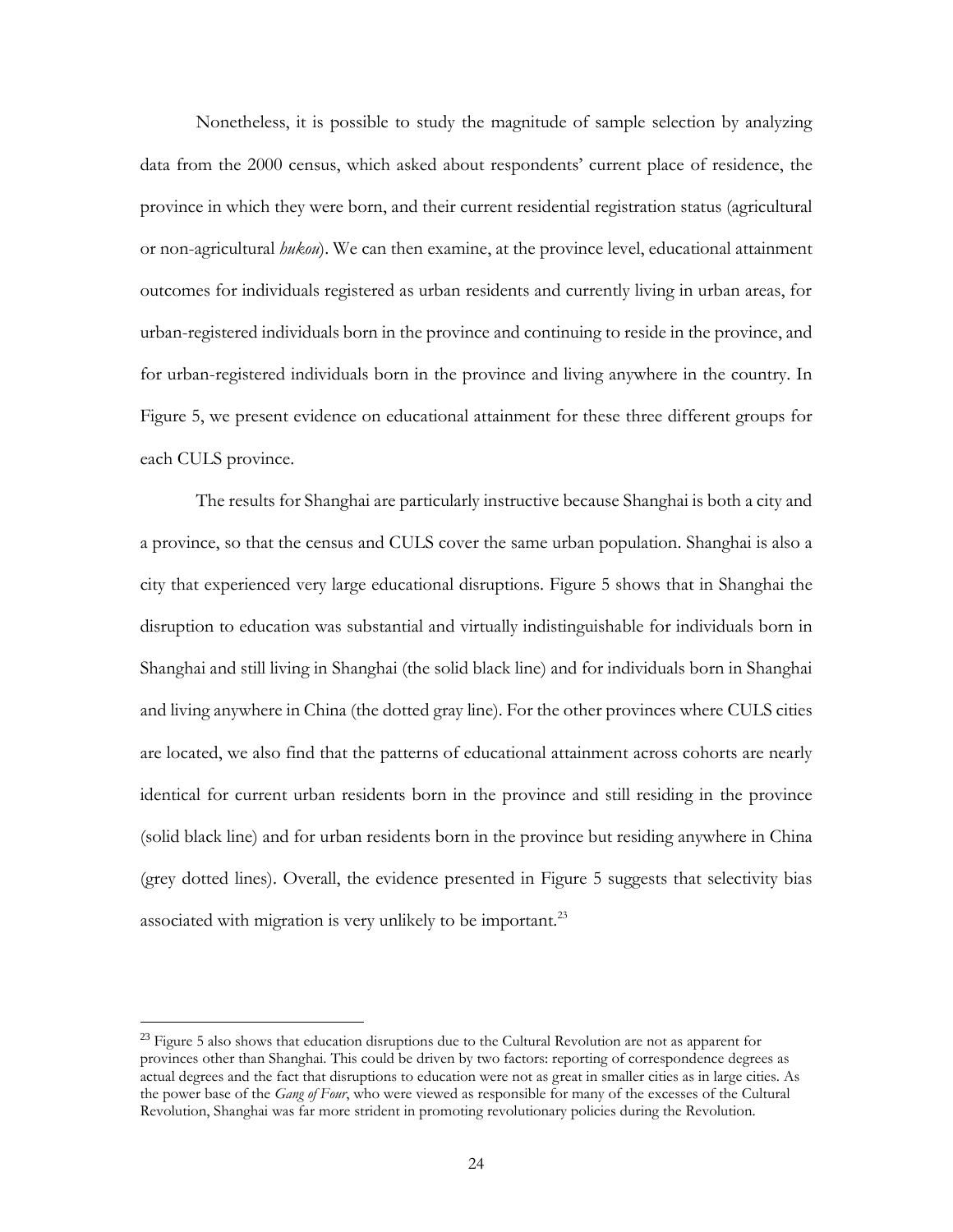#### **5.2. Alternative pathways**

Because the Cultural Revolution was a major political event involving many policy changes and significant social turmoil, one might be concerned that educational disruptions are associated with other unobserved impacts of the Cultural Revolution on individuals that are correlated with later productivity. For example, education disruptions could have created mental stress that influenced long-term health outcomes, or could have occurred at the same time as disruptions to the health care system (or be correlated with other policies) which affected health outcomes. The latter effect, however, is unlikely because it requires that correlated policies have age-specific effects similar to educational disruptions (for example, they should affect school-age children but not pre-school age children). For our estimates to be biased due to alternative pathways, it also would require that the magnitude of Cultural Revolution effects on alternative pathways be correlated with parental characteristics in the same way as educational outcomes.

One way to address the concern about alternative pathways is to evaluate the extent to which our instruments are correlated with measures of those alternative pathways, such as physical and psycho-social health outcomes. To do this, we regress dummy variables for chronic illness, physical deformity, and an index of psycho-social health on the same set of regressors and instrument sets used in the first stage regressions reported in Table 2. We present results of F-tests for the different instrument sets in Table 5. In no case are the instruments found to be jointly statistically significant, so there is no evidence that educational disruptions are systematically related to health outcomes. This contrasts sharply with the results presented in Table 4, which show that our instruments for college and high school enrollment have F-statistics well over 20 in every instance. The lack of any impact of the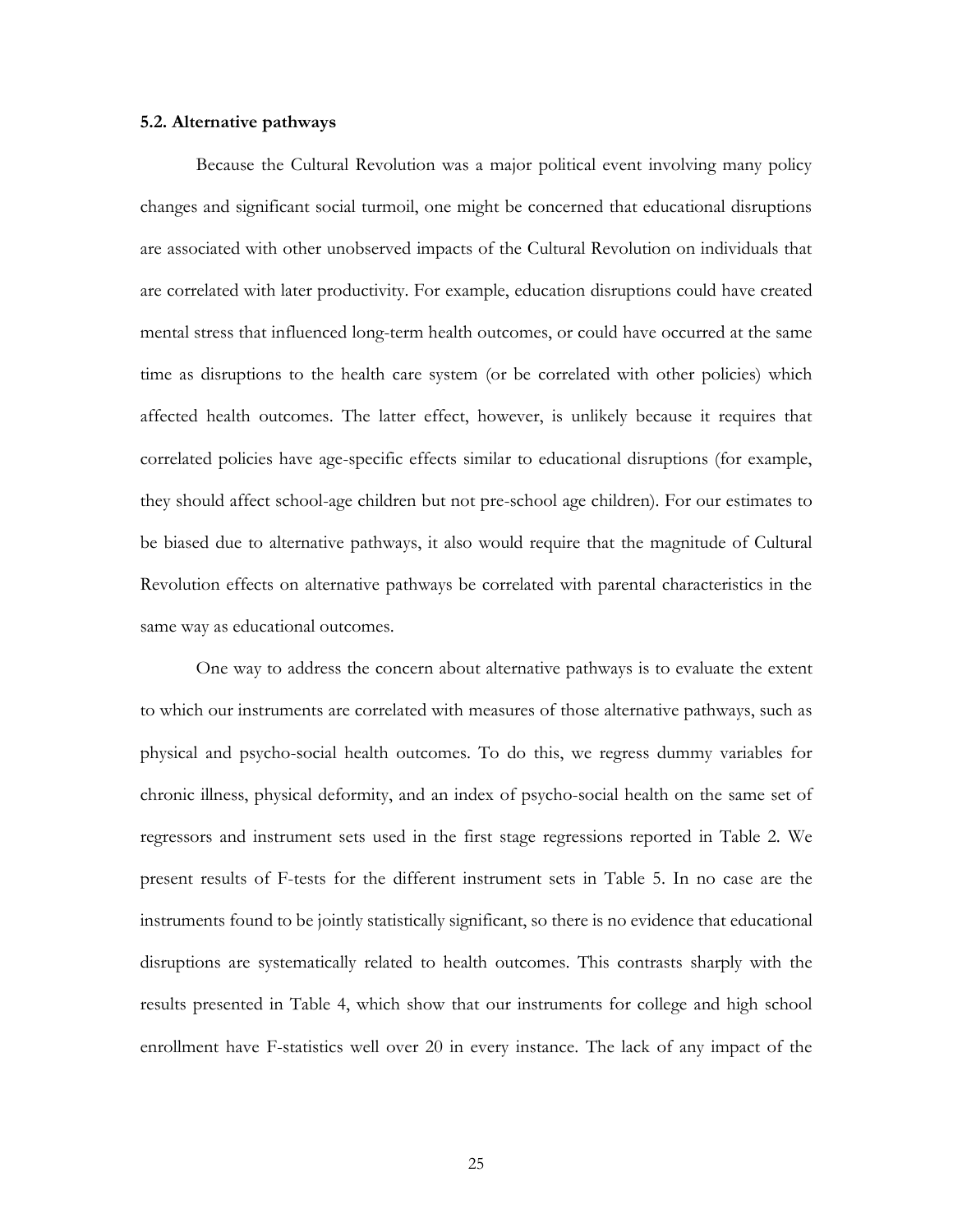instruments on health outcomes also rules out concern that our shocks are correlated with exposure to shocks to the famine of 1959-61 in a way that might bias our estimates.<sup>24</sup>

Although we find no impacts of our instruments on depressive symptoms, it could be the case that experiencing educational shocks, in particular being a sent down youth, provided life experiences that had positive long-term impacts on the productivity of those sent down. Li, Rosenzweig, and Zhang (2010) analyze data on identical twins and find that each year spent as a sent down youth increases wages by 4.2 percent, which is even higher than an additional year of schooling, which increases wages by 3.0 percent. If being sent down reduces years of schooling but increases labor productivity, OLS estimates of the returns to education will be downward biased. On the other hand, they also provide evidence that parents were more likely to send down lower endowment (less productive) children, which would lead to upward bias. However, any net correlation between being sent down and unobserved labor productivity will not cause bias in our estimates unless the correlation varies systematically with fathers' education or fathers' high administrative status.

A possible concern in this regards is that parental characteristics could have influenced not only educational attainment but also early post-education employment opportunities to a greater extent when Cultural Revolution shocks were greater. First, this is unlikely because the timing of measured shocks to education do not match the timing of labor market entry. Second, and relatedly, labor market impacts were unlikely to persist in the same way as shocks to educational attainment because the onset of economic reform in 1978 significantly altered the distribution of employment opportunities. Finally, even if such bias exists, this should lead

<sup>&</sup>lt;sup>24</sup> The famine also did not have nearly as great an impact in urban areas as it did in rural areas. We would also expect the interaction terms between famine shocks and parental education to have a positive rather than negative coefficient, since better educated parents and their children should have fared better during the famine.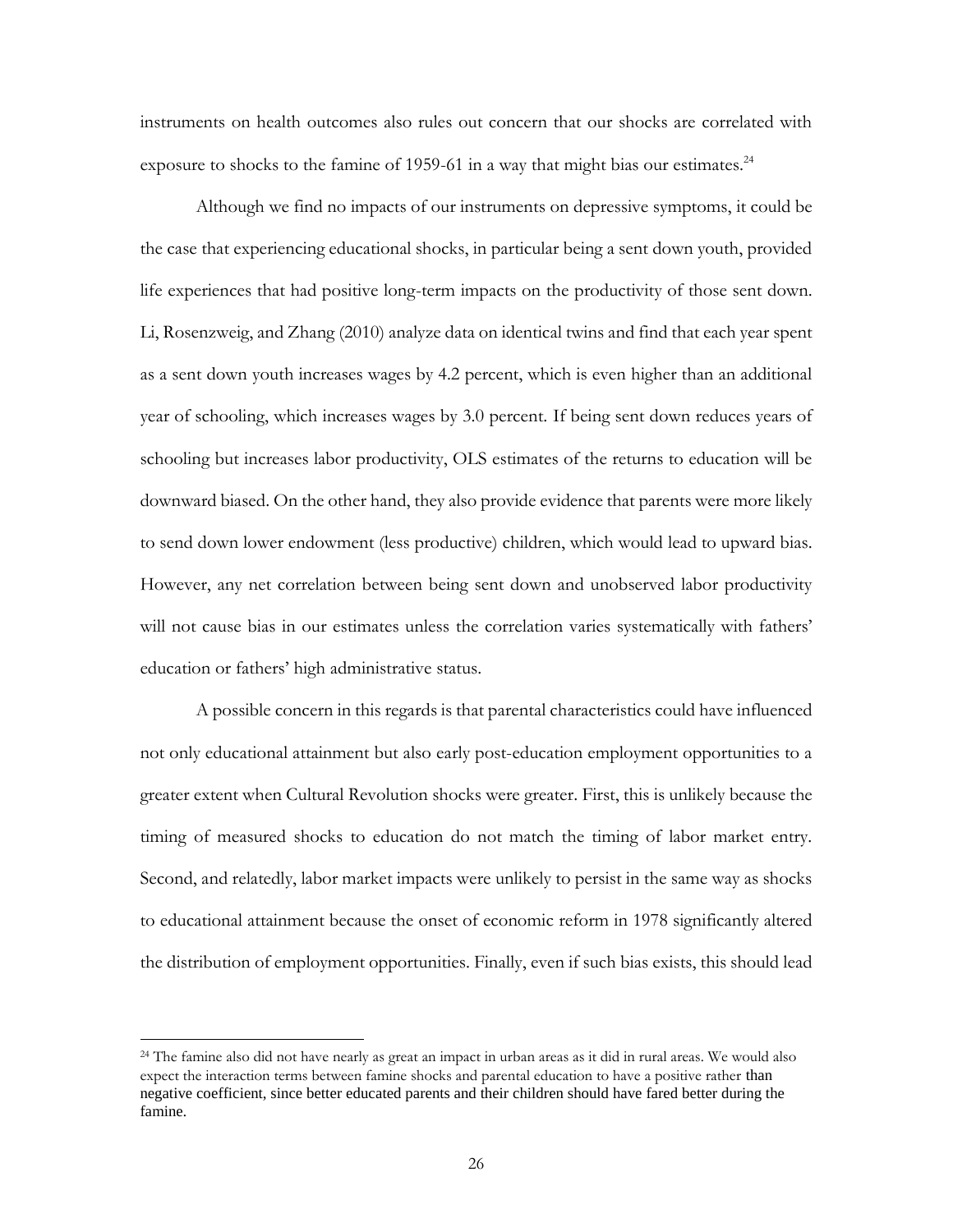to upward bias in our estimates of the returns to schooling assuming that more educated parents improved early labor market placements more when shocks were greater. Such bias cannot explain why the estimated returns to college education using IVs fall substantially compared to the OLS estimates or why the IV estimates compared to OLS estimates are lower for college returns but higher for high school returns.

#### **6. Conclusion**

In this study, we empirically estimate the impact that the Cultural Revolution had on the educational attainment of urban residents by analyzing a unique dataset with all of the detailed information required for a systematic assessment of such impacts. We find that the Cultural Revolution significantly reduced educational attainment of affected cohorts and that the educational attainment of children affected by the Cultural Revolution were much less correlated with parents' education than non-affected cohorts and more correlated with whether their parents held administrative positions.

We also exploit the heterogeneous impacts of educational supply shocks associated with the Cultural Revolution to identify the causal effect of schooling on wages. An advantage of our approach is that, unlike prior studies based on cohort comparisons, we examine variation in shocks to individuals within city-cohorts associated with parental characteristics, which enables us to control for the many cohort differences within cities that are likely to be correlated both with productivity and the timing of the Cultural Revolution.

Our estimates do not account for general equilibrium effects on the returns to schooling caused by the Cultural Revolution's impact on the aggregate relative supply of workers with different levels of education. Accounting for such effects would be important if our goal were to evaluate the welfare effects of the Cultural Revolution which is beyond the

27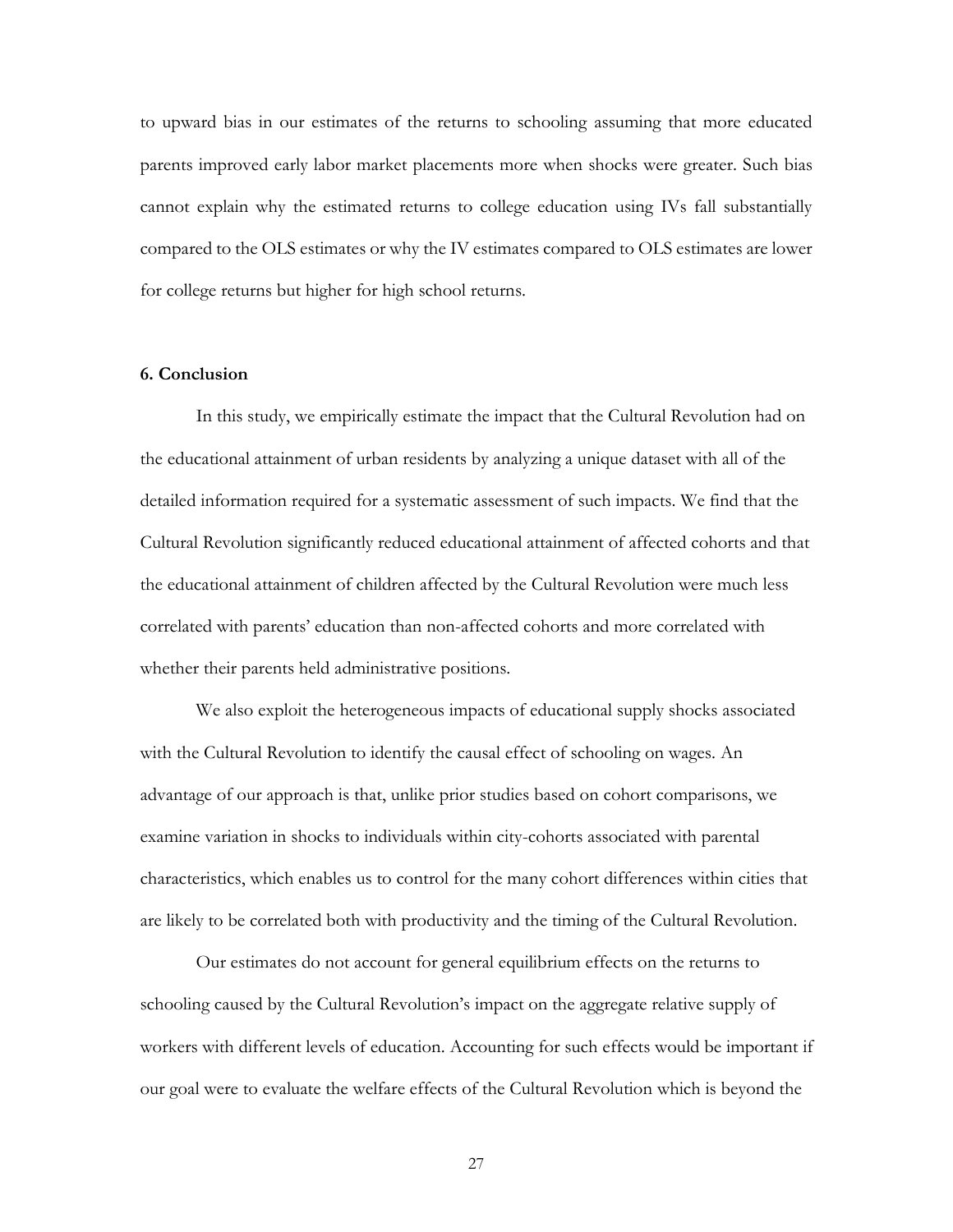scope of this paper.<sup>25</sup> But such concerns do not undermine our use of the Cultural Revolution as an exogenous source of variation in educational attainment to identify the private returns to schooling in China's urban labor market in 2001.

We find that IV estimates of the returns to college are notably lower than OLS estimates, while the opposite is true for the returns to high school. We interpret these results to be evidence of selectivity bias associated with higher ability students entering college. This is an important finding because it suggests that simple estimates of the returns to schooling in countries with highly selective entrance exams that affect school progression may overestimate the private returns to higher education. If policymakers view the high return to college education as an indication of the scarcity of university graduates, rather than evidence of selection effects associated with entrance examinations, this may lead to support for more rapid expansion in the capacity of higher education institutions than would be otherwise warranted.

#### **References**

Almond, Douglas (2006). "Is the 1918 Influenza Pandemic Over? Long-term Effects of In Utero Influenza Exposure in the Post-1940 US Population," *Journal of Political Economy* v114, n4 (August 2006): 672-712.

Angrist, Joshua D., and Alan B. Krueger (1991). "Does Compulsory School Attendance Affect Schooling and Earnings." *Quarterly Journal of Economics* 106: 979-1014.

- Bound, John & Solon, Gary (1999). "Double trouble: on the value of twins-based estimation of the return to schooling," *Economics of Education Review* 18(2): 169-182.
- Byron, Raymond, and Evelyn Manaloto (1990). "Returns to Education in China," *Economic Development and Cultural Change* 38: 783-796.

<sup>&</sup>lt;sup>25</sup> For example, if estimated returns to high school and college are taken to be exogenous, we estimate that wages of the the Cultural Revolution cohort would have been 9 percent higher in the absence of shocks to high school and college attainment.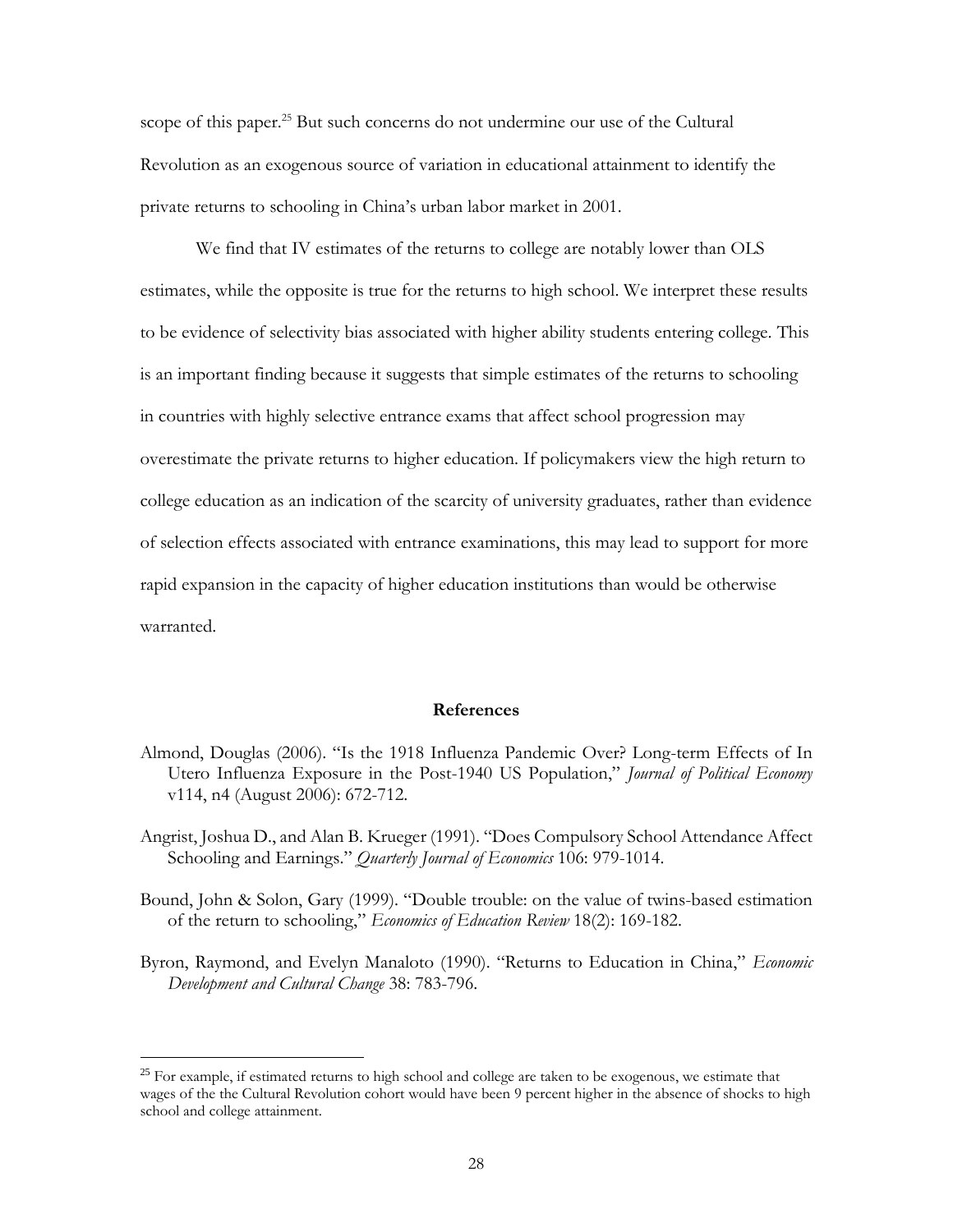- Card, David (2001). "Estimating the Return to Schooling: Progress on Some Persistent Econometric Problems." *Econometrica* 69(5): 1127-1160.
- Card, David (1995). "Using Geographic Variation in College Proximity to Estimate the Return to Schooling," in Lous N. Christofides, E. Kenneth Grant, and Robert Swidinsky, eds., *Aspects of Labour Market Behaviour: Essays in Honour of John Vanderkamp* (Toronto: University of Toronto Press).
- de Brauw, Alan, and Scott Rozelle (2008). "Reconciling the Returns to Education in Off-Farm Wage Employment in Rural China", *Review of Development Economics* 12(1): 57-71.
- Deng, Z., and Don J. Treiman (1997). "The Impact of the Cultural Revolution on Trends in Educational Attainment in the People's Republic of China." *American Journal of Sociology* 103(2): 391-428.
- Du, Yang, and John Giles (2006). "The Impact of City-Level Labor Market Shocks to Employment on Household Educational Investment Decisions" [Chéngshì láodònglì shìchǎng shàng de jiùyè chōngjí duì jiātíng jiàoyù juécè de yǐngxiǎng] *Economic Research* [*Jingji Yanjiu*] 4(2006): 1-13.
- Duflo, Esther (2001). "Schooling and Labor Market Consequences of School Construction in Indonesia: Evidence from and Unusual Policy Experiment." *American Economic Review* 91(4): 795-813.
- Giles, John, Albert Park and Fang Cai (2006). "How has Economic Restructuring Affected China's Urban Workers?" *China Quarterly*, 185 (March 2006): 61-95.
- Harmon, Colm, and Ian Walker (1995). "Estimates of the Economic Return to Schooling for the United Kingdom," *American Economic Review* 85: 1278-1286.
- Heckman, James, and Xuesong Li (2004). "Selection Bias, Comparative Advantage and Heterogeneous Returns to Education: Evidence from China in 2000," *Pacific Economic Review* v9, n3 (Special Issue October 2004): 155-71.
- Ichino, Andrea, and Rudolf Winter-Ebmer (2004). "The Long-Run Educational Cost of World War II: An Example of Local Average Treatment Effect Estimation," *Journal of Labor Economics* 22(1) (January 2004): 57-86.
- Kane, Thomas J., and Cecilia E. Rouse (1993). "Labor Market Returns to Two- and Four-Year Colleges: Is a Credit a Credit and Do Degrees Matter?" NBER Working Paper No. 4268.
- Lemieux, Thomas, and David Card (1998). "Education, Earnings, and the 'Canadian G.I. Bill'." NBER Working Paper No. 6718.
- Li, Haizheng (2003). "Economic Transition and Returns to Education in China," *Economics of Education Review* 22: 317–328.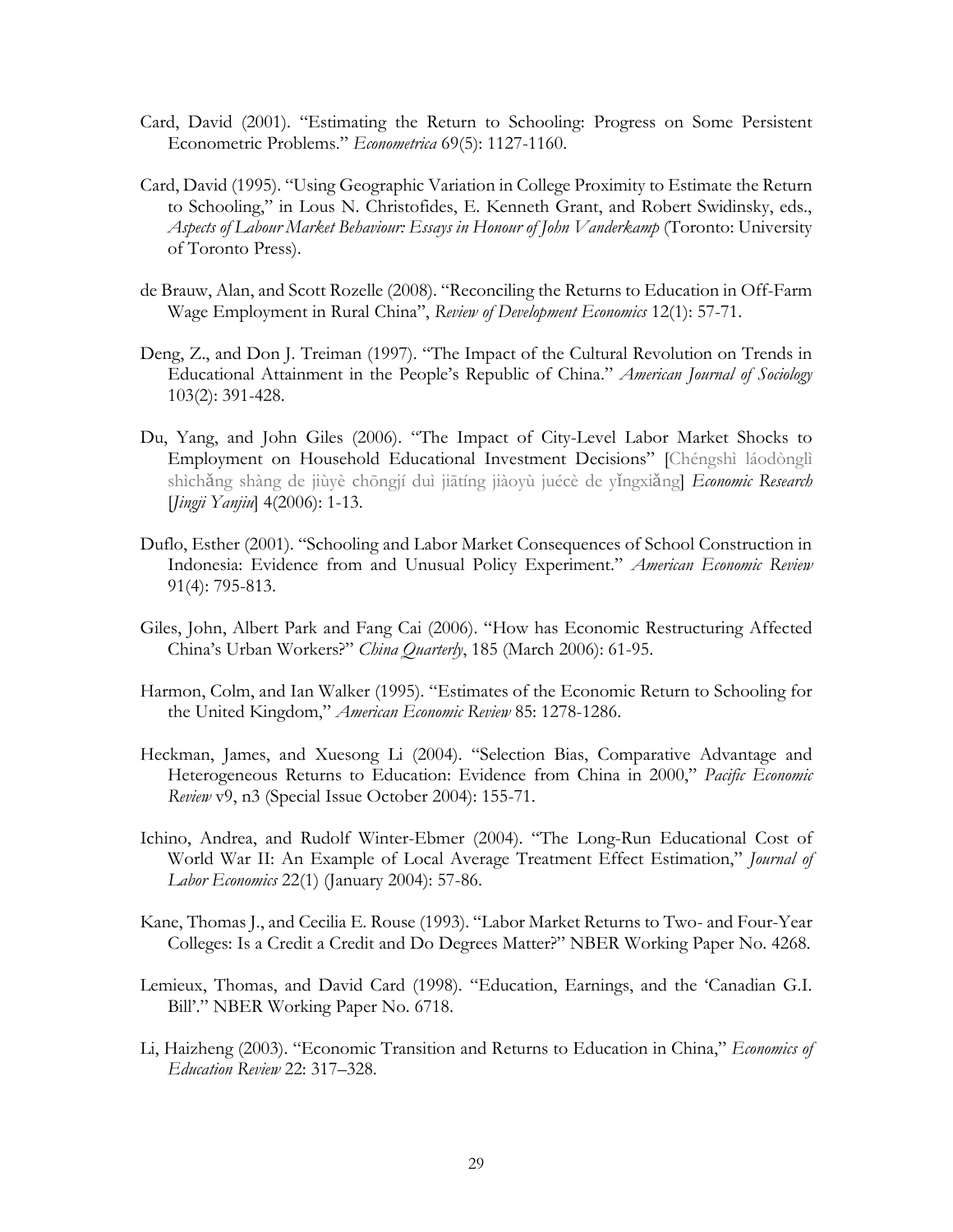- Li, Hongbin, Lei Li, Binzhen Wu, and Yanyan Xiong (2012). "The End of Cheap Chinese Labor," *Journal of Economic Perspectives* 26(4): 57-74.
- Li, Hongbin, Pak Wai Liu, and Junsen Zhang (2012). *"*Estimating Returns to Education Using Twins in China", *Journal of Development Economics* 97(2): 494-504.
- Li, Hongbin, Mark Rosenzweig, and Junsen Zhang (2010). "Altruism, Favoritism, and Guilt in the Allocation of Family Resources: Sophie's Choice in Mao's Mass Send-Down Movement", *Journal of Political Economy* 118(1): 1-38.
- Meisner, Maurice J. (1986). *Mao's China and After: A History of the People's Republic*, Collier-Macmillan: New York, 1986.
- Meng, Xin, and R. G. Gregory (2002a). Exploring the Impact of Interrupted Education on Earnings: the Educational Cost of the Chinese Cultural Revolution. Unpublished manuscript, Australia National University.
- Meng, Xin, and R. G. Gregory (2002b). "The Impact of Interrupted Education on Subsequent Educational Attainment: A Cost of the Chinese Cultural Revolution." *Economic Development and Cultural Change* 50(4): 935-959.
- Meng, Xin and Junsen Zhang (2001). "The Two-Tier Labor Market in Urban China: Occupational Segregation and Wage Differentials between Urban Residents and Rural Migrants in Shanghai," *Journal of Comparative Economics* 29(3): 485-504.
- Neumark, David (1999). "Biases in twin estimates of the return to schooling," *Economics of Education Review* 18(2): 143-148.
- Pepper, Suzanne (1996). *Radicalism and Education Reform in Twentieth-Century China*. Cambridge University Press.
- Staiger, Douglas, and James Stock (1997). "Instrumental Variables Regression with Weak Instruments." *Econometrica* 65: 557-586.
- Wooldridge, Jeffrey (2002). *Econometric Analysis of Cross Section and Panel Data,* MIT Press, Cambridge.
- Zhang, Junsen, Yaohui Zhao, Albert Park, and Xiaoqing Song (2005). Economic Returns to Schooling in Urban China, 1988 to 2001. *Journal of Comparative Economics* 33: 730- 752.
- Zhou, Xueguang, and Liren Hou (1999). "Children of the Cultural Revolution: the State and the Life Course in the People's Republic of China", *American Sociological Review* 64: 12-36.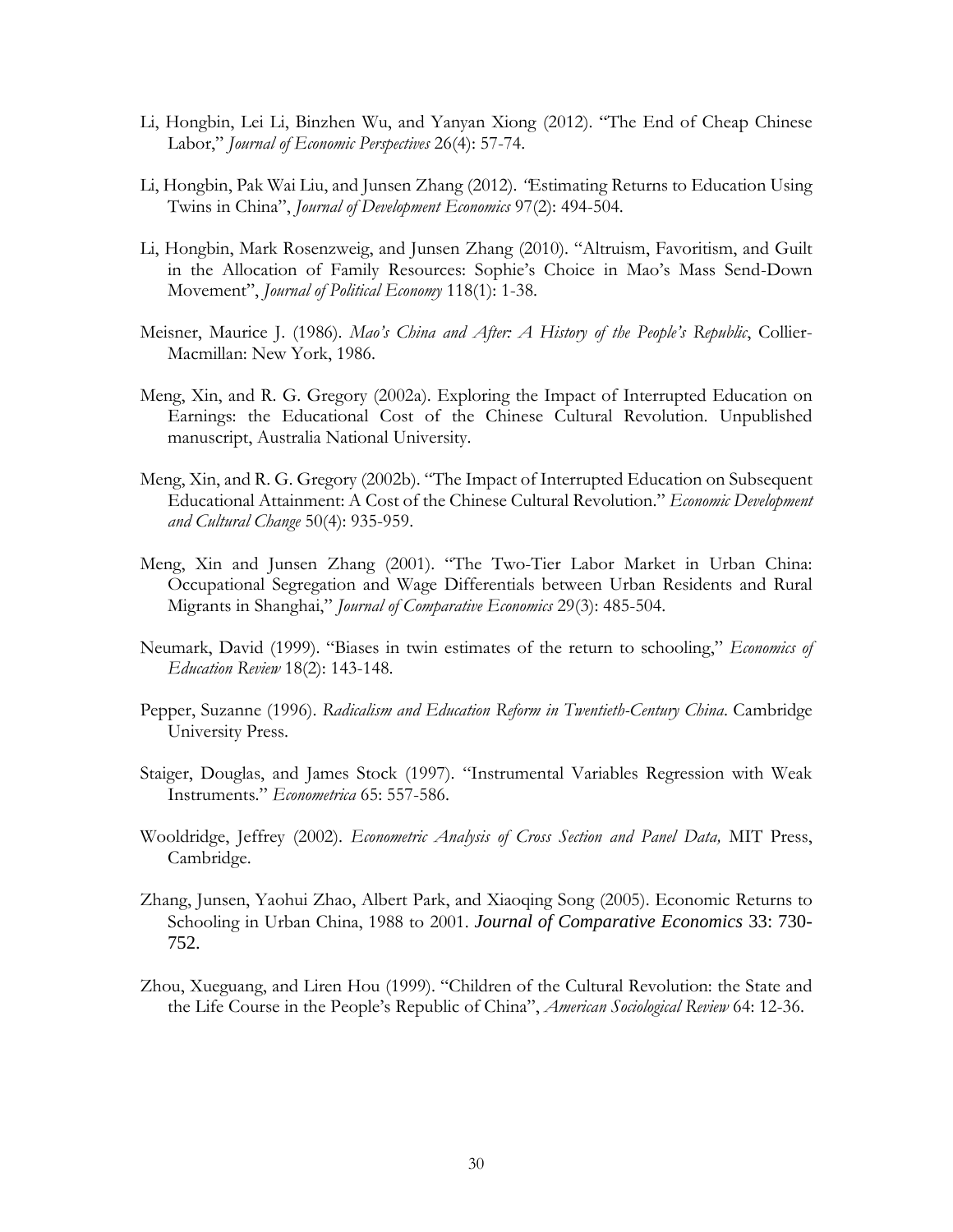**Figure 1 Higher Education Entrants, Graduates, and Enrollments for the China, 1949-1990**

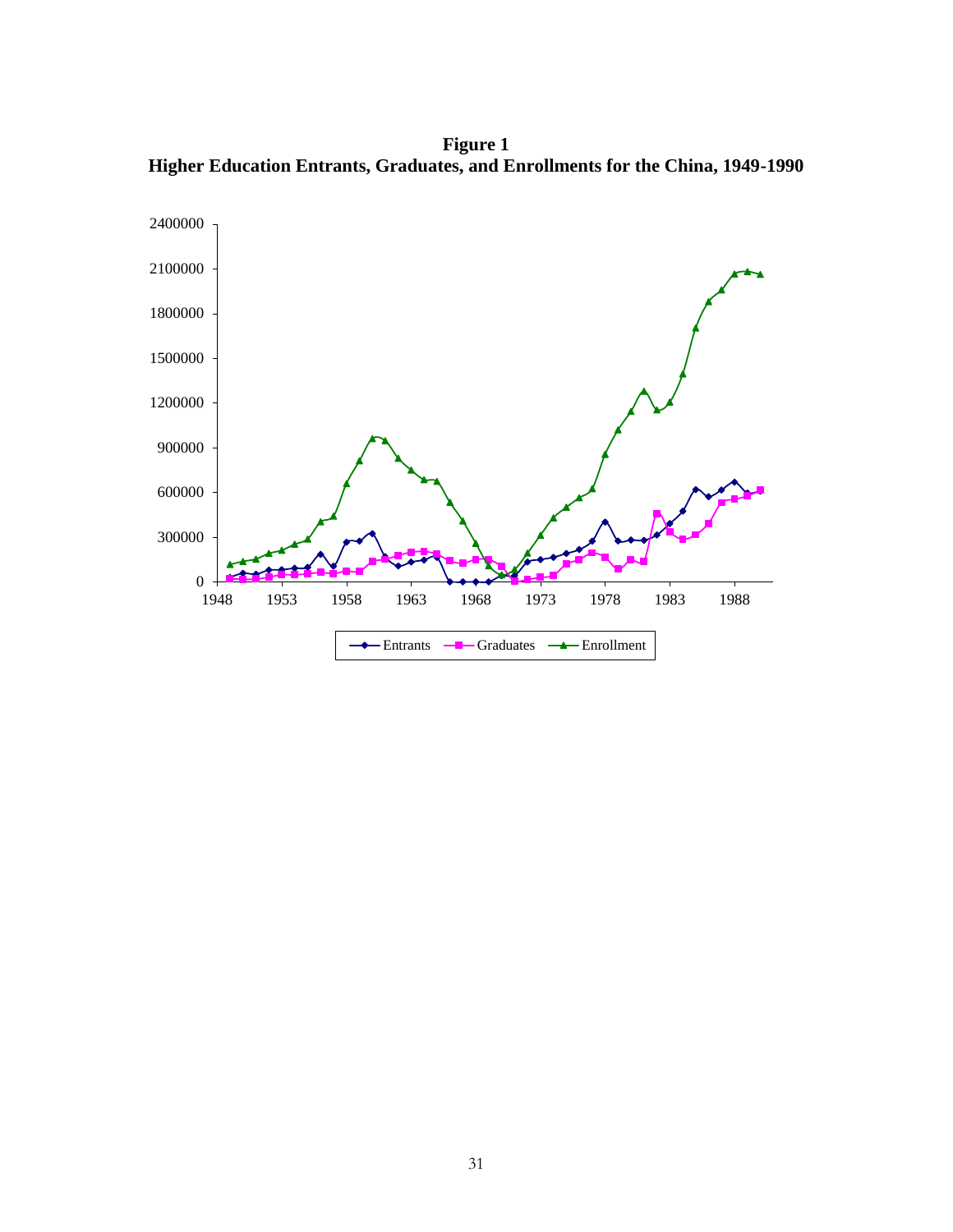**Figure 2 Educational Attainment by Age Cohort for China's Urban Population** Evidence from the 2000 Census

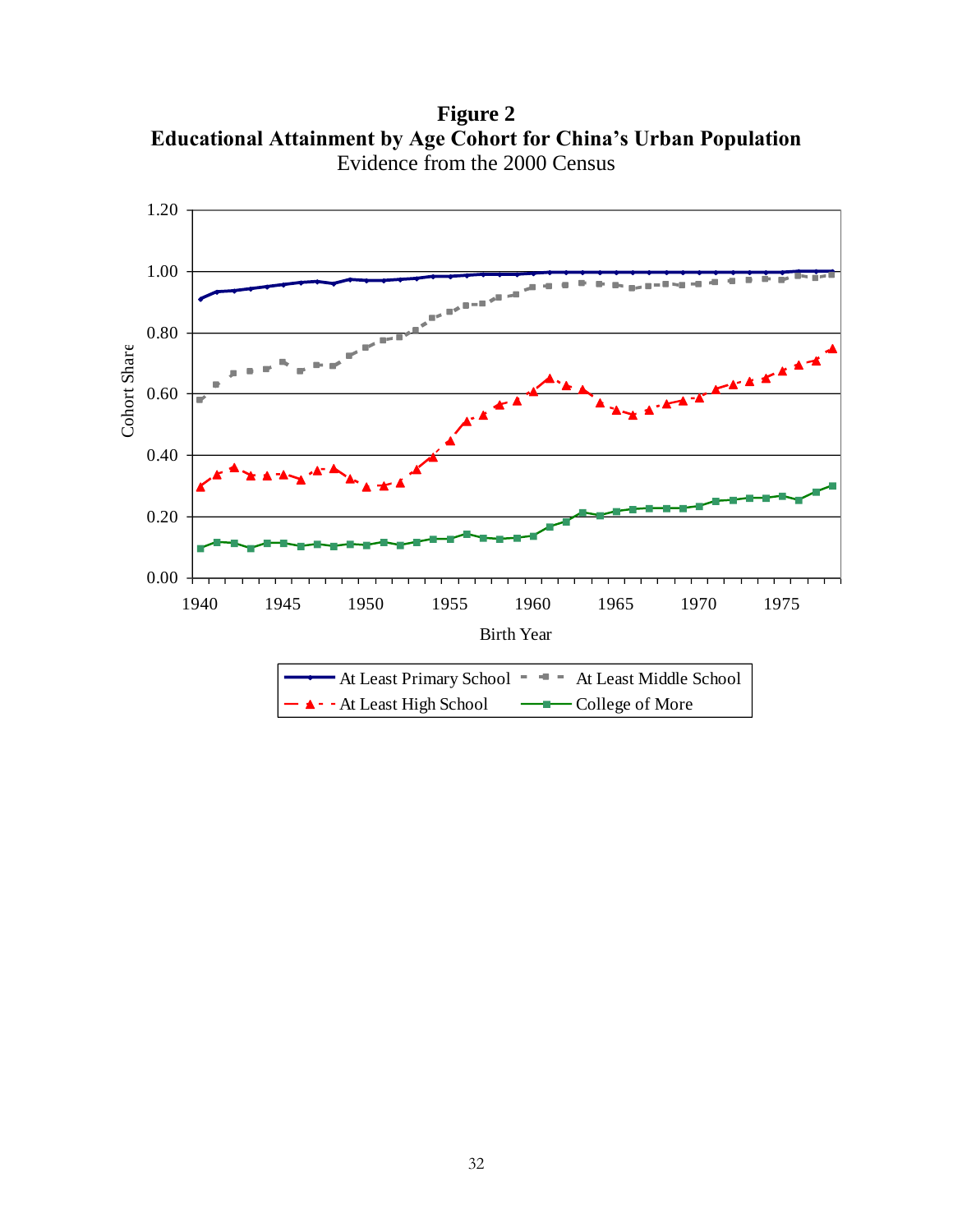

**Figure 3 Evidence On Cultural Revolution Shocks**

Note: A "positive" shock represents a negative shock experienced by the cohort. In the figure above, negative shocks to high school attainment reflect increases in availability of high school education during the later years of the Cultural Revolution.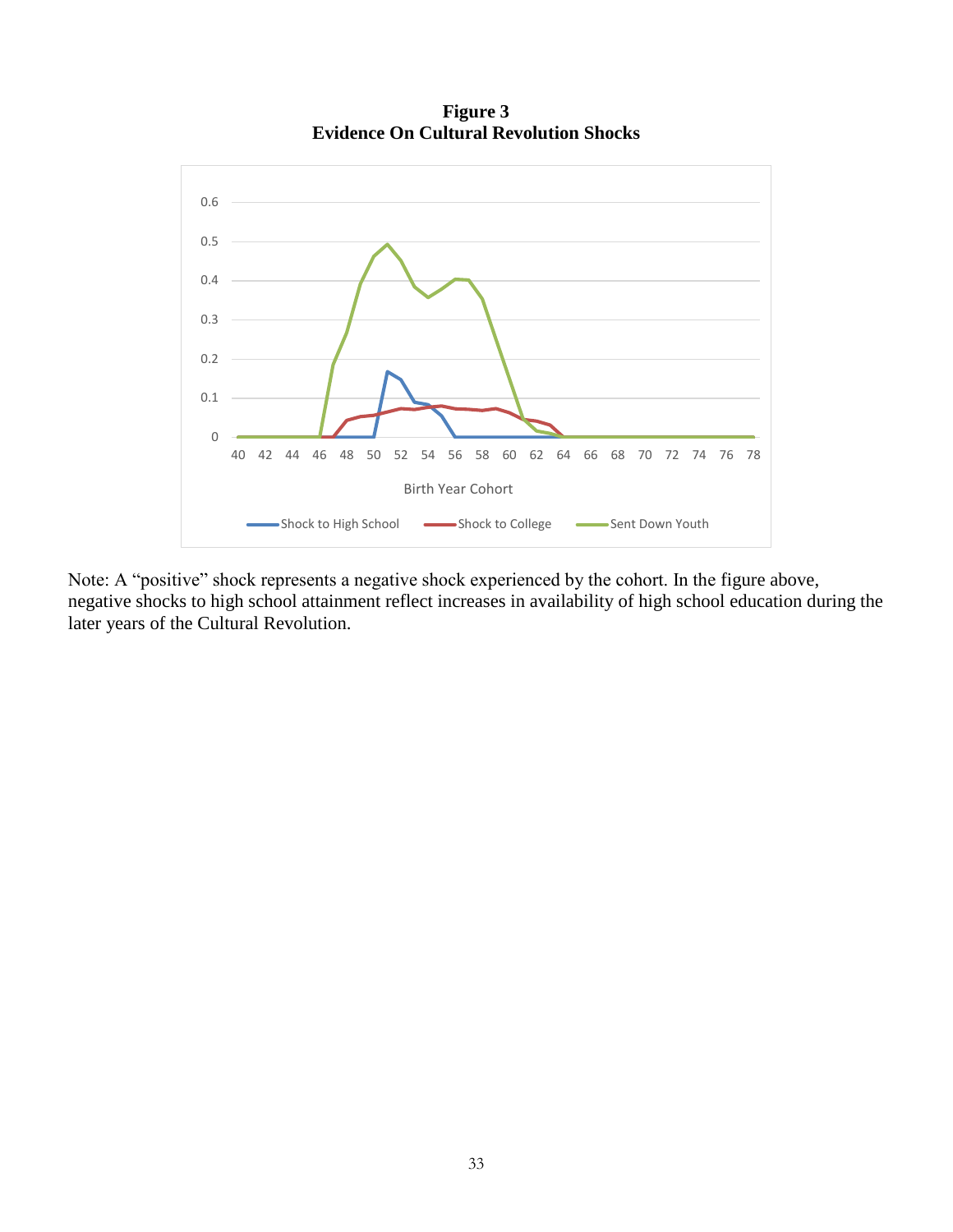**Figure 4 Correlation of Educational Attainment with Father's Educational Attainment** (Lowess Plots of Correlation Coefficients Versus Birth Cohort)



Notes: Correlation of father's education with own child's education is calculated after controlling for whether or not father was a high administrator.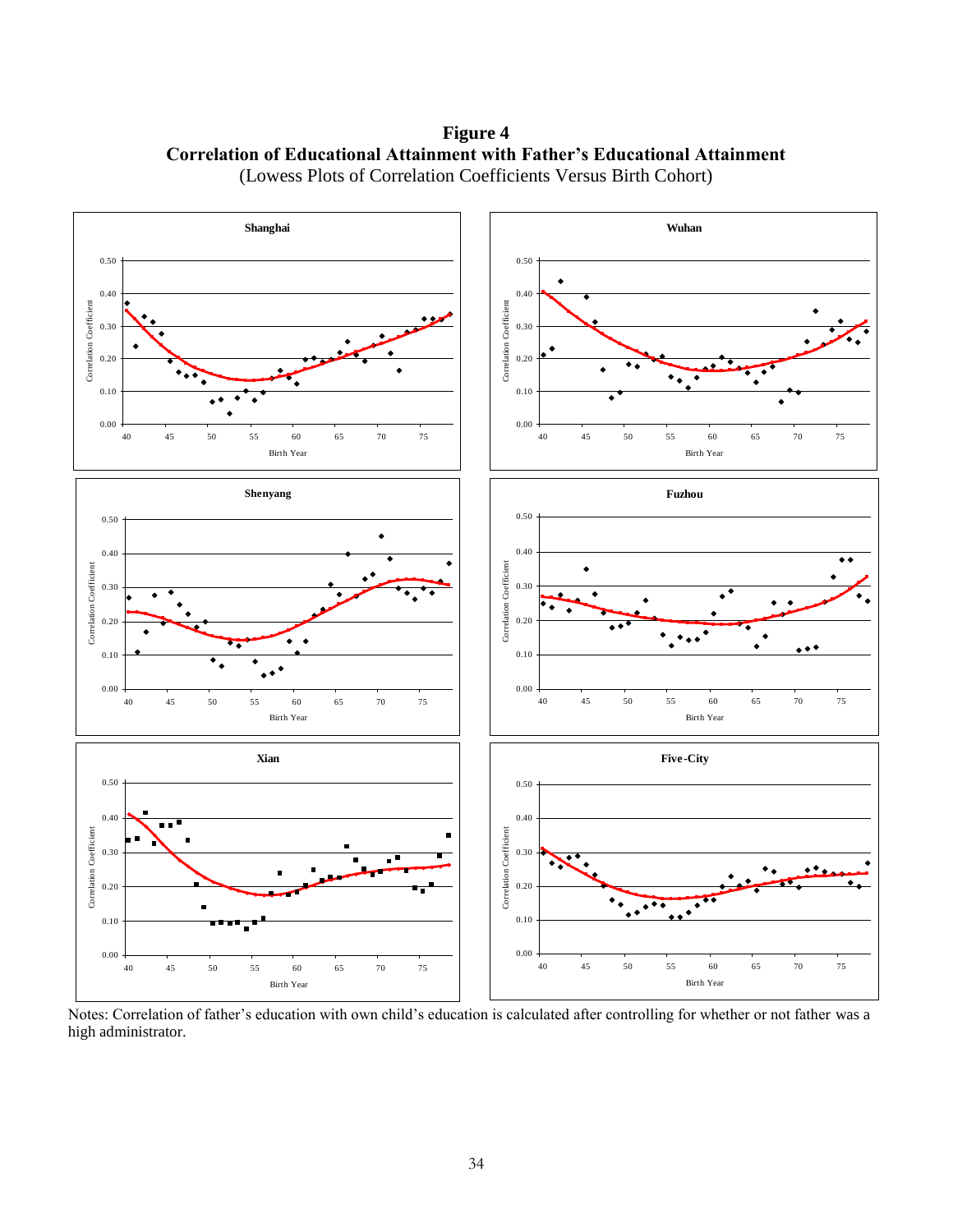**Figure 5 Does Selective Migration Influence Observed Patterns in Years of Schooling of the Urban Population in CULS Provinces?**



Evidence from the 2000 Census

Source: 2000 Population Census.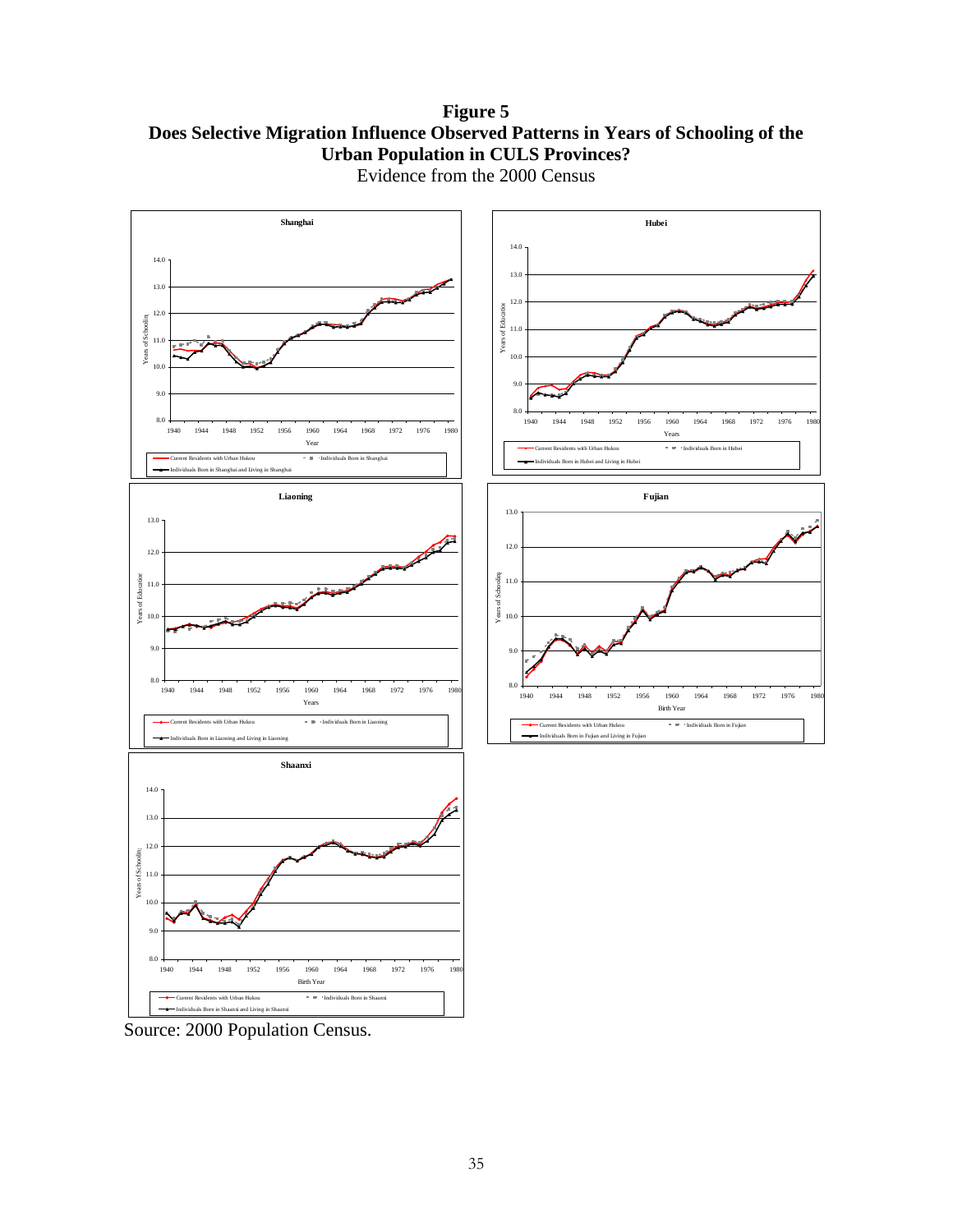|                                   |              | <b>Birth Year Cohort</b> |              | All          |
|-----------------------------------|--------------|--------------------------|--------------|--------------|
|                                   | 1940 to 1947 | 1948 to 1963             | 1964 to 1978 | 1940 to 1978 |
| Years of Education                | 10.21        | 10.54                    | 12.18        | 10.94        |
|                                   | (3.65)       | (2.80)                   | (2.93)       | (3.10)       |
| Completed Middle School           | 0.82         | 0.93                     | 0.97         | 0.92         |
|                                   | (0.38)       | (0.26)                   | (0.17)       | (0.27)       |
| Completed High School             | 0.59         | 0.55                     | 0.74         | 0.61         |
|                                   | (0.49)       | (0.50)                   | (0.44)       | (0.49)       |
| <b>Completed Post-Secondary</b>   | 0.062        | 0.036                    | 0.189        | 0.084        |
|                                   | (0.241)      | (0.188)                  | (0.392)      | (0.277)      |
| Age                               | 57.25        | 45.54                    | 31.00        | 43.31        |
|                                   | (2.03)       | (4.41)                   | (4.34)       | (9.74)       |
| Female                            | 0.52         | 0.51                     | 0.52         | 0.52         |
|                                   | (0.50)       | (0.50)                   | (0.50)       | (0.50)       |
| Height                            | 164.5        | 165.7                    | 166.5        | 165.7        |
|                                   | (7.5)        | (7.6)                    | (7.4)        | (7.6)        |
| Father's Years of Education       | 4.50         | 5.45                     | 8.88         | 6.36         |
|                                   | (4.56)       | (4.57)                   | (4.43)       | (4.83)       |
| Mother's Years of Education       | 2.12         | 3.27                     | 7.19         | 4.30         |
|                                   | (3.57)       | (4.11)                   | (4.46)       | (4.58)       |
| Father's Ed Missing               | 0.18         | 0.03                     | 0.01         | 0.06         |
|                                   | (0.39)       | (0.18)                   | (0.11)       | (0.24)       |
| Mother's Ed Missing               | 0.18         | 0.03                     | 0.01         | 0.06         |
|                                   | (0.38)       | (0.17)                   | (0.10)       | (0.24)       |
| Number of Living Siblings         | 3.08         | 3.00                     | 2.21         | 2.81         |
|                                   | (1.66)       | (1.41)                   | (1.25)       | (1.45)       |
| No Siblings Reported              | 0.29         | 0.12                     | 0.32         | 0.21         |
|                                   | (0.46)       | (0.33)                   | (0.47)       | (0.41)       |
| Father was a Farmer               | 0.244        | 0.111                    | 0.116        | 0.130        |
|                                   | (0.429)      | (0.315)                  | (0.321)      | (0.336)      |
| Father was a Worker               | 0.408        | 0.601                    | 0.485        | 0.532        |
|                                   | (0.491)      | (0.489)                  | (0.499)      | (0.499)      |
| Father was Self-Employed          | 0.032        | 0.019                    | 0.019        | 0.021        |
|                                   | (0.176)      | (0.138)                  | (0.137)      | (0.144)      |
| Father was a Private Businessman  | 0.015        | 0.004                    | 0.005        | 0.005        |
|                                   | (0.123)      | (0.063)                  | (0.072)      | (0.076)      |
| Father was an Administrator       | 0.035        | 0.102                    | 0.144        | 0.103        |
|                                   | (0.186)      | (0.303)                  | (0.351)      | (0.304)      |
| Father was a Technician           | 0.063        | 0.093                    | 0.186        | 0.114        |
|                                   | (0.243)      | (0.290)                  | (0.389)      | (0.317)      |
| Father was a High Administrator   | 0.016        | 0.049                    | 0.065        | 0.048        |
|                                   | (0.128)      | (0.217)                  | (0.246)      | (0.215)      |
| Father had High Technician Status | 0.040        | 0.057                    | 0.136        | 0.076        |
|                                   | (0.197)      | (0.233)                  | (0.343)      | (0.266)      |

#### **Table 1 Descriptive Statistics By Birth Year Cohort** (Standard Deviation)

**Table 1 Continued on Next Page**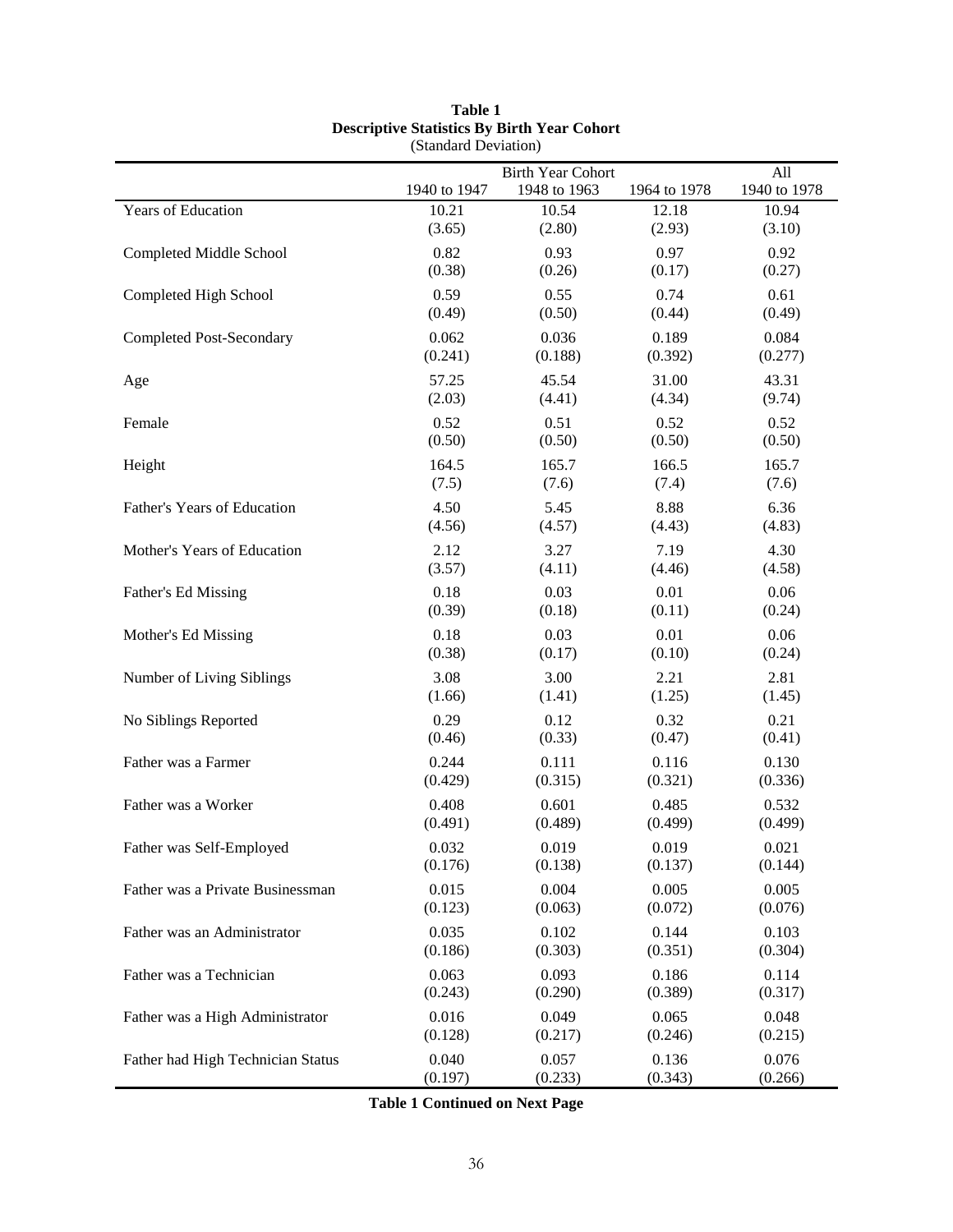|                                                                                      |                  | <b>Birth Year Cohort</b> |                  | All              |
|--------------------------------------------------------------------------------------|------------------|--------------------------|------------------|------------------|
|                                                                                      | 1940 to 1947     | 1948 to 1963             | 1964 to 1978     | 1940 to 1978     |
| Mother was a Farmer                                                                  | 0.261            | 0.152                    | 0.148            | 0.164            |
|                                                                                      | (0.439)          | (0.359)                  | (0.356)          | (0.370)          |
| Mother was a Worker                                                                  | 0.283            | 0.554                    | 0.536            | 0.503            |
|                                                                                      | (0.451)          | (0.497)                  | (0.498)          | (0.500)          |
| Mother was Self-Employed                                                             | 0.017            | 0.013                    | 0.018            | 0.015            |
|                                                                                      | (0.132)          | (0.115)                  | (0.135)          | (0.122)          |
| Mother was a Private Business Owner                                                  | 0.007            | 0.001                    | 0.002            | 0.002            |
|                                                                                      | (0.084)          | (0.034)                  | (0.053)          | (0.049)          |
| Mother is/was an Administrator                                                       | 0.005            | 0.016                    | 0.036            | 0.020            |
|                                                                                      | (0.077)          | (0.127)                  | (0.186)          | (0.140)          |
| Mother is/was a Technician                                                           | 0.027            | 0.050                    | 0.131            | 0.069            |
|                                                                                      | (0.163)          | (0.218)                  | (0.338)          | (0.254)          |
| <b>School Characteristics</b><br><b>Attended Vocational Technical High</b><br>School | 0.027<br>(0.163) | 0.025<br>(0.156)         | 0.106<br>(0.308) | 0.048<br>(0.214) |
| Attended Magnet High School                                                          | 0.079            | 0.032                    | 0.104            | 0.059            |
|                                                                                      | (0.269)          | (0.176)                  | (0.305)          | (0.237)          |
| In Magnet Class of Regular High                                                      | 0.035            | 0.051                    | 0.105            | 0.064            |
| School                                                                               | (0.186)          | (0.220)                  | (0.307)          | (0.245)          |
| Elementary School in County Seat                                                     | 0.043            | 0.029                    | 0.050            | 0.037            |
|                                                                                      | (0.203)          | (0.168)                  | (0.218)          | (0.190)          |
| Elementary School in Town or Village                                                 | 0.153            | 0.090                    | 0.138            | 0.113            |
|                                                                                      | (0.360)          | (0.286)                  | (0.345)          | (0.317)          |
| Middle School in County Seat                                                         | 0.047            | 0.030                    | 0.056            | 0.041            |
|                                                                                      | (0.213)          | (0.172)                  | (0.230)          | (0.198)          |
| Middle School in Township or Village                                                 | 0.080            | 0.065                    | 0.114            | 0.081            |
|                                                                                      | (0.271)          | (0.247)                  | (0.317)          | (0.274)          |
| High School in County Seat                                                           | 0.019            | 0.018                    | 0.054            | 0.029            |
|                                                                                      | (0.137)          | (0.134)                  | (0.226)          | (0.169)          |
| High School in Township                                                              | 0.015            | 0.021                    | 0.034            | 0.024            |
|                                                                                      | (0.123)          | (0.143)                  | (0.182)          | (0.153)          |
| Observations                                                                         | 713              | 3530                     | 1718             | 5961             |

#### **Table 1 (Continued) Descriptive Statistics By Birth Cohort** (Standard Deviation in Parentheses)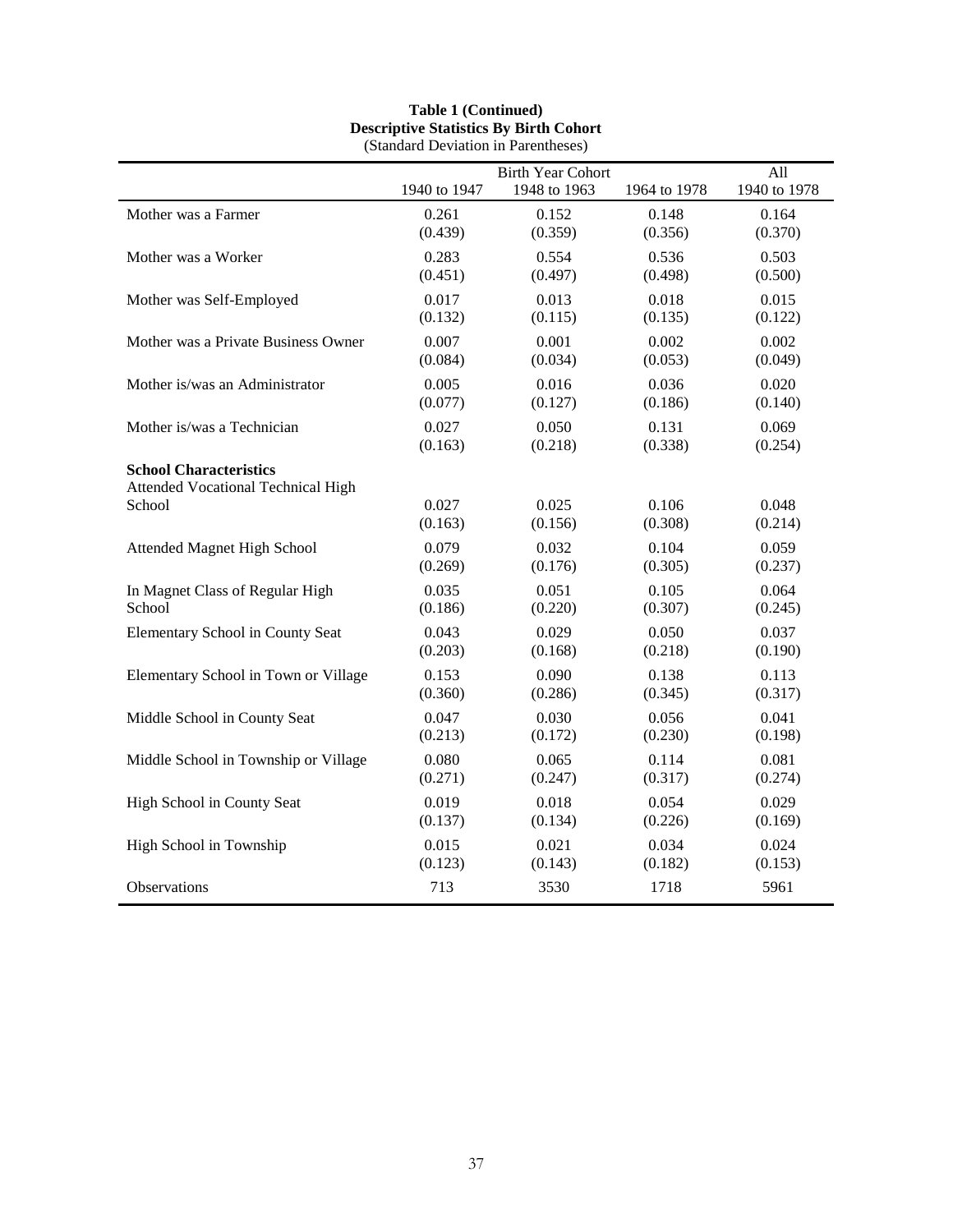| Model                                                                          | 1                   | $\overline{2}$      | 3                   | $\overline{\mathcal{L}}$ | 5                   | 6                   | $\overline{7}$      |
|--------------------------------------------------------------------------------|---------------------|---------------------|---------------------|--------------------------|---------------------|---------------------|---------------------|
| DepVar                                                                         | college?            | college?            | college?            | college?                 | high?               | high ?              | high ?              |
| College-Completion-by-25 Shock x Father's Education                            | $-0.209$<br>(0.130) |                     |                     | 0.556<br>(0.305)         |                     |                     |                     |
| College-Completion-by-25 Shock x Father High<br>Administrator                  | 6.577<br>(2.577)    |                     |                     | 7.239<br>(4.991)         |                     |                     |                     |
| High School Shock x Father's Education                                         |                     | $-0.193$<br>(0.087) |                     | $-0.127$<br>(0.105)      | $-0.211$<br>(0.080) |                     | $-0.152$<br>(0.094) |
| High School Shock x Father High Administrator                                  |                     | 1.383<br>(3.339)    |                     | $-0.252$<br>(4.001)      | $-0.040$<br>(1.767) |                     | $-2.234$<br>(1.979) |
| Cohort Sent Down Youth Share x Father's Education                              |                     |                     | $-0.063$<br>(0.035) | $-0.128$<br>(0.061)      |                     | $-0.074$<br>(0.029) | $-0.049$<br>(0.036) |
| Cohort Sent Down Youth Share x Father High<br>Administrator                    |                     |                     | 0.903<br>(0.503)    | $-0.068$<br>(1.096)      |                     | 0.922<br>(0.697)    | 1.254<br>(0.781)    |
| Age                                                                            | 0.098<br>(0.135)    | 0.104<br>(0.136)    | 0.119<br>(0.140)    | 0.115<br>(0.138)         | $-0.182$<br>(0.142) | $-0.204$<br>(0.145) | $-0.196$<br>(0.145) |
| Age-Squared                                                                    | $-0.002$<br>(0.002) | $-0.002$<br>(0.002) | $-0.002$<br>(0.002) | $-0.002$<br>(0.002)      | 0.002<br>(0.002)    | 0.002<br>(0.002)    | 0.002<br>(0.002)    |
| Female                                                                         | $-1.853$<br>(2.096) | $-1.803$<br>(2.112) | $-1.923$<br>(2.095) | $-1.945$<br>(2.103)      | 1.539<br>(1.613)    | 1.512<br>(1.598)    | 1.488<br>(1.610)    |
| Height (z-score, by gender)                                                    | $-0.002$<br>(0.008) | $-0.002$<br>(0.008) | $-0.002$<br>(0.008) | $-0.002$<br>(0.008)      | 0.009<br>(0.006)    | 0.009<br>(0.006)    | 0.009<br>(0.006)    |
| Height*Female                                                                  | 0.001<br>(0.013)    | 0.010<br>(0.013)    | 0.010<br>(0.013)    | 0.010<br>(0.013)         | $-0.009$<br>(0.010) | $-0.009$<br>(0.010) | $-0.009$<br>(0.010) |
| Father's Years of Schooling                                                    | 0.042<br>(0.011)    | 0.044<br>(0.011)    | 0.051<br>(0.012)    | 0.045<br>(0.011)         | 0.052<br>(0.008)    | 0.062<br>(0.011)    | 0.061<br>(0.011)    |
| Mother's Years of Schooling                                                    | 0.026<br>(0.010)    | 0.026<br>(0.010)    | 0.026<br>(0.009)    | 0.025<br>(0.010)         | 0.012<br>(0.009)    | 0.013<br>(0.009)    | 0.012<br>(0.009)    |
| Joint Significance of "Instruments"<br>Chi-Square Statistic<br>Chi-Probability | 10.12<br>0.025      | 8.96<br>0.011       | 5.13<br>0.077       | 18.56<br>0.005           | 7.87<br>0.019       | 6.19<br>0.045       | 13.54<br>0.019      |
| Obs                                                                            | 3611                | 3611                | 3599                | 3599                     | 3611                | 3599                | 3599                |

### **Table 2 How Do Cultural Revolution Shocks Influence Ability to Attend High School and College? Marginal Effects from Probit Models**

Notes:

l.

 (1) College-Completion-by-25 Shock: The deviation of average college attainment by age 25 (conditional on high school completion) for birth cohort relative to pre and post-Cultural Revolution trend.

 (2) High School Shock: The deviation of average high school attainment (conditional on middle school completion) for birth cohort relative to pre and post-Cultural Revolution trend.

 (3) All models include number of siblings, dummy variable for missing information on siblings and mother and father's education, and vectors of school quality and location variables and parent occupation dummy variables.

(4) All models include statistically significant (city) x (three-year birth cohort) interactions.

(5) All models show robust standard errors cluster corrected at the three-year city cohort level.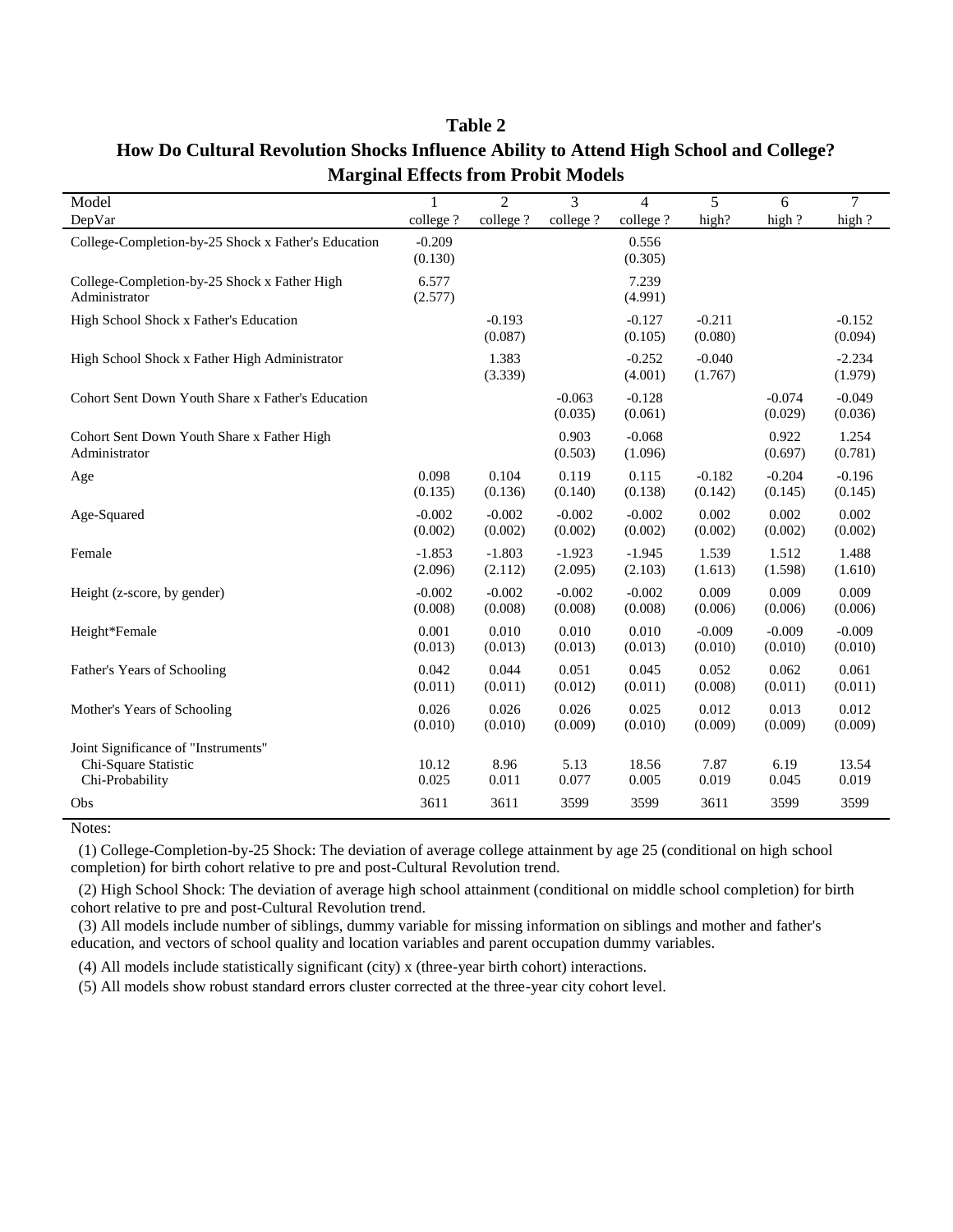#### **Table 3 Returns to Education** OLS Models

| Panel A: Returns to Middle School, High School and College Attainment<br>Model       |                | $\overline{2}$ | 3              | $\overline{4}$ |
|--------------------------------------------------------------------------------------|----------------|----------------|----------------|----------------|
| Variable                                                                             |                |                |                |                |
|                                                                                      | ln(wage)       | ln(wage)       | ln(wage)       | ln(wage)       |
| College                                                                              | 0.498          | 0.497          | 0.471          | 0.420          |
|                                                                                      | (0.029)        | (0.029)        | (0.028)        | (0.030)        |
|                                                                                      |                |                |                |                |
| <b>High School</b>                                                                   | 0.256          | 0.245          | 0.216          | 0.209          |
|                                                                                      | (0.027)        | (0.027)        | (0.028)        | (0.029)        |
| Middle School                                                                        | 0.254          | 0.270          | 0.242          | 0.234          |
|                                                                                      | (0.062)        | (0.063)        | (0.063)        | (0.064)        |
| Other Included Regressors                                                            |                |                |                |                |
| City and Birth Year Dummy Variables                                                  | Yes            | No             | N <sub>o</sub> | N <sub>o</sub> |
| Three Year Birth Cohort x City Dummy Variables                                       | N <sub>o</sub> | Yes            | Yes            | Yes            |
| Height, Female and Height x Female                                                   | N <sub>o</sub> | No             | Yes            | Yes            |
| Parent Education Variables and Number of Siblings                                    | N <sub>o</sub> | N <sub>o</sub> | Yes            | Yes            |
| School Quality and Parent Occupation Variables                                       | N <sub>o</sub> | No             | No             | Yes            |
| $\mathbf N$                                                                          | 3614           | 3614           | 3611           | 3611           |
| R-Squared                                                                            | 0.282          | 0.295          | 0.310          | 0.324          |
| Panel B: Returns to Years of Schooling -- Linear in Schooling                        |                |                |                |                |
| Model                                                                                | 1              | $\overline{2}$ | 3              | $\overline{4}$ |
| Variable                                                                             | ln(wage)       | ln(wage)       | ln(wage)       | ln(wage)       |
| Years of Schooling                                                                   | 0.096          | 0.096          | 0.089          | 0.083          |
|                                                                                      | (0.004)        | (0.004)        | (0.004)        | (0.004)        |
| Other Included Regressors                                                            |                |                |                |                |
| City and Birth Year Dummy Variables                                                  | Yes            | N <sub>o</sub> | N <sub>o</sub> | N <sub>o</sub> |
|                                                                                      | No             | Yes            | Yes            | Yes            |
|                                                                                      |                |                |                |                |
| Three Year Birth Cohort x City Dummy Variables<br>Height, Female and Height x Female | N <sub>o</sub> | N <sub>o</sub> | Yes            | Yes            |
| Parent Education Variables and Number of Siblings                                    | No             | No             | Yes            | Yes            |
| School Quality and Parent Occupation Variables                                       | N <sub>o</sub> | N <sub>o</sub> | No             | Yes            |

R-Squared 6.293 0.306 0.319 0.333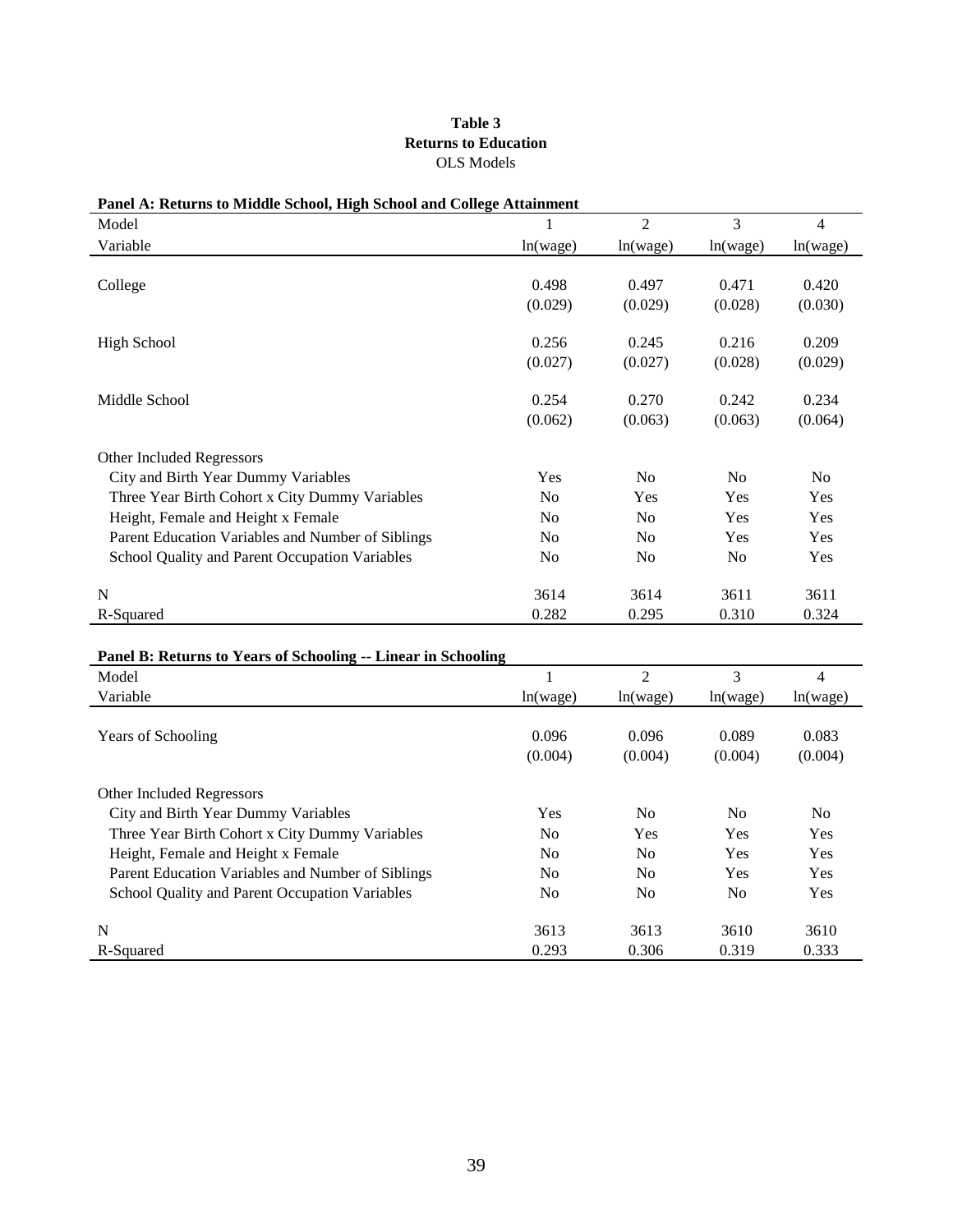| Panel C: Returns to Years of Schooling -- Piecewise Linear Spline |                |                |                |                |  |  |  |
|-------------------------------------------------------------------|----------------|----------------|----------------|----------------|--|--|--|
| Model                                                             |                | $\overline{2}$ | 3              | $\overline{4}$ |  |  |  |
| Variable                                                          | ln(wage)       | ln(wage)       | ln(wage)       | ln(wage)       |  |  |  |
|                                                                   |                |                |                |                |  |  |  |
| Years of Schooling for Years>12                                   | 0.135          | 0.135          | 0.129          | 0.119          |  |  |  |
|                                                                   | (0.007)        | (0.007)        | (0.007)        | (0.007)        |  |  |  |
| Years of Schooling for Years <= 12                                | 0.063          | 0.062          | 0.054          | 0.053          |  |  |  |
|                                                                   | 0.007          | 0.008          | 0.007          | 0.008          |  |  |  |
| Other Included Regressors                                         |                |                |                |                |  |  |  |
| City and Birth Year Dummy Variables                               | Yes            | N <sub>0</sub> | N <sub>0</sub> | No             |  |  |  |
| Three Year Birth Cohort x City Dummy Variables                    | No             | Yes            | Yes            | Yes            |  |  |  |
| Height, Female and Height x Female                                | N <sub>0</sub> | N <sub>0</sub> | Yes            | Yes            |  |  |  |
| Parent Education Variables and Number of Siblings                 | N <sub>0</sub> | N <sub>0</sub> | Yes            | Yes            |  |  |  |
| School Quality and Parent Occupation Variables                    | N <sub>0</sub> | N <sub>0</sub> | N <sub>0</sub> | Yes            |  |  |  |
| N                                                                 | 3613           | 3613           | 3610           | 3610           |  |  |  |
| R-Squared                                                         | 0.302          | 0.316          | 0.329          | 0.341          |  |  |  |

#### **Table 3 (OLS Models, Continued)**

#### **Panel C: Returns to Years of Schooling -- Piecewise Linear Spline**

Notes:

 All models include measures of age and age-squared (age is measured from month of birth to November 2001), height (in centimeters), an indicator for gender (female=1), and height **x** gender. Robust standard errors are cluster corrected at the city-birth cohort level.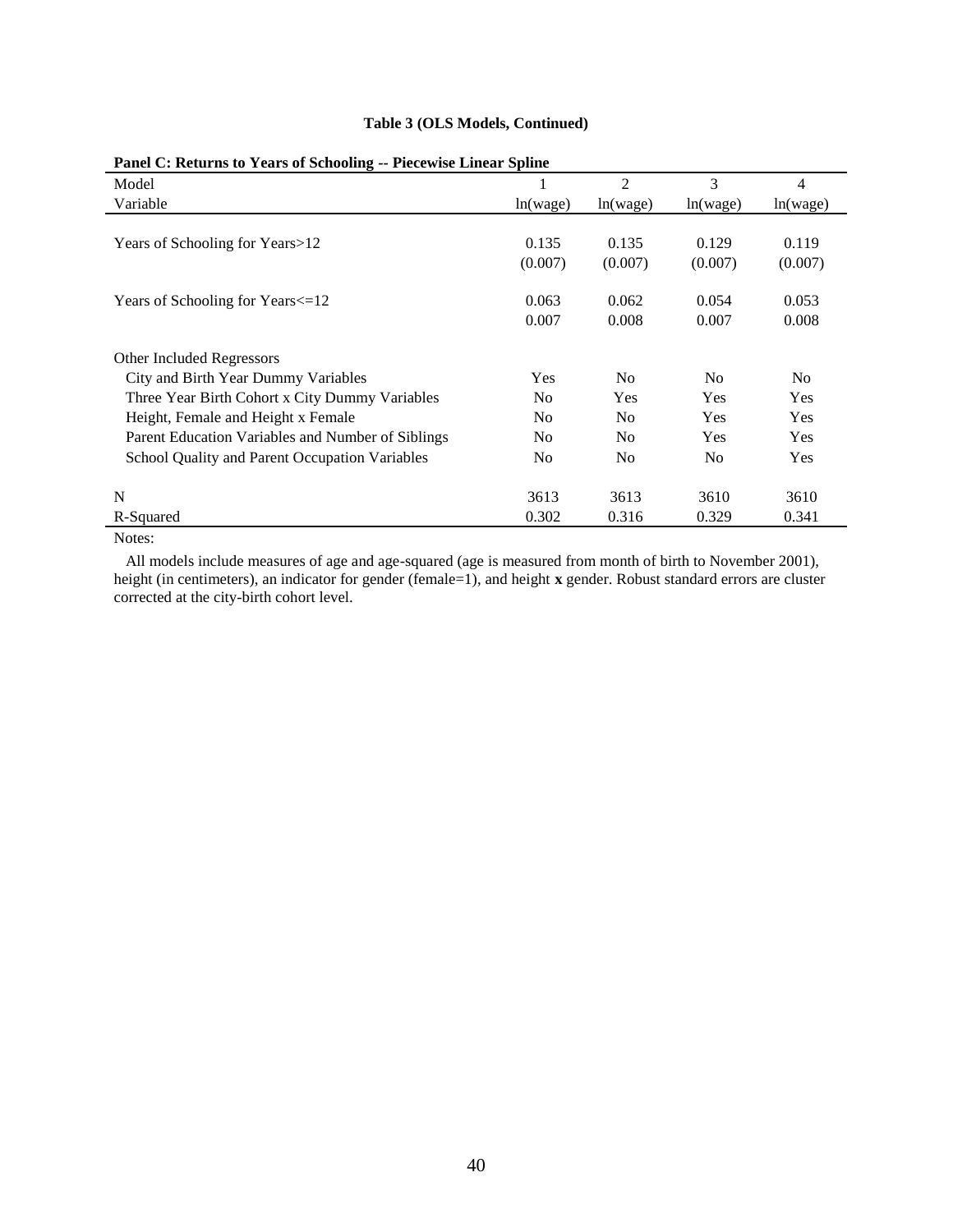#### **Table 4 Returns to Education IV Models**

| T and A. Keturns to Middle School, High School and Conege Attainment |            |                |          |                |
|----------------------------------------------------------------------|------------|----------------|----------|----------------|
| Model #                                                              | 1          | $\overline{2}$ | 3        | $\overline{4}$ |
| Model                                                                | <b>OLS</b> | IV             | IV       | IV             |
| Dependent Variable                                                   | ln(wage)   | ln(wage)       | ln(wage) | ln(wage)       |
|                                                                      |            |                |          |                |
| College*                                                             | 0.420      | 0.379          | 0.362    | 0.373          |
|                                                                      | (0.030)    | (0.177)        | (0.167)  | (0.177)        |
| High School*                                                         | 0.209      | 0.288          | 0.301    | 0.287          |
|                                                                      | (0.029)    | (0.121)        | (0.124)  | (0.122)        |
| Middle School                                                        | 0.234      | 0.192          | 0.190    | 0.197          |
|                                                                      | (0.064)    | (0.087)        | (0.089)  | (0.088)        |
| Significance of Instruments                                          |            |                |          |                |
| College: F-Test                                                      |            | 53.51          | 59.44    | 22.28          |
| F-Probability                                                        |            | 0.00           | 0.00     | 0.00           |
| High School: F-Test                                                  |            | 134.82         | 132.61   | 56.47          |
| F-Probability                                                        |            | 0.00           | 0.00     | 0.00           |
| Over-Identification Test                                             |            |                |          |                |
| Hansen J-Statistic                                                   |            |                |          | 0.447          |
| Chi-Square P-Value                                                   |            |                |          | 0.930          |
| Observations                                                         | 3611       | 3611           | 3599     | 3599           |
| R-Squared                                                            | 0.324      |                |          |                |

#### **Panel A: Returns to Middle School, High School and College Attainment**

| Panel B: Returns to Years of Schooling -- Linear in Schooling |            |          |          |          |  |  |  |  |
|---------------------------------------------------------------|------------|----------|----------|----------|--|--|--|--|
| Model #                                                       |            | 2        | 3        | 4        |  |  |  |  |
| Model                                                         | <b>OLS</b> | IV       | IV       | IV       |  |  |  |  |
| Dependent Variable                                            | ln(wage)   | ln(wage) | ln(wage) | ln(wage) |  |  |  |  |
|                                                               |            |          |          |          |  |  |  |  |
| <b>Years of Schooling</b>                                     | 0.083      | 0.080    | 0.082    | 0.080    |  |  |  |  |
|                                                               | (0.004)    | (0.017)  | (0.017)  | (0.017)  |  |  |  |  |
| Significance of Instruments                                   |            |          |          |          |  |  |  |  |
| Years of Schooling: F-Test                                    |            | 56.04    | 84.60    | 35.20    |  |  |  |  |
| F-Probability                                                 |            | 0.00     | 0.00     | 0.00     |  |  |  |  |
| Over-Identification Test                                      |            |          |          |          |  |  |  |  |
| Hansen J-Statistic                                            |            | 0.104    | 0.040    | 0.283    |  |  |  |  |
| Chi-Square P-Value                                            |            | 0.747    | 0.846    | 0.991    |  |  |  |  |
| <b>Observations</b>                                           | 3610       | 3610     | 3598     | 3598     |  |  |  |  |
| R-Squared                                                     | 0.333      |          |          |          |  |  |  |  |

**Table 4 Continued on Next Page**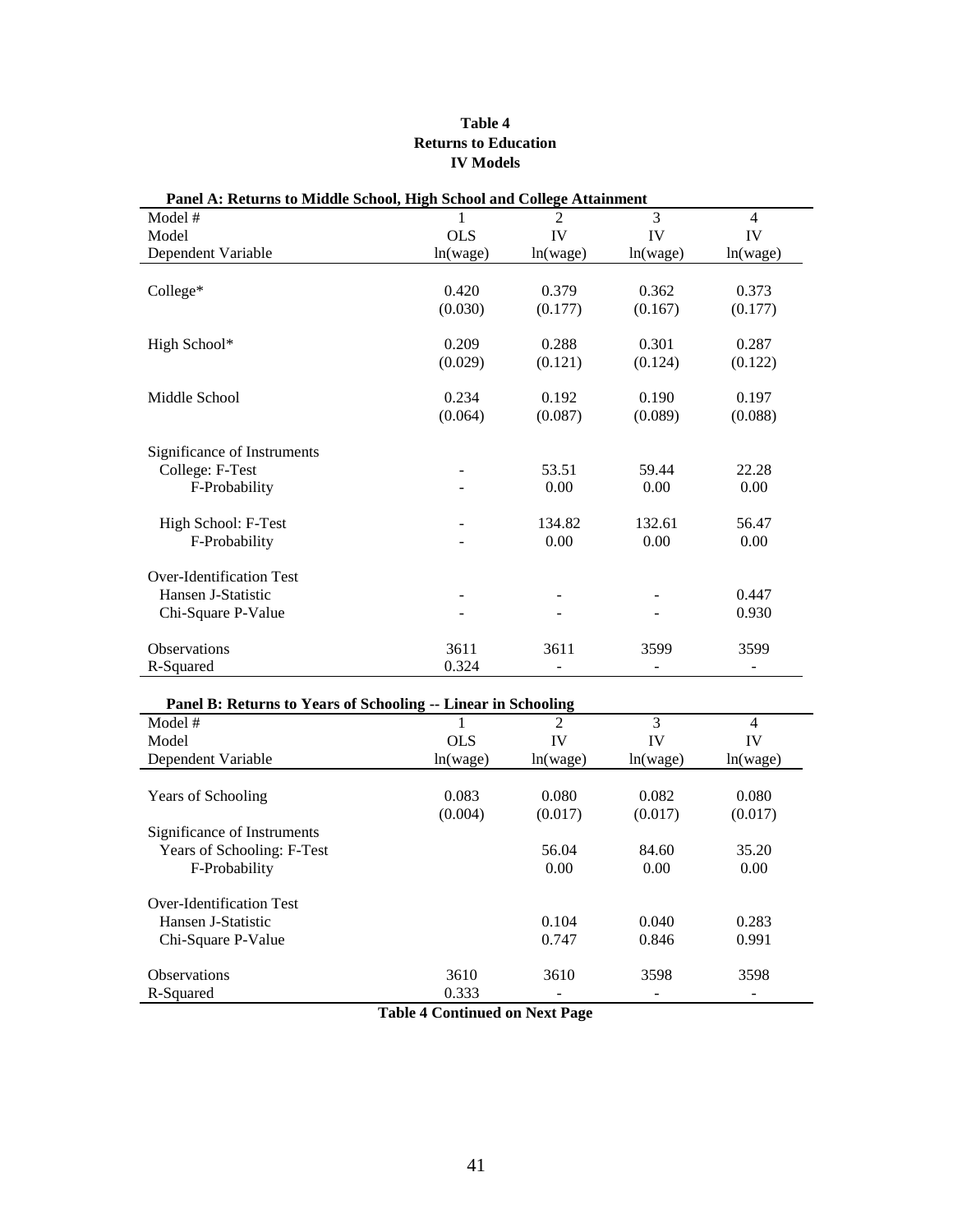#### **Table 4 Continued**

| Model                              | 1        | $\overline{2}$ | 3        | $\overline{4}$ |
|------------------------------------|----------|----------------|----------|----------------|
| Variable                           | ln(wage) | ln(wage)       | ln(wage) | ln(wage)       |
|                                    |          |                |          |                |
| Years of Schooling for Years>12    | 0.119    | 0.099          | 0.096    | 0.098          |
|                                    | (0.007)  | (0.039)        | (0.037)  | (0.040)        |
|                                    |          |                |          |                |
| Years of Schooling for Years <= 12 | 0.053    | 0.070          | 0.074    | 0.070          |
|                                    | (0.008)  | (0.027)        | (0.027)  | (0.027)        |
| Significance of Instruments        |          |                |          |                |
| Years of Schooling >12: F-Test     |          | 44.34          | 45.49    | 18.32          |
| F-Probability                      |          | 0.00           | 0.00     | 0.00           |
|                                    |          |                |          |                |
| Years of Schooling <= 12: F-Test   |          | 133.3          | 130.8    | 56.25          |
| F-Probability                      |          | 0.00           | 0.00     | 0.00           |
| <b>Over-Identification Test</b>    |          |                |          |                |
| Hansen J-Statistic                 |          |                |          |                |
|                                    | -        |                |          | 0.227          |
| Chi-Square P-Value                 |          |                |          | 0.973          |
| <b>Observations</b>                | 3610     | 3610           | 3598     | 3598           |
| R-Squared                          | 0.341    |                |          |                |

#### **Panel C: Returns to Years of Schooling -- Piecewise Linear Spline**

Notes To Table 3:

 (1) All models include jointly significant three year birth-cohort X city dummies, school quality and location variables, parent occupation dummies and educational attainment variables, number of siblings, age and age-squared (with age measured from month of birth to November 2001), gender (female=1), height, and gender x height, and jointly significant three-year birth cohort x city dummy variables. We report robust standard errors that are cluster corrected at the three-year birth cohort x city level.

 (2) Instruments for high school and college in model (2) are predicted probabilities of college completion calculated from model (1) and of high school completion from model (5) of Table 2. Note, this model is exactly identified in Panels A and C, and so we do not report an over-identification test.

 (3) Instruments in model (3) are predicted probabilities from models (4) and (7) of Table 2, for college and high school, respectively.

 (4) Instruments in model (4) are predicted probabilities of high school attainment from models (5) and (6) of Table 2, and predicted probabilities of college attainment using models (1), (2) and (3).